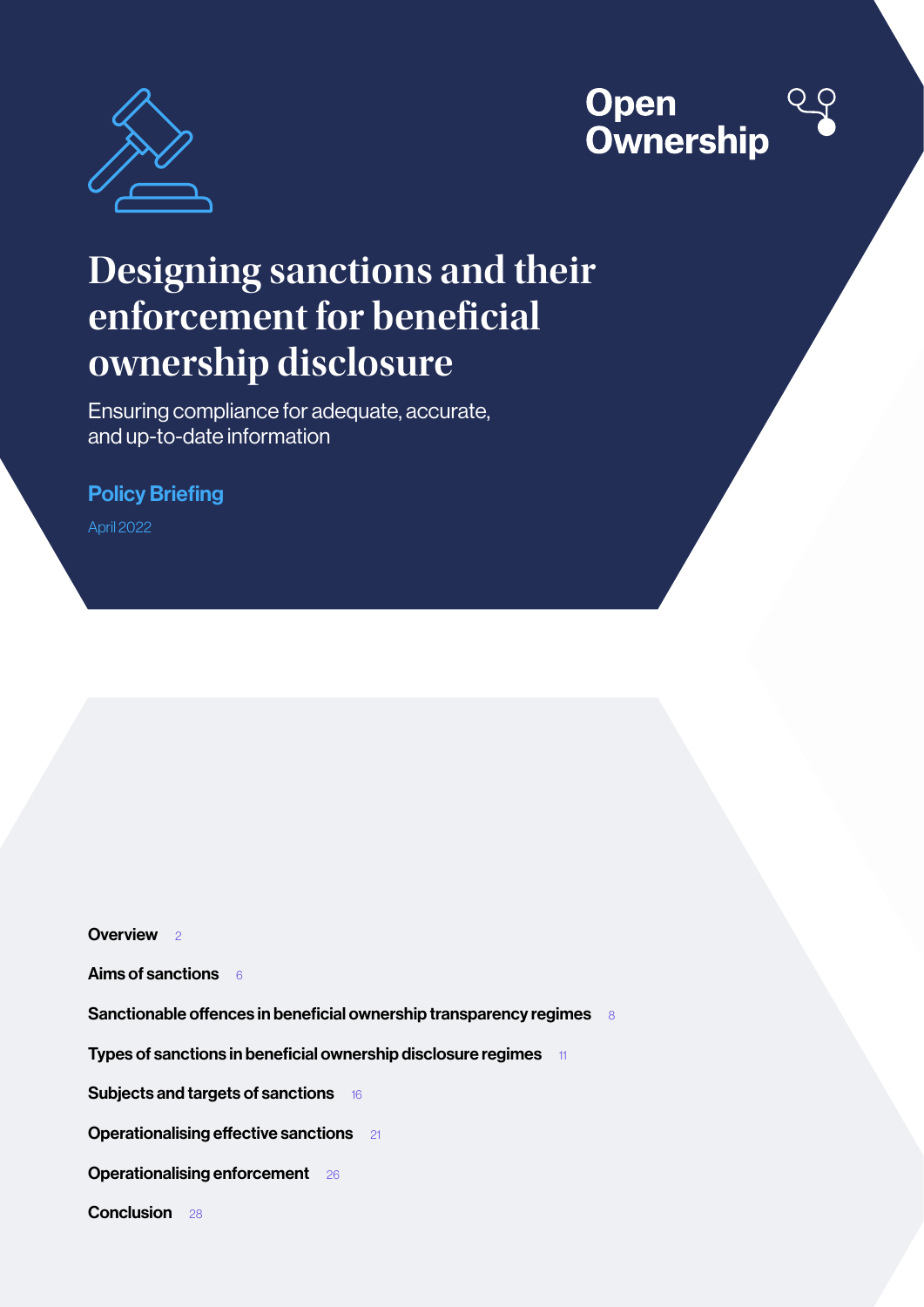## <span id="page-1-0"></span>**Overview**

Having adequate sanctions in place, and enforcing them effectively, can drive up compliance with disclosure requirements and increase the accuracy and usability of beneficial ownership (BO) data, thereby complementing verification mechanisms. It can also make legal persons and legal arrangements less attractive for criminals to misuse for the purposes of money laundering, terrorist financing, tax evasion, corruption, and other financial crimes. Research and case studies in recent years have shown that although a legal obligation to disclose BO information is the most effective means of ensuring disclosure, it will prove to be ineffectual unless it is supported by a robust sanctions and enforcement regime.<sup>a</sup>

Both the Financial Action Task Force (FATF), an international standard-setting body for anti-money laundering (AML) and combating the financing of terrorism (CFT), and the European Union's fifth Anti-Money Laundering Directive (AMLD5) require countries to apply "effective, proportionate, and dissuasive" sanctions for noncom-pliance with BOT requirements.<sup>[1](#page-28-0)</sup> Criterion 5.6 of the Immediate Outcome 5 of the 2013 FATF Methodology, which assesses the implementation of beneficial ownership transparency (BOT) requirements by countries, also requires the assessment of the extent to which "effective, proportionate, and dissuasive" sanctions are applied against persons who do not comply with the BO information requirements.[2](#page-28-0)

Nonetheless, despite asking countries to implement "effective, proportionate, and dissuasive" sanctions and enforcement systems for breaches of the BOT provisions, neither the FATF standards nor the AMLD5 prescribe any specific measures that should be applied by countries. There is also limited guidance, research, and available literature on the topic, which makes it difficult for policy makers and implementers to clearly understand what amounts to "effective, proportionate, and dissuasive" sanctions, and how to ensure their enforcement in practice.

A 2019 joint study conducted by the FATF and the Egmont Group has highlighted the fact that the lack of effective, proportionate, and dissuasive sanctions is one of the most common challenges faced by countries implementing BOT.<sup>[3](#page-28-0)</sup> It is difficult to measure the effectiveness of sanctions, as it is challenging to establish direct causal effects between sanctions and compliance rates due to the presence of many other variables, such as a general compliance culture. Whilst high reporting rates cannot be attributable to sanctions alone, high rates have been associated with effective sanctions by the FATF, and the importance of sanctions to compliance is a core premise of this briefing.<sup>[4](#page-28-0)</sup>

This policy briefing aims to highlight some key considerations for policy makers and implementers in putting in place an effective sanctions and enforcement regime for BOT, identifying emerging good practice from different countries and outlining key policy principles. Whilst the briefing has aimed to include a geographical spread of country examples, many of the case studies focus on Western countries, as these tend to be the early-adopters of BOT reforms with the most information published on sanctions and their enforcement. The briefing aims to help policymakers and those implementing BOT reforms to think through various legal, policy and technical aspects of establishing effective sanctions regimes for ensuring BOT. It also briefly analyses some additional aspects that the BO sanction regime can cover – for example, preventing the misuse of data – and the recent developments in a few countries in this regard, although this is not the main focus of this briefing.

For example, countries implementing the Extractive Industries Transparency Initiative (EITI) Standard that have introduced voluntary disclosure regimes have experienced low levels of compliance compared to countries that had legal disclosure requirements, such as the United Kingdom.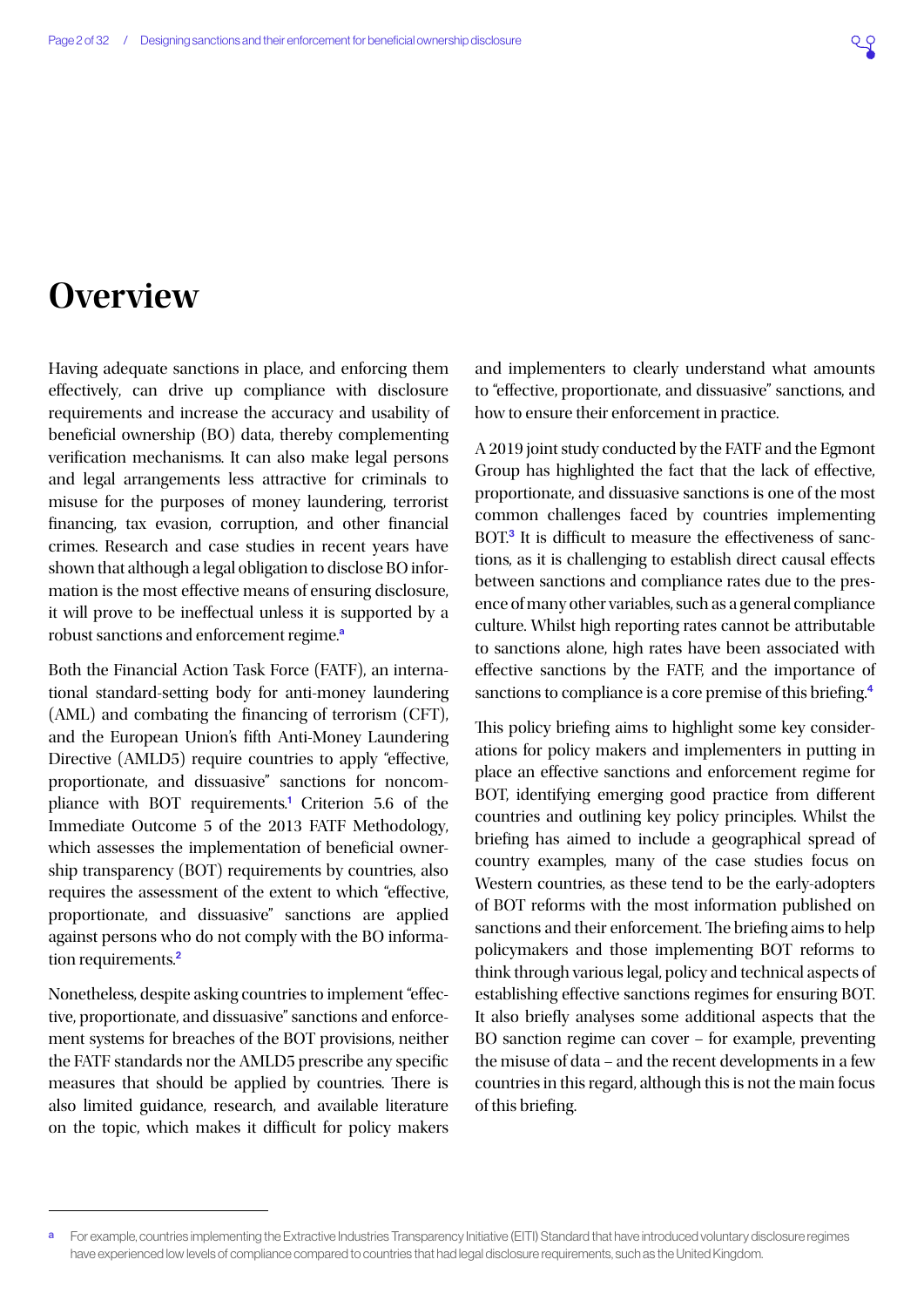<span id="page-2-0"></span>To ensure sanctions regimes are comprehensive and do not contain loopholes, they should contain:

- sanctions against **all types of compliance violations**, including:
	- non-submission of BO information;
	- late submission;
	- incomplete submission;
	- incorrect or false submission; and
	- persistent noncompliance;
- **monetary fines that are set sufficiently high**, so they are not regarded as the cost of doing business for noncompliance with their BO disclosure requirements;
- **non-financial sanctions**  which may prove more effective than monetary fines – and **criminal sanctions** against both natural persons and legal entities (see [Table 1](#page-3-0));
- sanctions covering **all the persons involved in declarations and key persons of the company, and the company itself.** This includes the:
	- beneficial owner(s);
	- declaring person;
	- company officers; and the
	- legal entity.

This ensures that offending actors cannot claim plausible deniability or transfer liability to a single actor, and widens the pool of actors that have an interest in ensuring compliance maximising deterrence. If a country has imposed BO-related obligations (such as disclosure or a responsibility to ensure disclosures are accurate) on third parties (such as notaries or lawyers), these should also be made subject to sanctions for noncompliance or breach of their obligations.

The following features were identified in various disclosure systems as having a strong potential to contribute to effectively operationalising sanctions and their enforcement:

- **clearly determining the authority that would be responsible to enforce sanctions** and ensure that the designated authority has sufficient resources, legal mandate, and powers to enforce sanctions, including carrying out investigative or law enforcement functions;
- **establishing proper procedures and processes to ensure the effective exchange of information** between the agencies responsible for enforcement, for instance, between the registrar and prosecution authorities;
- ensuring they have the necessary **jurisdiction over the legal person supplying information about non-domestic entities and beneficial owners**, for instance, by creating a requirement for a domestic legal person to be involved in disclosure;
- **publishing information about noncompliance** and making information on sanctions imposed available to the public to drive up compliance by companies;
- **automating sanctions mechanisms where possible**;
- **establishing a robust verification system** to be able to better detect the submission of false information;
- **reversing the burden of proof** for administrative or civil fines and sanctions.

Establishing an effective, proportionate, dissuasive, and enforceable sanctions regime for noncompliance with BO disclosure requirements is a core tenet of the Open Ownership Principles (OO Principles).[5](#page-28-0) The OO Principles set the standard for effective BO disclosure and establish approaches for publishing up-to-date and auditable data,<sup>[6](#page-28-0)</sup> for which proportionate and dissuasive sanctions and their effective enforcement play a critical role in ensuring compliance and enhancing the quality of data. The OO Principles make published data usable, accurate, and interoperable.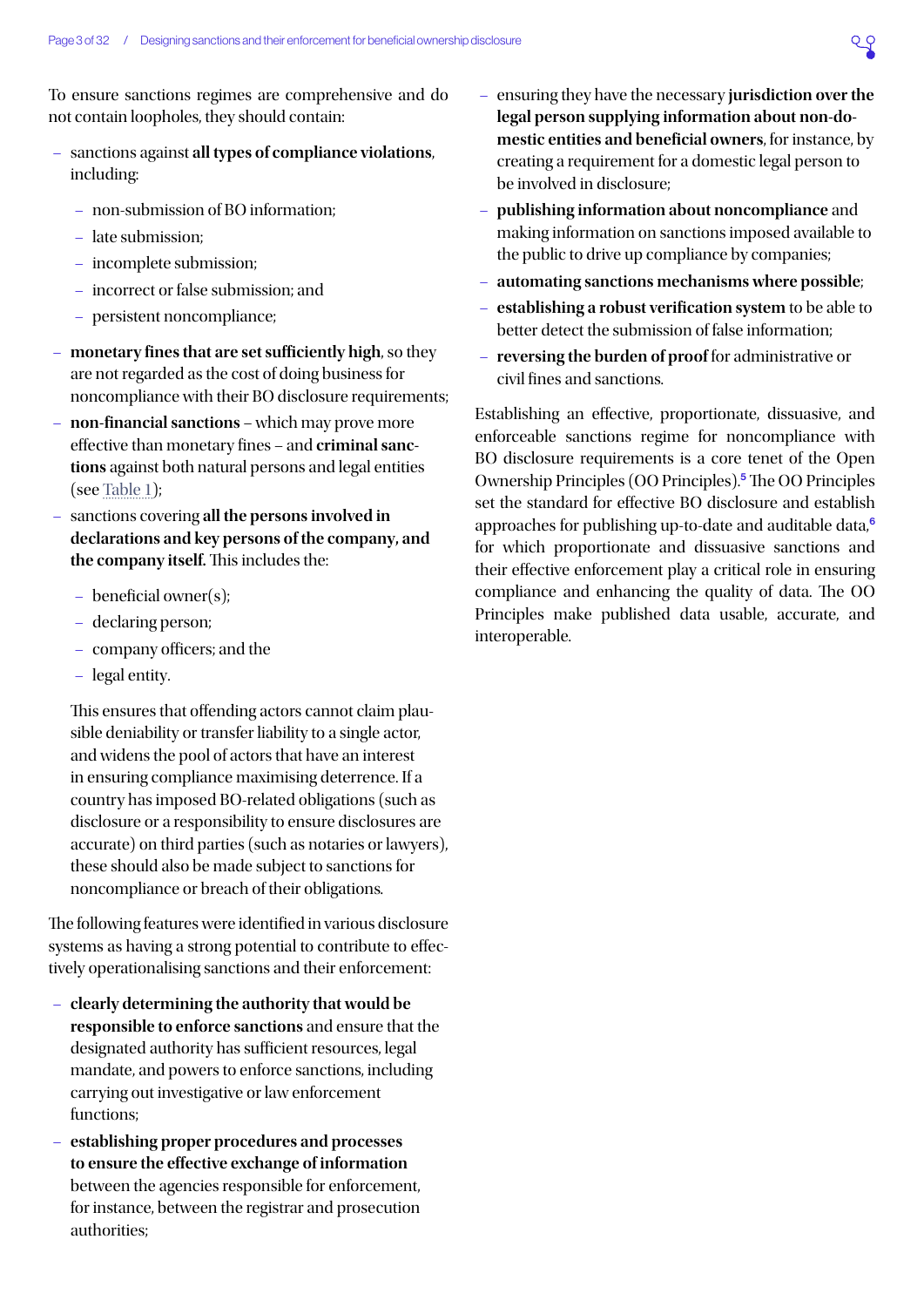## Table 1. Examples of sanctions according to types and targets

<span id="page-3-0"></span>

| <b>Types of</b><br>sanctions                                    | <b>Target:</b><br><b>Beneficial owner(s)</b>                                                                                                                      | <b>Target:</b><br><b>Declaring person</b>                                                                                                                                                             | <b>Target:</b><br><b>Legal entities</b>                                                                                                                                                                                                                                                                                                                                                                                                                                                                                                                                     | <b>Target:</b><br><b>Company officers</b>                                                                                                             |
|-----------------------------------------------------------------|-------------------------------------------------------------------------------------------------------------------------------------------------------------------|-------------------------------------------------------------------------------------------------------------------------------------------------------------------------------------------------------|-----------------------------------------------------------------------------------------------------------------------------------------------------------------------------------------------------------------------------------------------------------------------------------------------------------------------------------------------------------------------------------------------------------------------------------------------------------------------------------------------------------------------------------------------------------------------------|-------------------------------------------------------------------------------------------------------------------------------------------------------|
| <b>Financial</b><br>For country<br>examples, see<br>page 12     | - Administrative or civil fine<br>- Increasing fines for persistent<br>noncompliance                                                                              | - Administrative or civil fine<br>- Increasing fines for persistent<br>noncompliance                                                                                                                  | - Administrative or civil fine as a<br>percentage of turnover<br>- Increasing fines for persistent<br>noncompliance                                                                                                                                                                                                                                                                                                                                                                                                                                                         | - Administrative or civil fine<br>- Increasing fines for persistent<br>noncompliance                                                                  |
| <b>Non-financial</b><br>For country<br>examples, see<br>page 13 | - Restrictions on:<br>- voting rights;<br>- shares, including suspending payment<br>of dividends;<br>- board appointment rights;<br>- incorporating new companies | - Revocation of professional or business<br>licence (e.g., in case of notaries, lawyers,<br>accountants, tax advisors, etc.)<br>- Ban on being a declaring or authorised<br>person for legal entities | Compulsory dissolution, deactivation,<br>or striking off the company from the<br>commercial register<br>- Termination of business relationship by<br>financial institutions (FIs) and desig-<br>nated non-financial businesses and<br>professions (DNFBPs)<br>- Ban on profit distribution and payment<br>of dividends<br>- Denial to grant or renew licence<br>- Revocation or termination of licence or<br>concession<br>- Termination of any existing government<br>contracts<br>- Ban on supplying government contracts<br>- Declaring a company dormant or<br>inactive | - Ban or disqualification from taking part<br>in the management of any legal entity<br>- Disqualification from the practice of<br>business activities |
| <b>Criminal</b><br>For country<br>examples, see<br>page 15      | - Criminal fines and imprisonment for<br>severe violations, e.g. knowingly false<br>submissions to the legal entity                                               | - Criminal fines and imprisonment for<br>severe violations, e.g. knowingly false<br>submissions to the register                                                                                       | - Criminal fines                                                                                                                                                                                                                                                                                                                                                                                                                                                                                                                                                            | - Criminal fines and imprisonment for<br>severe violations, e.g. knowledge of a<br>false submission to the register                                   |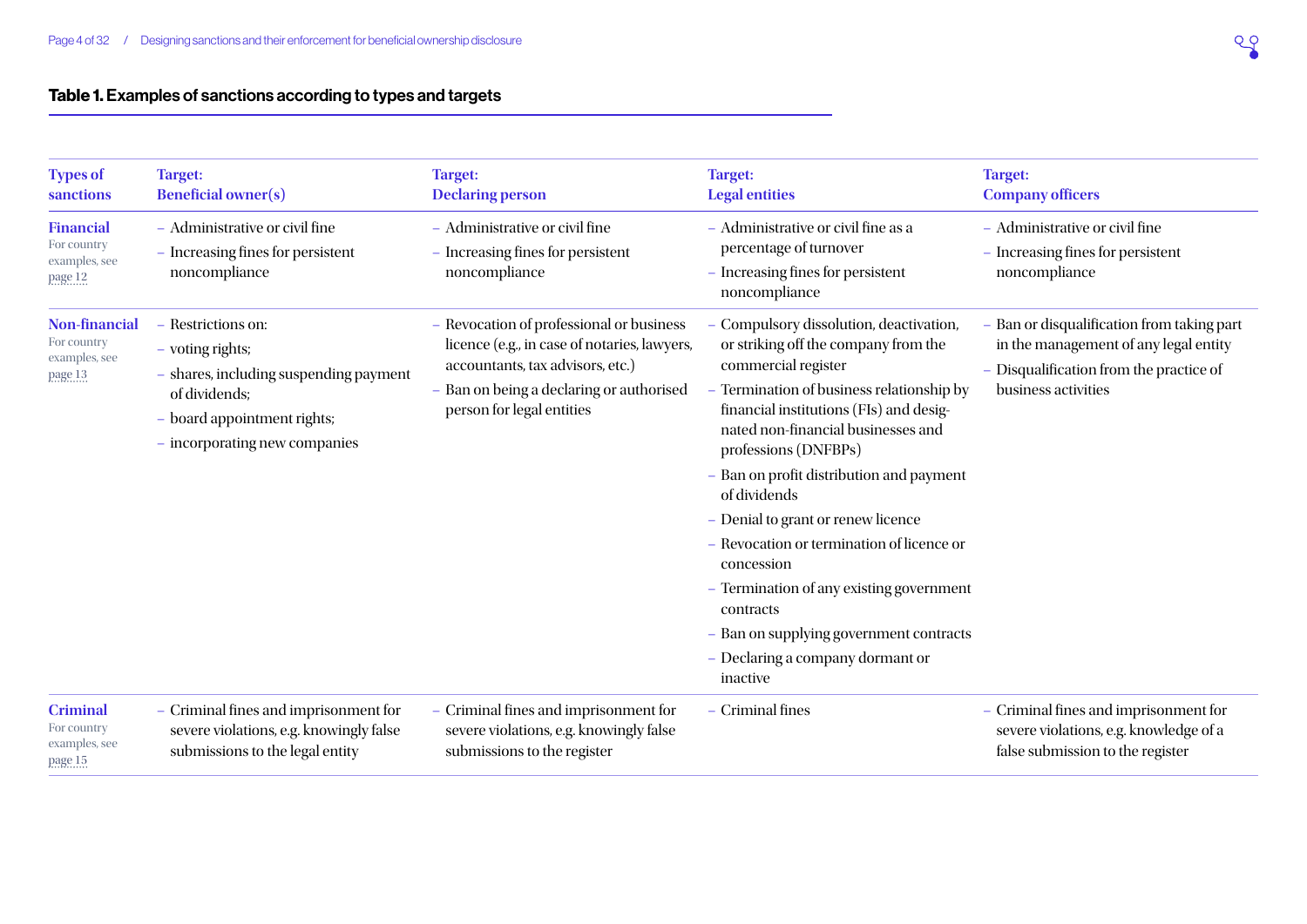#### Figure 1. Example of a beneficial ownership transparency sanctions and enforcement regime



Sanctions regimes should cover all types of compliance violations (see [page 8](#page-7-1)), and have administrative financial and non-financial, as well as criminal sanctions (see [page 11\)](#page-10-1) for different violations, depending on severity and intent. Sanctions may also cover the noncompliance of other obligations related to disclosure (see [page 9\)](#page-8-0). Sanctions should cover all the key persons and entities involved in declarations (see [page 16\)](#page-15-1). Implementers should ensure sanctions are effective (see [page 21\)](#page-20-1), and enforced (see [page 26\)](#page-25-1), for instance, by clearly assigning roles, mandates, and powers to different authorities.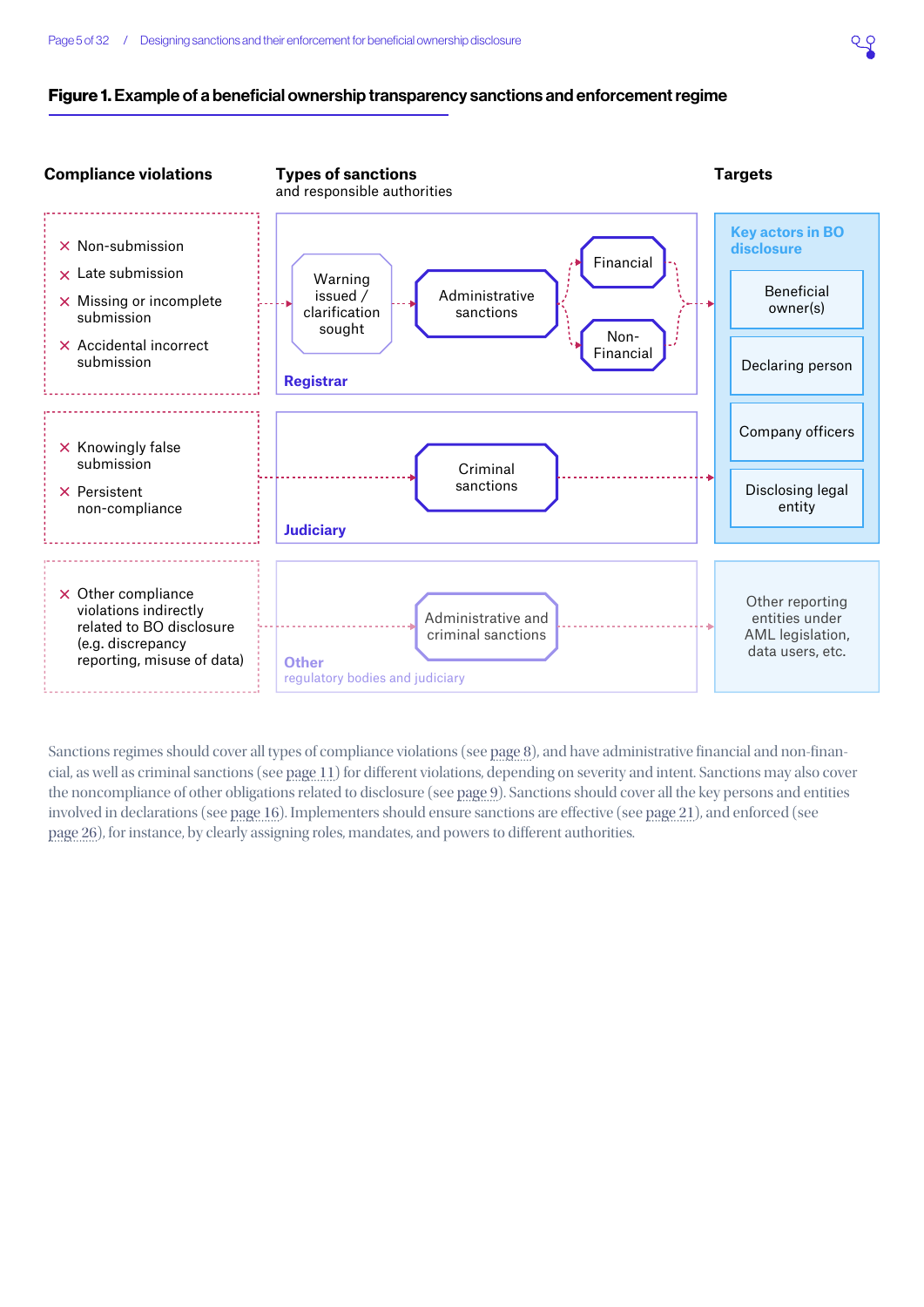## <span id="page-5-0"></span>**Aims of sanctions**

Centralised BO disclosure regimes include legal requirements for companies to disclose their beneficial owners to a mandated government authority. These requirements specify who qualifies as a beneficial owner;<sup>[7](#page-28-0)</sup> which legal entities and natural persons are subject to disclosure;<sup>[8](#page-28-0)</sup> what information they should disclose;<sup>[9](#page-28-0)</sup> and when this information should be disclosed. Laws will also specify who is responsible and allowed to disclose the information. Whilst the responsibility is placed on the legal entity itself, in some countries only designated third parties (e.g. notaries or lawyers) are allowed to disclose information.

Legal requirements should specify which events trigger the requirement for disclosure and the timeframe within which the information must be submitted. Short time periods should be legally prescribed.[10](#page-28-0) Disclosure should follow:

- **initial incorporation** of the legal entity;
- **all subsequent changes** in BO: it is important to require the disclosure of all changes as this otherwise presents a substantial loophole (see [Figure 2](#page-6-0));
- **a set period of time**: periodic confirmation that the disclosed information is still correct, at least on an annual basis.

The aim of BO sanctions regimes is to drive up compliance to legal requirements and to increase the quality of BO data in order to ensure that the data on the register is "adequate, accurate, and up to date", thereby complementing verifica-tion mechanisms.<sup>[11](#page-28-0)</sup> Therefore, an important consideration for policy makers and implementers is to determine the conduct that should be subject to sanctions to ensure the effectiveness of the BOT regime. This section highlights and discusses various potential sanctionable offences that should be included within the BOT regime of a country. It also briefly highlights some of the recent developments and concerns raised on the appropriate use of BO data by users, and discusses the potential sanctionable offences in this regard.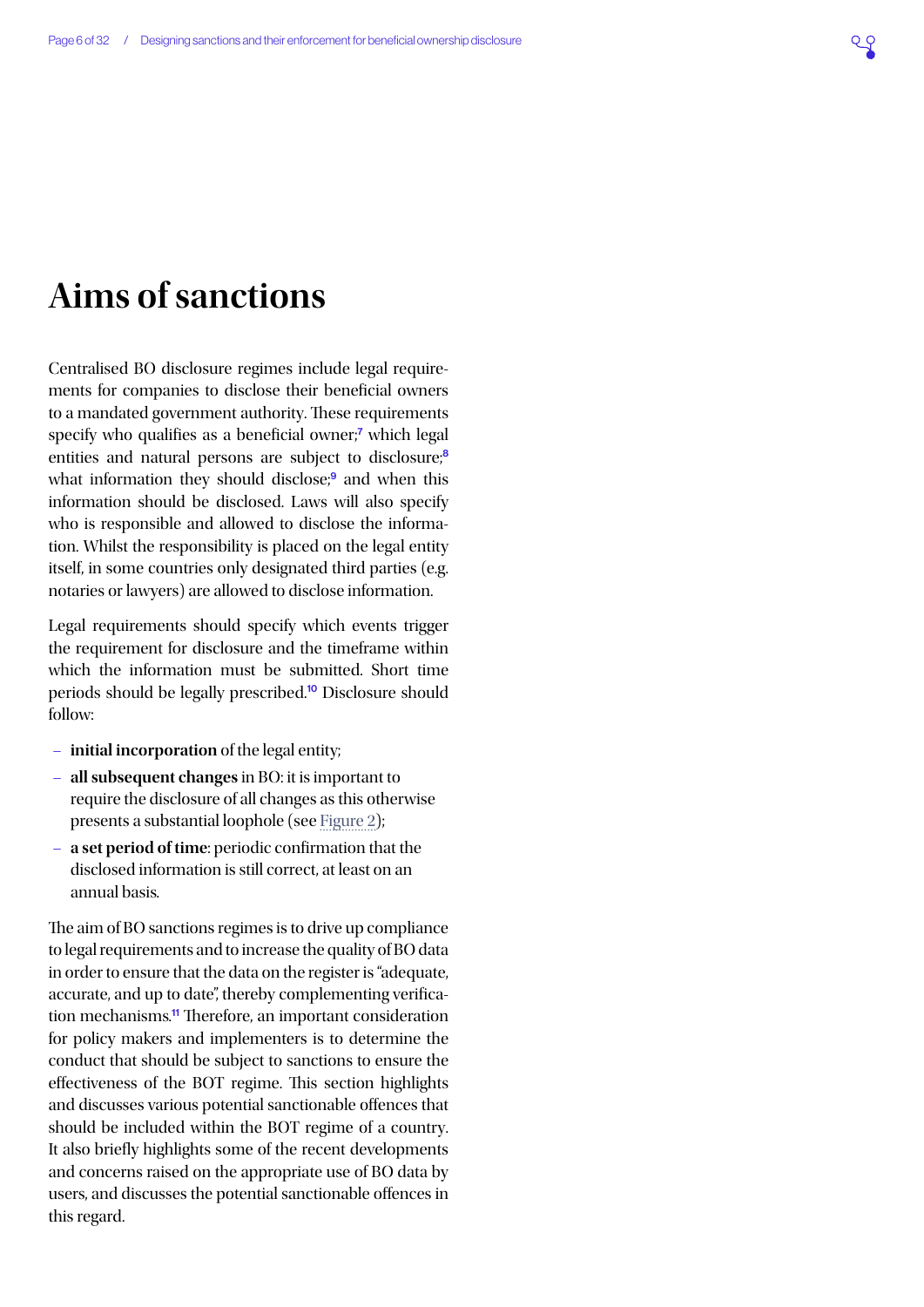<span id="page-6-0"></span>



In this example, Company A has disclosed Person X to be its beneficial owner at initial registration. Later, Person Y replaces Person X as the company's beneficial owner. The prescribed time period for reporting changes in this jurisdiction is 14 days. Within this time period, the beneficial owner of Company A changes again, from Person Y to Person Z. If there is no requirement to report all changes in BO, Person Y can legally avoid disclosure – and potentially exploit this for illicit purposes – provided that Person Z is disclosed as the beneficial owner within the prescribed time period of the first change in ownership.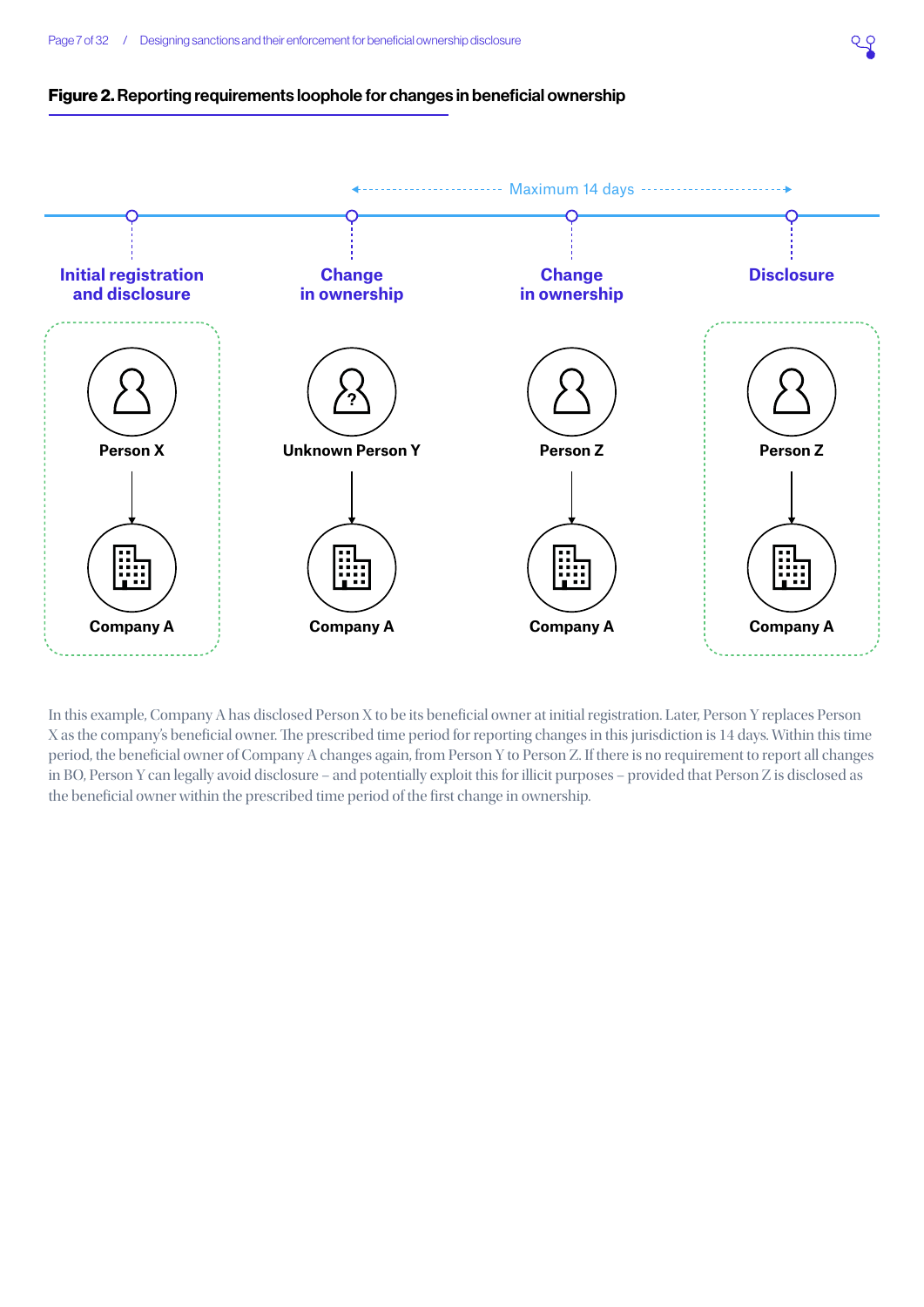

## <span id="page-7-1"></span><span id="page-7-0"></span>**Sanctionable offences in beneficial ownership transparency regimes**

The following types of conduct constitute different types of noncompliance with BOT regimes, and should be sanctioned by countries to ensure the effectiveness of the disclosure regime.

## Non-submission

Non-submission is the failure to submit information at a particular point in time required by law. To facilitate the completeness of the BO data, non-submission of BO data at initial registration should be sanctioned. Failure to submit any subsequent changes in BO to the register in a timely manner should also be sanctioned. In order to close the loophole discussed above (see [Figure 2](#page-6-0)), a failure to make full and complete disclosures covering any and all subsequent changes to an entity's BO should be sanctioned. Whilst it may be difficult to detect the failure to disclose all changes, even with the most robust verification mechanisms, evidence that a person or company has failed to disclose information may emerge from investigations.

To illustrate, Indonesian law has a provision for sanctions for non-submission of BO data.[12](#page-28-0) However, this has not yet been implemented in practice, presenting a gap in ensuring the quality and availability of accurate and up-todate BO information in Indonesia. As of 28 November 2021, the Indonesian government noted that only 24.50% of companies had disclosed BO information.<sup>[13](#page-28-0)</sup>

Implementers should consider a designated authority issuing one or more warnings or queries before conduct is considered non-submission, which should be subject to heavier sanctions than for late submission. The failure to respond to the designated authorities should also be sanctioned.

## Late submission

To facilitate the completeness and accuracy of BO data, late submission of BO data at initial registration or on any subsequent changes to BO information within the prescribed period of time should be sanctioned.

Countries that require the confirmation of the BO data on an annual basis should also sanction non-confirmation or late confirmation. Each country should clearly prescribe a timescale within which the BO data should be confirmed at the end of each year, even when it is integrated into the existing business processes (for example, with the submission of annual returns). There should also be clear guidelines when the submission amounts to a late confirmation or a non-confirmation, leading to sanctions. To determine the timescale, countries should be guided by other provisions of their BO or company law and regulations to ensure consistency and effectiveness; for instance, the timescale provided for updating changes in the BO information. In Ukraine, for instance, BO information must be updated annually, within [14](#page-28-0) days after the close of each year.<sup>14</sup> In the United Kingdom (UK), legal entities are required to confirm their BO data to Companies House each year *via* the confirmation statement – the statement which they are required to submit no later than 14 days from the end of the last 12-month period.

The timescale for late submission should be as short as possible, within what is reasonable; for instance, no later than 14 calendar days from the due date after which submission will be considered as non-confirmation. The FATF specifies this should be a "reasonable period" in its Recommendation 24 but does not elaborate beyond this.[15](#page-28-0) A draft of legislation proposed by civil society in Canada discussed a period of 30 or 90 calendar days to accommodate legal entities securing attestations and copies of identification from the beneficial owners themselves, which was being proposed as a verification mechanism.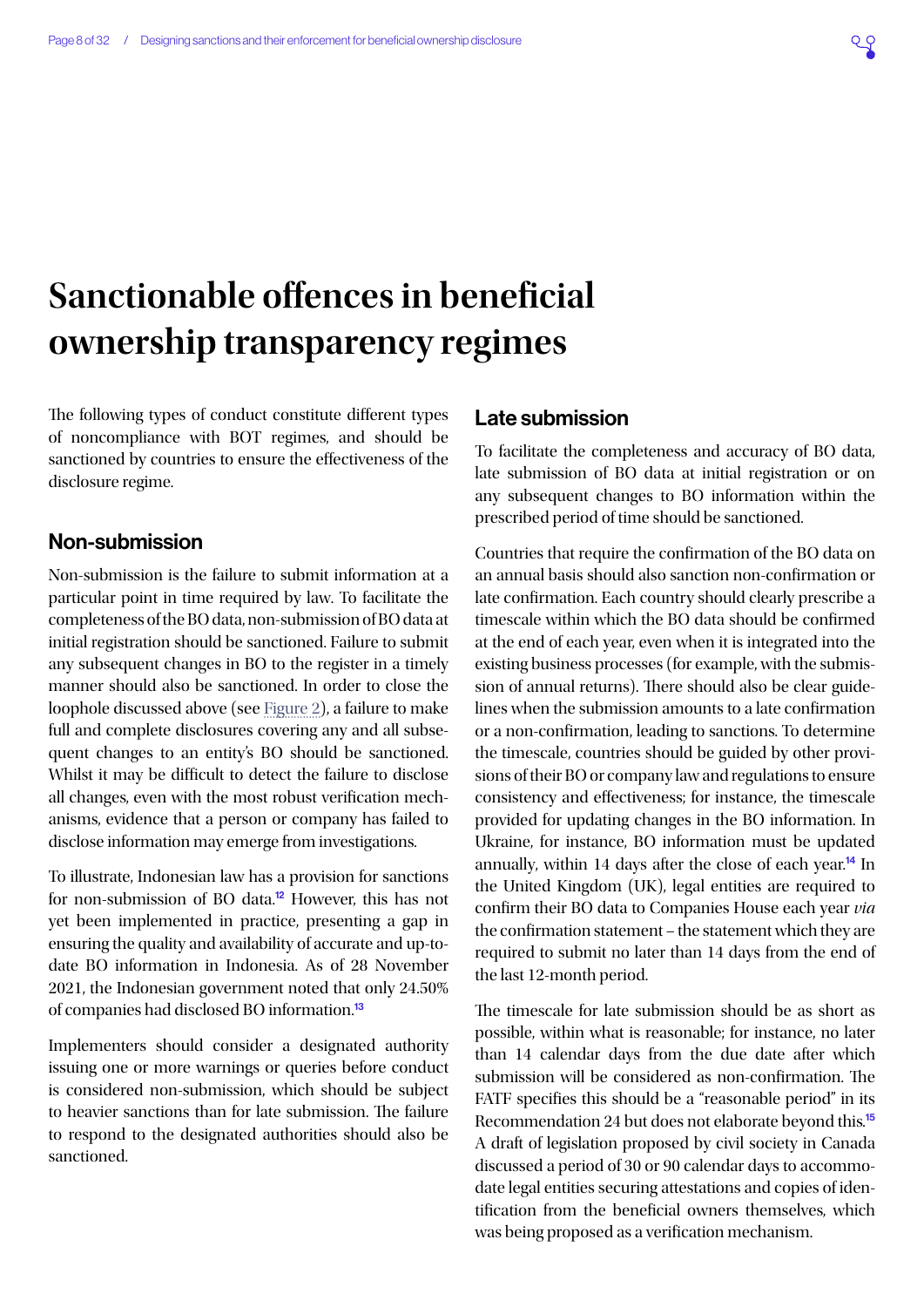### <span id="page-8-1"></span>Missing or incomplete submission

Incomplete submission of BO data, either at the initial registration or at any subsequent changes, should be sanctioned to ensure the completeness and accuracy of the BO data. This will encourage the legal entities to submit complete data to the register.

In France, for instance, incomplete or late submissions can lead to a person being prevented from engaging in certain business activities or stripping certain national civil rights, such as being placed under judicial supervision. In addition, the person responsible is subject to six months imprisonment and a fine of EUR 7,500 (approximately USD 8,200). A company is also liable for fine for incomplete or late submission, which is five times the sanction applicable to a natural person.[16](#page-28-0)

### Incorrect or false submission

Both false submission of the BO information and the submission of false supporting evidence should be subject to sanctions. The provision of false information by beneficial owners to the legal entities should also be sanctioned. Good verification systems are required to help detect the submission of incorrect or potentially false information when cross-checking with other available data sources. Imposing sanctions for false declarations, as with other breaches, will complement verification processes.

However, an important policy consideration when determining the applicable sanctions is whether and how to differentiate between deliberate falsehoods and accidental errors. One emerging practice demonstrates that deliberate submission (or facilitating the submission) of false or misleading BO information knowingly or recklessly by natural or legal persons has been dealt with by more severe penalties compared to negligent submission. In Austria, for instance, a fine of up to EUR 200,000 (approximately USD 220,000) can be imposed for intentional violations and EUR 100,000 (approximately USD 110,000) for gross negligence. Similarly, in the Philippines, substantial penalties can be imposed on legal persons or a legal arrangement that "knowingly" provide false or misleading information to the registration authority (i.e. knowingly conceal their BO), including on designated persons within those entities who are responsible for compiling the information and submitting it to the registration authority.[17](#page-28-0) Proving that information was deliberately falsified rather than an accidental error can be difficult, and there are very few cases of successful prosecution for deliberate submission of false information. Evidence that false information was deliberately submitted may come from investigations by law enforcement.

### Box 1: UK company director's conviction for submitting false company information<sup>[18](#page-28-0)</sup>

In 2018, the UK had its first ever successful prosecution of a company director for deliberately falsifying information about his companies. However, the person in question acted publicly to highlight a loophole.<sup>[19](#page-28-0)</sup>

In this case, the company director incorporated two companies, one in 2013 and another in 2016, providing false information about their directors and shareholders. Companies House dissolved both companies and struck them off the register. Action was also taken against the company director who pleaded guilty to filing false information on the UK's company register, and he has been ordered by the court to pay a fine of over GBP 12,000.

### Persistent noncompliance

Countries should ensure that there are appropriate provisions in the relevant law for sanctioning persistent noncompliance with BO disclosure requirements. In Austria, for instance, in the event of a persistent failure to report BO information, coercive penalties will be imposed twice according to the BO disclosure regime.<sup>[20](#page-28-0)</sup> Similar provisions on increasing the level of the fine for persistent noncompliance can also be found in the BO disclosure regimes of other countries, such as Greece and the UK.

## <span id="page-8-0"></span>Noncompliance of additional obligations related to disclosure

If a country has incorporated other relevant provisions in its BO disclosure regime applicable to third parties, it is important to ensure that these parties are made subject to liability, and that dissuasive and proportionate sanctions are put in place for their failure to comply with their obligations. It is important to ensure compliance and the effective implementation of these provisions by other relevant parties. This can include, for instance, imposing obligations on the private sector, such as the requirement for obliged entities to report any discrepancies between their own findings of due diligence processes and centrally registered BO information, also known as discrepancy reporting, as required by the AMLD5.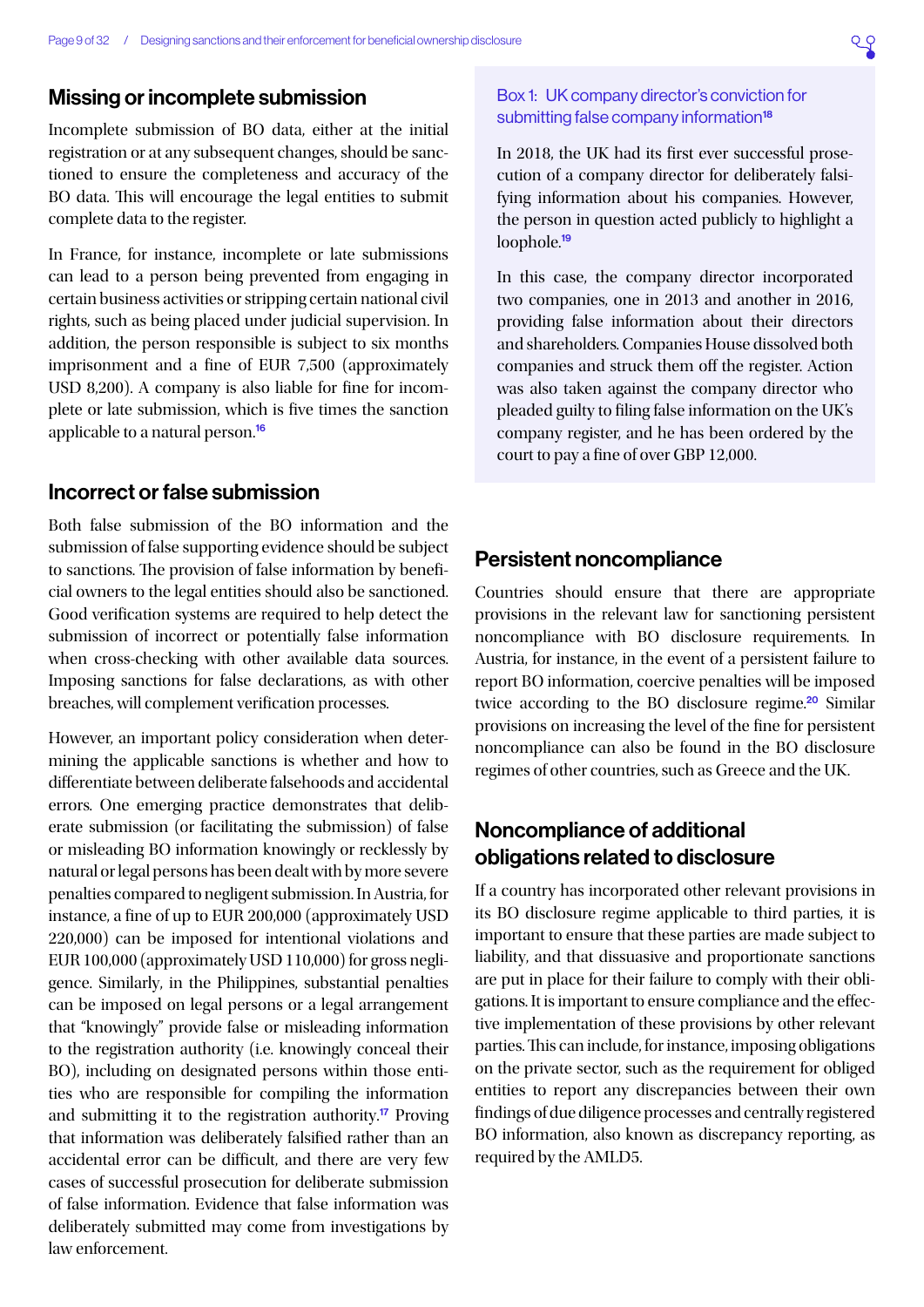## <span id="page-9-0"></span>Other sanctionable offences

In addition to the above conduct, a few jurisdictions have also included other BO-related sanctionable offences within their BO regimes. These include, for instance, measures to ensure that BO data is not misused. Some of the potential misuses of BO data could be, for instance, using or sharing the data for commercial purposes; using it for malicious claims against individuals; or selling or sharing the data with criminals for the purpose of identity theft. The effect of this type of legislation remains to be seen, although this can potentially help mitigate risks arising from the reduction in privacy inherent in BO disclosures, which is even more important when information is made public.[21](#page-28-0) Although this is not the main focus of this briefing, it is nevertheless relevant to bring it to the attention of implementers and policy makers to consider the potential incorporation of such offences within their BO disclosure regime.

#### Box 2: Sanctions to prevent misuse of beneficial ownership data

In **Austria**, unauthorised consultation of the BO register is punishable with a fine of up to EUR 30,000 (approximately USD 32,500), and the distribution of BO information to third parties may result in a fine of up to EUR 50,000 (approximately USD 54,100). $22$ 

In the **United States** (US), which is still implementing its BO register, civil and criminal penalties exist for improper disclosure or use of BO data. The Corporate Transparency Act (CTA) provides that except as authorised by the CTA, it is unlawful for any person to knowingly disclose or use the BO information obtained through a report submitted to the Financial Crimes Enforcement Network (FinCEN) under the CTA, or a disclosure made by FinCEN for any unauthorised disclosure or use. Any person making an unauthorised disclosure or use that violates the CTA is liable to the US for a civil penalty of up to USD 500 for each day that the violation continues or has not been remedied, and may be fined up to USD 250,000, imprisoned for up to five years, or both.<sup>[23](#page-28-0)</sup>

Where such provisions exist to prevent the misuse of BO data on the register, BO data access should be auditable and audited on a regular basis in order to enforce these. Such an approach, although in a different context, has also been adopted by the Organisation for Economic Co-operation and Development (OECD) Common Reporting Standard, which requires countries to impose penalties or sanctions for improper disclosure or use of the collected taxpayer data.[24](#page-28-0)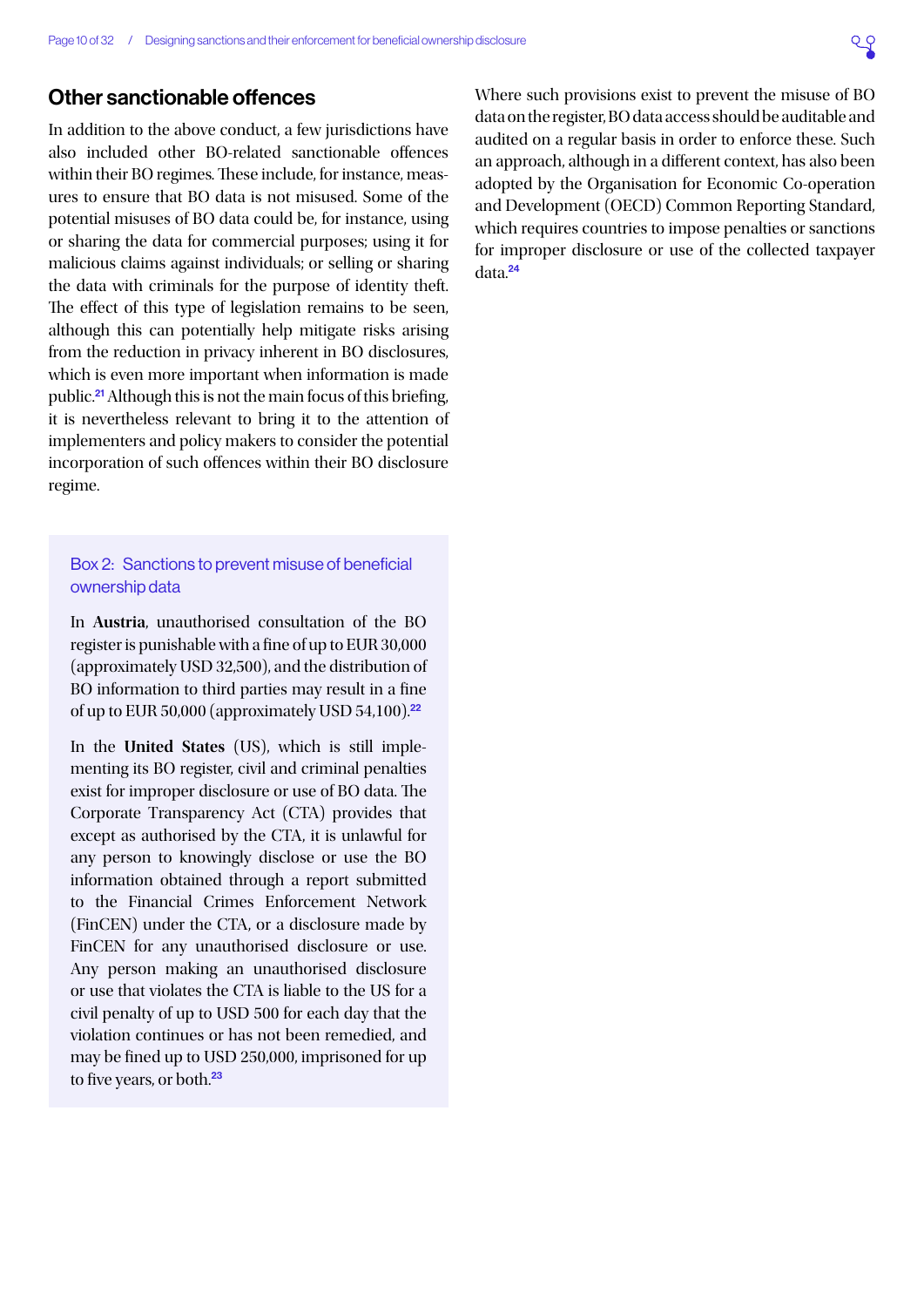## <span id="page-10-1"></span><span id="page-10-0"></span>**Types of sanctions in beneficial ownership disclosure regimes**

This section provides an overview of different types of sanctions that could be applied to the different BO disclosure-related offences highlighted above, supported by country examples, and discusses their relative merits in achieving the aim of ensuring BOT. These sanctions could be contained either in the specific BO-related laws of a country (as in Albania, Austria, and Luxembourg) or in the penal codes outside the legislation on BO (as in Indonesia and Italy). In the UK, criminal sanctions are covered in primary legislation, whilst administrative sanctions are in secondary legislation. Whilst this will depend on a country's legal system, sanctions should be set in primary legislation if possible, leaving levels of administrative fines in secondary legislation so they are easy to adjust as necessary.

It is important for countries to ensure that a combination of these types of sanctions should be available and applied by the relevant authorities to ensure their effectiveness. As an overarching principle, sanctions should include both financial and non-financial penalties to ensure they are not seen as merely the cost of doing business. This will make them more effective, dissuasive, and proportionate.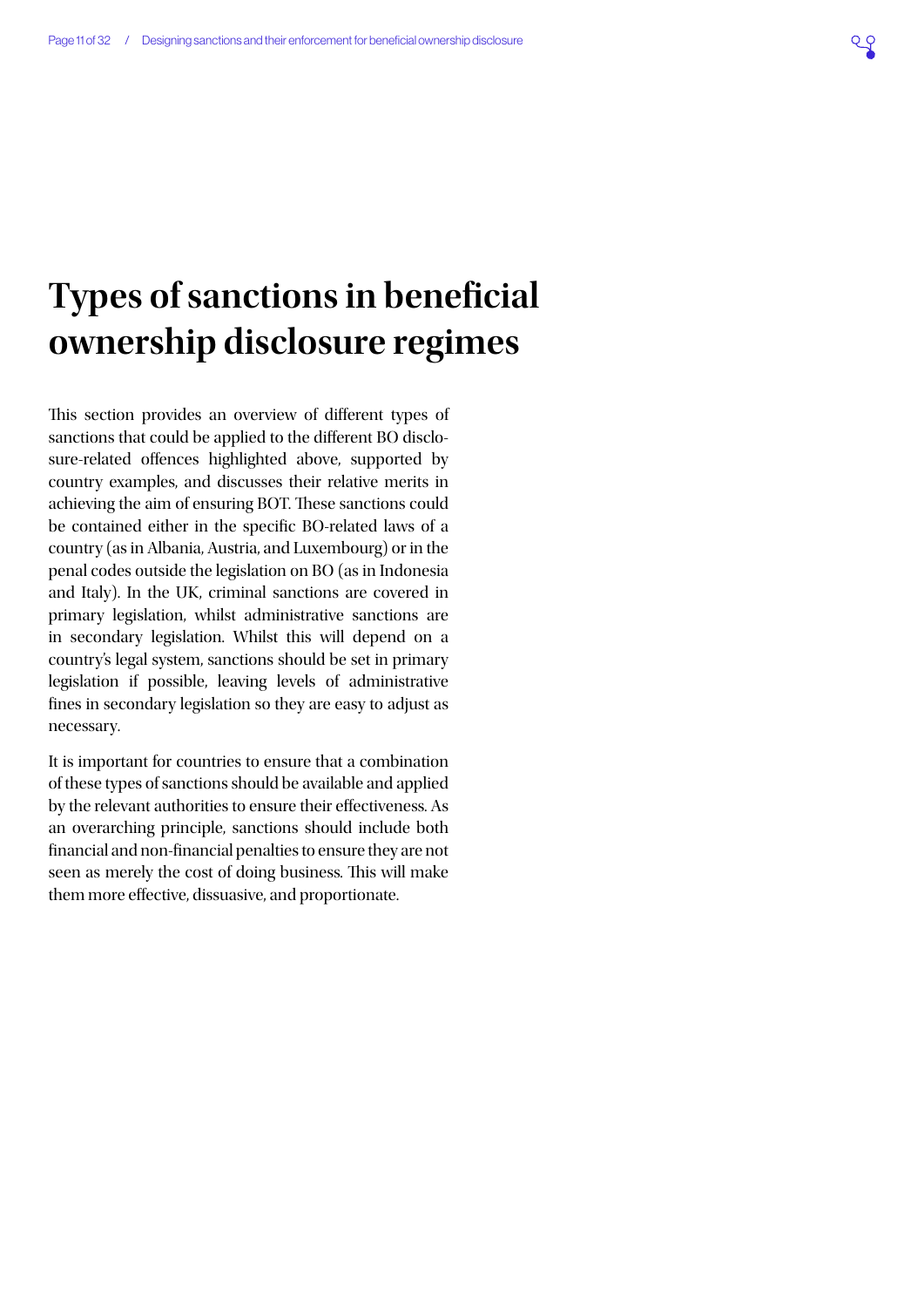## <span id="page-11-1"></span><span id="page-11-0"></span>Financial sanctions

Financial sanctions are generally the fines, both administrative and criminal,<sup>b</sup> which are imposed by the relevant authorities for noncompliance with the BO disclosure requirements. The range of fines imposed for noncompliance with BOT requirements varies between countries:

#### Table 2. Examples of different levels of financial sanctions in different countries

| <b>Country</b>           | <b>Financial sanction</b>                                                                                                                                                |  |
|--------------------------|--------------------------------------------------------------------------------------------------------------------------------------------------------------------------|--|
| Malawi <sup>25</sup>     | <b>USD 0.35</b>                                                                                                                                                          |  |
| Kazakhstan <sup>26</sup> | <b>USD 7.00</b>                                                                                                                                                          |  |
| Malaysia <sup>27</sup>   | <b>USD 12-USD 140</b>                                                                                                                                                    |  |
| Ghana <sup>28</sup>      | <b>USD 350</b>                                                                                                                                                           |  |
| Albania <sup>29</sup>    | EUR 2,000-EUR 4,000 (approximately USD 2,200-USD 4,400)                                                                                                                  |  |
| Montenegro <sup>30</sup> | EUR 3,000-EUR 20,000 (approximately USD 3,300-USD 22,000)                                                                                                                |  |
| France <sup>31</sup>     | EUR 7,500 (approximately USD 8,200) for individuals and EUR 37,500 (approximately USD 41,100) for legal<br>entities                                                      |  |
| Belgium <sup>32</sup>    | Administrative fine of EUR 250-EUR 55,000 (approximately USD 275-USD 60,300) and a criminal fine of<br>EUR 400-EUR 40,000 (USD 440-USD 44,000)                           |  |
| Slovenia                 | EUR 6,000-EUR 60,000 (approximately USD 6,600-USD 66,000)                                                                                                                |  |
| Liberia <sup>33</sup>    | USD 100,000 for an individual and USD 1,000,000 for a company                                                                                                            |  |
| Austria                  | EUR 200,000 (approximately USD 220,000)                                                                                                                                  |  |
| Ireland <sup>34</sup>    | a fine of EUR 5,000 (approximately USD 5,500) on summary conviction and EUR 500,000 (approximately<br>USD 550,000) on conviction on indictment <sup><math>c</math></sup> |  |
| Luxembourg <sup>35</sup> | EUR 1,250-EUR 1,250,000 (approximately USD 1,370-USD 1,370,000)                                                                                                          |  |
| Germany <sup>36</sup>    | Up to EUR 1,000,000 (approximately USD 1,100,000) or up to double the amount of the economic advantage<br>created by the infringement                                    |  |

A number of countries, such as Bulgaria, Croatia, Estonia, France, and Liberia, differentiate between individuals and legal entities when imposing financial sanctions, generally imposing higher fines on legal entities. Nonetheless, it has often been argued that financial sanctions, even if they are in the high-end range, may be considered an accept-able added cost by those engaging in illegal activities.<sup>[37](#page-28-0)</sup> Therefore, it is often recommended that countries also include non-financial and criminal sanctions within their regime.[38](#page-29-0)

**b** An administrative fine is a financial penalty which is imposed by the relevant authority as restitution for wrongdoing, which is typically defined in the legislation, regulations, or both, and constitutes an administrative offence. Administrative fines are different from criminal fines, for the former is primarily used to compensate the state for the harm done to it rather than to punish the wrongful conduct.

c In Ireland and some of the other jurisdictions, including the UK, a summary conviction offence is an offence which can only be dealt with by a judge in the lower court without a jury, and an indictable offence is one which can or must be tried before a judge and jury. The summary offence is a less serious offence when compared to an indictable offence, and it is punishable by a different set of rules, regulations, and lower sentencing guidelines.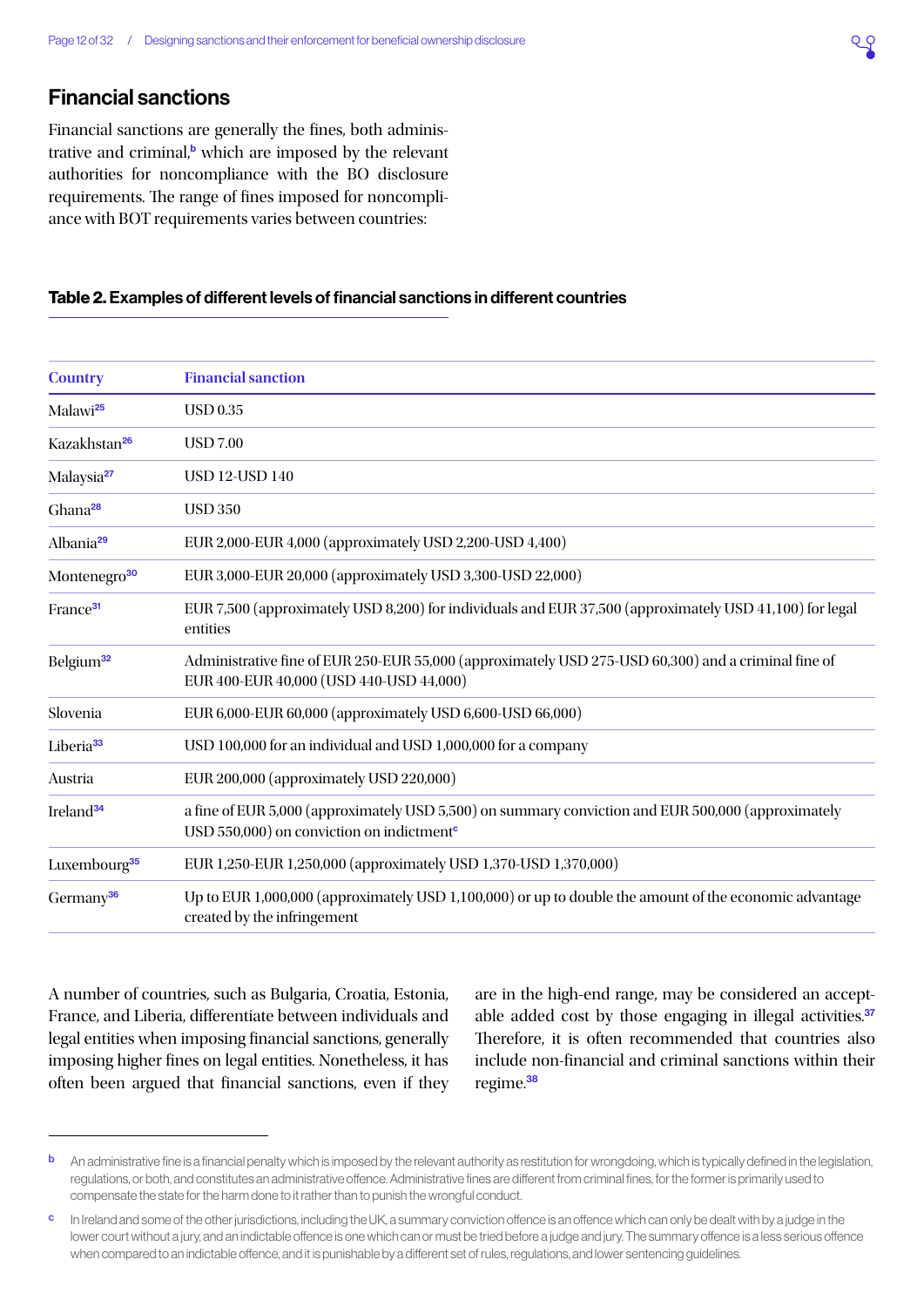## <span id="page-12-1"></span><span id="page-12-0"></span>Non-financial sanctions

Countries should impose non-financial sanctions on both individual and legal persons for breach of the BO disclosure requirements to ensure their effectiveness. Some non-financial sanctions to be considered by countries that are aiming to enhance compliance with their BO disclosure regime include the following:

### **Constitutive effect**

Constitutive effect means that registration or disclosure itself creates rights.[39](#page-29-0) Whilst it is not a punishment in the same way as other sanctions discussed in this briefing, it is an important provision and will have a similar impact. Namely, it imposes restrictions on exercising certain rights in a company if the BO information has not been disclosed or updated.

To encourage the registration and updating of BO data on the established BO register within the country, a few countries (such as Austria and Uruguay)<sup>d</sup> have provided for the registration to have a constitutive effect, meaning rights within the company exist only upon registration of BO information. BO itself does not have constitutive effect: a person is a beneficial owner of a company irrespective of whether or not that status has been disclosed. However, accurate and up-to-date disclosure can be given constitutive effect with respect to certain benefits associated with company ownership. For example, an unregistered beneficial owner or shareholder could be prevented from voting or receiving dividends. In Uruguay, for instance, bans are imposed on profit distribution in cases where corporations fail to disclose their beneficial owners.<sup>[40](#page-29-0)</sup> External enforcement of these provisions may, however, be challenging.

A director appearing in the register may be held liable for BO disclosure-related offences, even if they have resigned, unless the information on the register has been updated. Any decision taken by the new directors should be considered void unless their information is on the register. Such an administrative sanction would create an incentive for all parties to ensure that their information is registered and updated.

### **Non-financial sanctions against companies**

These include: preventing companies from incorporating; denying companies the issuance or renewal of particular licences (Malawi);<sup>[41](#page-29-0)</sup> preventing financial institutions (FIs) and designated non-financial businesses and professions (DNFBPs) from forming business relationships or executing transactions with an entity that has failed to register or update information on the central BO register (North Macedonia); suspension of the annual certificate of validity (Uruguay and the Philippines); and revocation or termination of licence or concession (Cameroon, Colombia, Indonesia, Kazakhstan, Kyrgyz Republic, and the Philippines).

If a company is not properly registered, the legal vehicle should not be considered to legally exist, or as able to hold assets or engage in business.[42](#page-29-0) In Slovakia, for instance, if a company has been removed from the Register of Public Sector Partners by the Registration Court due to breaches relating to BO disclosure requirements, its existing government contracts can be cancelled, and the company cannot undertake contracts with the government.[43](#page-29-0)

The sanction imposed by North Macedonia prevents FIs and DNFBPs from establishing or continuing a business relationship with an entity that has not provided or updated its BO information on the centralised BO register. This sanction is an important one in turning registers into relevant databases that need to be checked in real time, rather than using them as repositories to store information or documents. If implementers also have discrepancy reporting requirements in place, it is important to consider how these two requirements interact.

#### **Compulsory dissolution or striking off**

Some countries take the approach of dissolving or deactivating companies if they fail to comply with BO disclosure requirements. In Denmark, for instance, it is possible for the Danish Business Authority to enforce a compulsory dissolution or the winding up of a Danish company if there is no, or inadequate, BO information registered. Partnerships and limited partnerships that are required to be registered in Denmark can also be struck off from the Central Business Register (CVR) due to providing inadequate BO information or not registering BO information.[44](#page-29-0) Such a provision will have a constitutive effect, as the striking off from the register dissolves the company, and it no longer

d Georgia has also adopted and is implementing this sanction to ensure that the basic (not BO) information on their commercial register is accurate and up to date. Changes to basic information will only take place after their registration in Georgia's National Agency of Public Registry. Non-registered changes do not have a legal force. For further details, see: *Anti-Money Laundering and Counter-Terrorist Financing Measures: Georgia – Fifth Round Mutual Evaluation Report* (Strasbourg: MONEYVAL Secratariat, September 2020), [https://www.fatf-gafi.org/media/fatf/documents/reports/mer-fsrb/MONEYVAL-Mutual-Evaluation-](https://www.fatf-gafi.org/media/fatf/documents/reports/mer-fsrb/MONEYVAL-Mutual-Evaluation-Georgia-2020.pdf)[Georgia-2020.pdf](https://www.fatf-gafi.org/media/fatf/documents/reports/mer-fsrb/MONEYVAL-Mutual-Evaluation-Georgia-2020.pdf).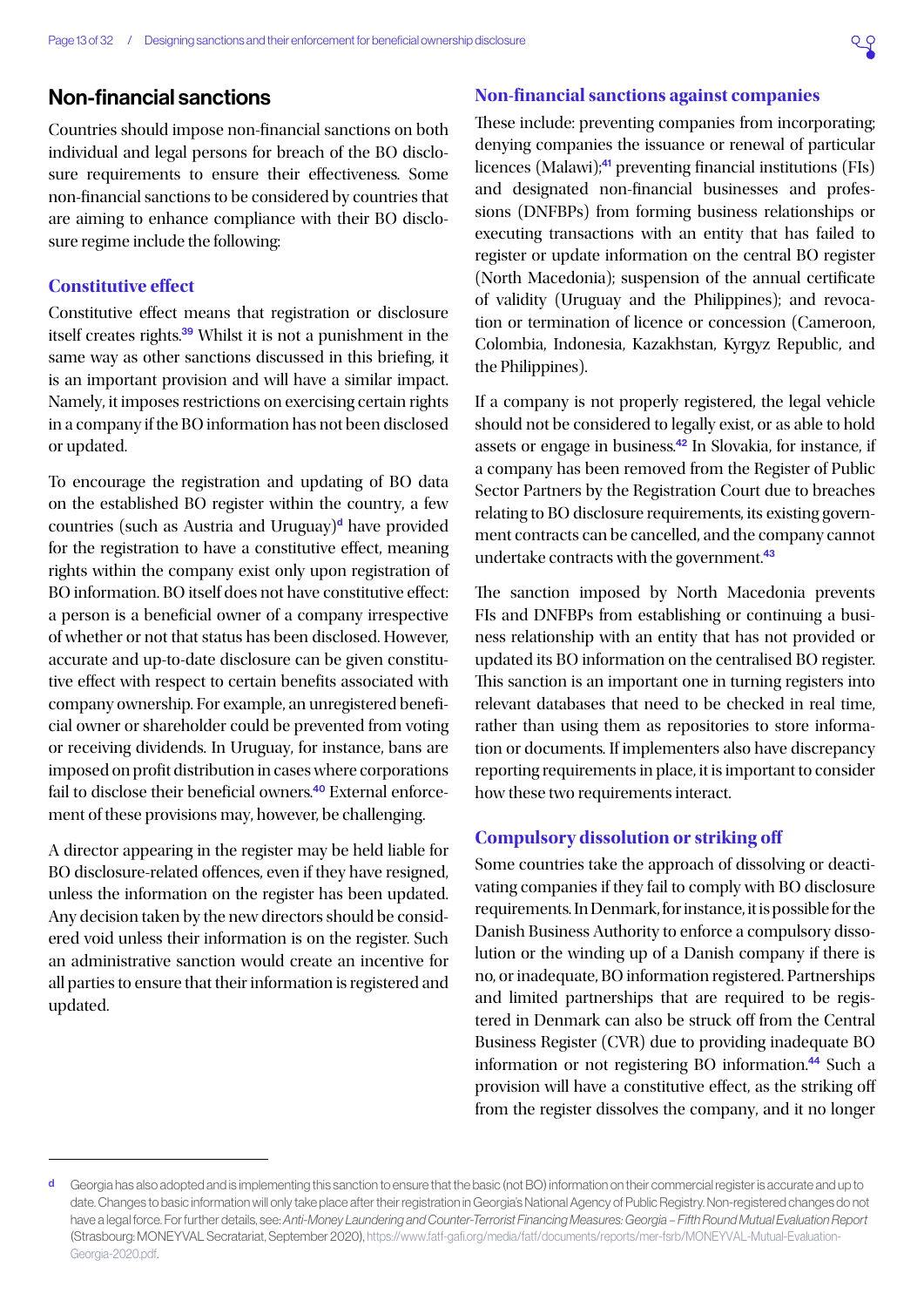<span id="page-13-0"></span>exists as a legal person. In Latvia, for example, 400 companies have been struck off from the Enterprise Registry in 2019 for failing to submit their BO information.[45](#page-29-0) A similar provision can also be found in the Belgian legislation where entities that do not fulfil their BO registration obligations can be made subject to judicial liquidation proceedings in the court by the registrar.<sup>[46](#page-29-0)</sup>

Giving such sanctioning powers to the relevant authority to strike off legal entities from the register if they do not comply with their BO disclosure requirements is not only important to drive up compliance but also to clean up the data, which bolsters verification efforts. In Indonesia, as of 28 November 2021, the government noted that only 24.5% of companies had disclosed BO information.[47](#page-29-0) Reportedly, a substantial proportion of companies are expected to be dormant, but the registrar does not have the powers to strike off all types of companies. To deal with such situations, the registrar should be given the necessary powers to warn and then strike off the company to ensure the availability of up-to-date and accurate BO data.

Nevertheless, registrars should be cautious with exercising this power for new reporting requirements. In Kenya, for instance, low compliance (30-35%) with the BO register is suspected in part to be because many companies are dormant or inactive.[48](#page-29-0) However, reportedly some companies that were set up a long time ago do not have the required historical records, and active companies are struggling to migrate to the e-register platform, as they need high-quality, historical information about their companies – and the company's changing BO over time – in order to  $\frac{d}{d}$  so.<sup>[49](#page-29-0)</sup>

Any legal entity that has failed to submit or confirm its BO information by the due date should be sent warning notices. Failing a legitimate reason, the company should automatically be considered as dormant or inactive and removed from the list of active entities. Such a sanctioning provision would incentivise the companies to keep their BO records up to date. FIs and DNFBPs should also be required to constantly check the list of active entities on the register to ensure that their client entities are still active, and they are thus allowed to operate (e.g., that they can open a bank account, transfer money, sign a contract, etc.) with these entities.<sup>[50](#page-29-0)</sup> FIs and DNFBPs should not be allowed to establish or continue business relationships with an entity whilst it remains inactive on the register. This could be enforced as part of supervisory inspections by the relevant authorities, in the same manner as the enforcement of the requirement on FIs and DNFBPs to conduct customer due diligence (CDD) checks before establishing business relationships and as part of ongoing monitoring of business relationships.

### **Sanctions against individuals holding management positions in companies**

These include, for instance: criminal proceedings; banning individuals from forming companies or holding management positions if their company has breached BO obligations (Spain and France); disqualification from the practice of business activities (France); or "partial privation from national and civil rights" (France).<sup>[51](#page-29-0)</sup> In Spain, if a company breaches its BO disclosure obligations, the company director(s) can be banned from holding such positions in any company for a maximum of five years.<sup>[52](#page-29-0)</sup> Sanctions should also be imposed against professional enablers (such as lawyers, accountants, or trust and company service providers, etc.) if they assist a legal entity in concealing their identity; these can include criminal proceedings and the loss of their professional or business licence. In the latter case, the self-regulatory bodies of different professions (such as lawyers, notaries, and accountants) can play a significant role in imposing these sanctions as a part of disciplinary proceedings, provided they have sufficient capacity and resources. These sanctions would be specifically relevant for countries where the BO disclosure regime relies on intermediaries. In these countries, attention should be given to aspects of the legal framework governing intermediaries which may impede compliance and enforcement, such as professional privilege.

An important consideration when incorporating non-financial sanctions in the legal and regulatory framework is ensuring that non-financial sanctions are in line with the BOT policy aims in order to be as dissuasive as possible. For example, in the case of a procurement register, natural and legal persons who have failed to comply with the BO disclosure requirements could be prevented from being considered for government contracts. Such a provision has been adopted by Slovakia; this bars companies from public contracts for up to three years, and imposes a fine of up to EUR 1 million if they fail to comply with the requirements of the law relating to the Register of Public Sector Interests. A similar approach is also under consideration in the UK for its public procurement register, which is considering non-disclosure of BO information as mandatory grounds for exclusion, and adding entities to a debarment list.<sup>[53](#page-29-0)</sup>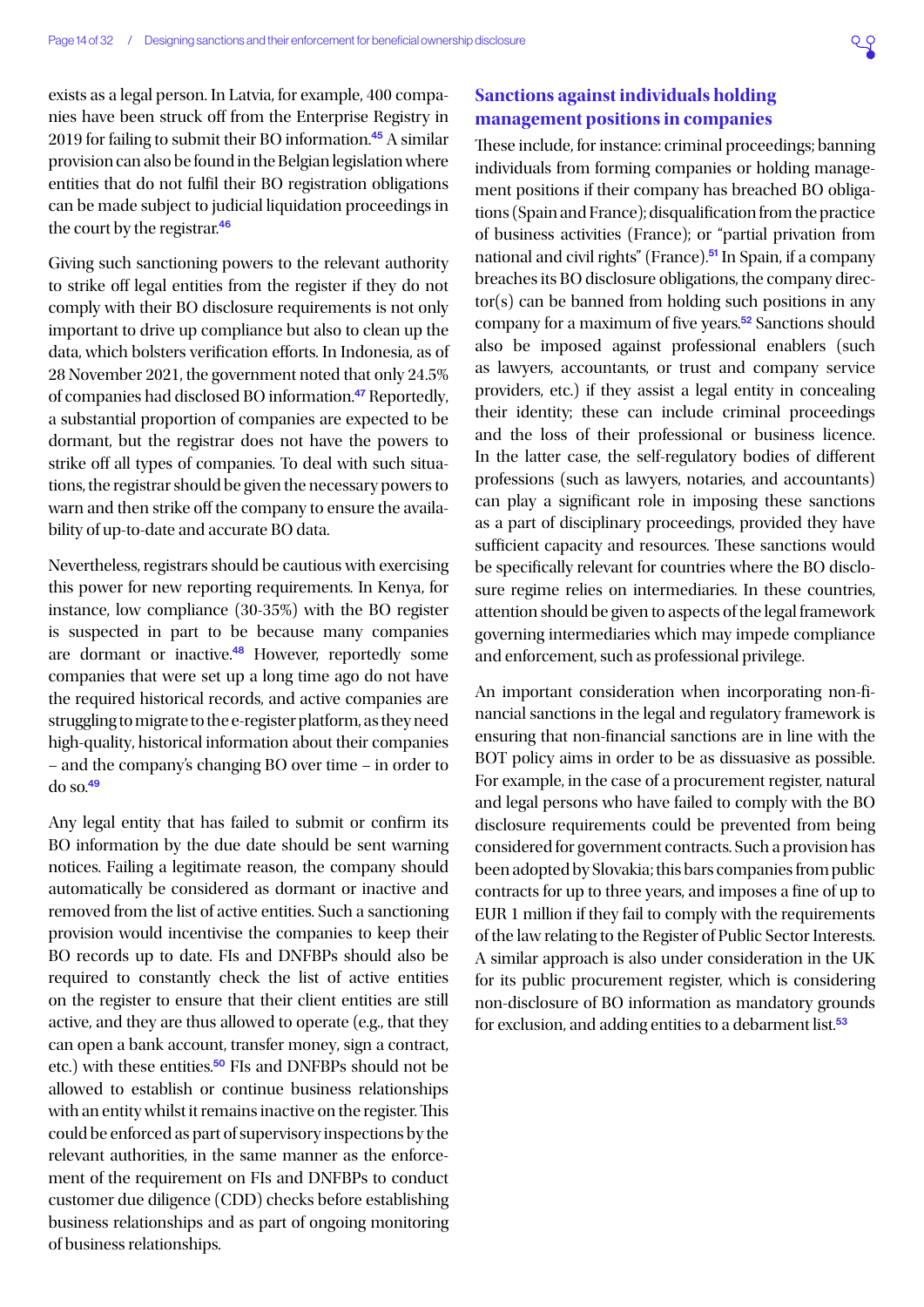## <span id="page-14-1"></span><span id="page-14-0"></span>Criminal sanctions

In addition to financial and non-financial administrative sanctions, countries should also impose criminal sanctions against natural persons and legal entities (depending upon the legal system of a country in the latter case, as discussed in more detail below) for the violation of various BOT requirements. Criminal sanctions are recommended to be imposed for more flagrant or repeated violations of the BO disclosure requirements, which involve criminal knowledge and intent rather than accidental errors or omissions. Criminal sanctions include the imprisonment of natural persons for the violation of the BOT regime requirements, and may range from an imprisonment sentence of a few months to a few years. In Cameroon, for instance, a person who violates the BO disclosure regime could be imprisoned for up to three months; in France and the Netherlands, imprisonment could be for a maximum term of six months; in the UK, it could be up to two years; in Zambia, it could be up to five years; and in Poland, it could be up to eight years.

Criminal sanctions are often argued to be more effective than financial sanctions in ensuring compliance with BO disclosure requirements.[54](#page-29-0) Nonetheless, due to the difficulty in proving the knowledge and intent of the concerned person to impose criminal sanctions, countries often do not incorporate criminal sanctions into their regime or limit them to criminal fines. Even in countries where criminal sanctions have been incorporated, there is currently a lack of sufficient data on prosecutions and their implementation. As previously mentioned, there are very few cases of successful prosecution for deliberate submission of false information.

In the US, a proposed approach is to provide a safe harbour and not impose sanctions if a report that contains inaccurate information on BO has been voluntarily corrected within 90 days.<sup>[55](#page-29-0)</sup> This is conditioned on the inaccurate report not having been submitted to evade the reporting requirements or with actual knowledge of its inaccuracy, which provides a similar challenge in demonstrating knowledge and intent. It appears that this approach has been proposed to protect innocent parties in case of accidental disclosures of incorrect or incomplete BO information. Nonetheless, such an approach should be adopted very cautiously by jurisdictions, as it may result in a loophole which could be exploited to gain extra time. It might also prove difficult for the responsible authority to determine the intent behind inaccurate BO information disclosed initially – whether accidental, reckless, or intentional.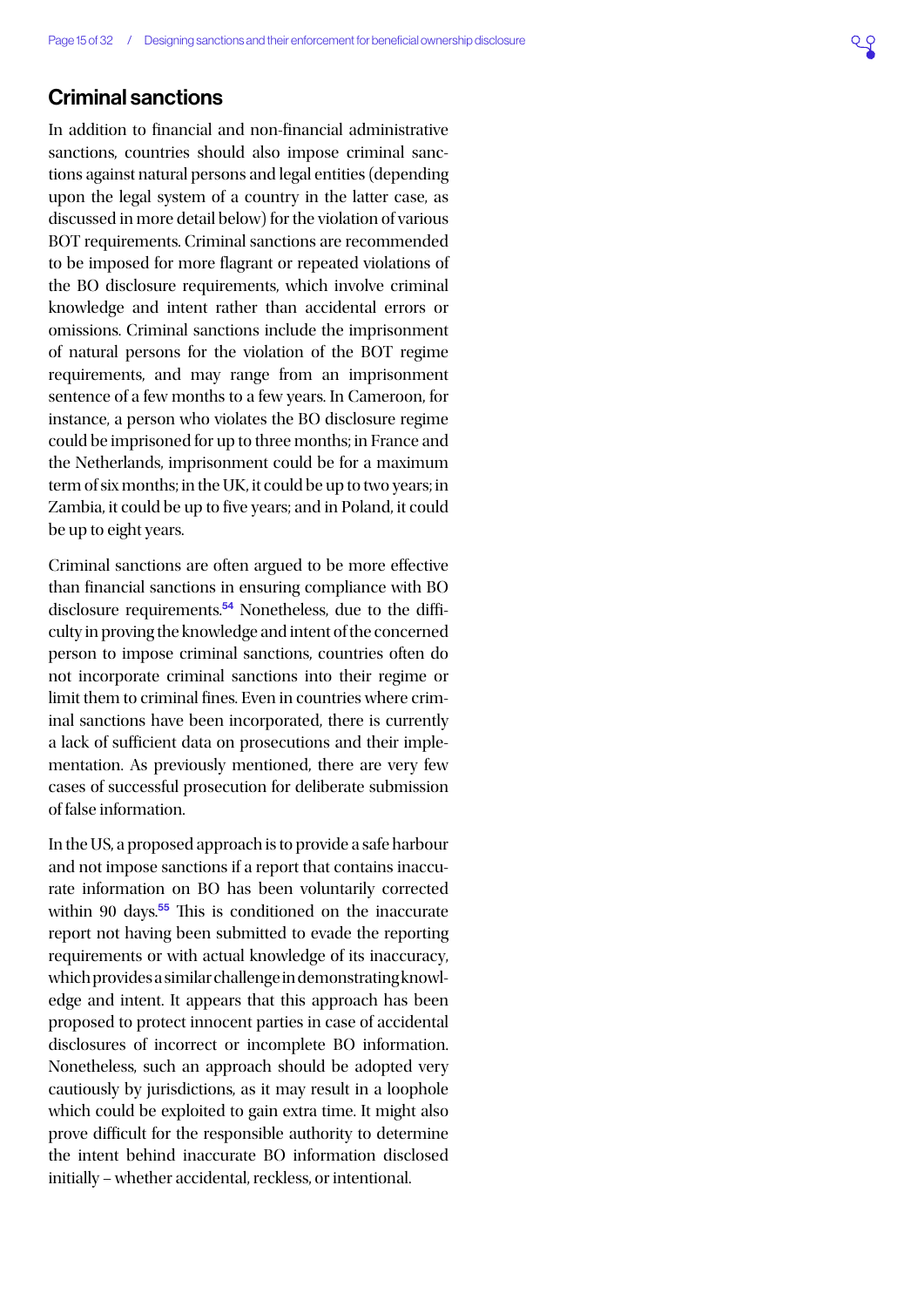## <span id="page-15-1"></span><span id="page-15-0"></span>**Subjects and targets of sanctions**

When legislating for sanctions, policy makers and implementers should consider who should be the subject or target of the BOT sanctions. There are relative merits to applying sanctions against various parties associated with a legal entity as well as the legal entity itself. However, there should be sanctions against all these parties to ensure that offending actors cannot claim plausible deniability or transfer liability to a single actor, and to widen the pool of actors that have an interest in ensuring compliance, maximising deterrence. As a general principle, it is important to ensure that sanctions are available against both the natural persons (the beneficial owner, the person making the declaration, and registered officers of the company) and the legal entity (the company making the declaration) to ensure that the deterrent effect of sanctions applies to all the key actors involved in the declaration.

## Beneficial owner(s)

To incentivise compliance from the beneficial owner(s) and to ensure that they cooperate with the legal entity in accurately providing the required information for BO disclosure, it is important to include beneficial owners within the BO sanctions regime. This is an approach that has been adopted by the AMLD5, which requires member countries to impose an obligation on beneficial owners to provide the legal entity with all the necessary information which the legal entity requires to comply with the BO disclosure regime and to apply "effective, proportionate, and dissuasive" measures or sanctions in cases where this obligation is breached by the beneficial owner.<sup>[56](#page-29-0)</sup> If a nominee has been intentionally declared as the beneficial owner, rather than the actual beneficial owner, sanctions could extend to the nominee. Sanctions should only be applied if the person was complicit, and this was done with knowledge and intent; for example if the person has voluntarily and knowingly done this as a service in exchange for payment. However, if there is evidence that an individual was not informed or was coerced into serving as a nominee, sanctions may not be applicable.

Provisions applying sanctions against beneficial owners can be found in the BO disclosure regimes of a number of countries within the EU, including Austria, Luxembourg, and Poland, as well as in the UK. The type of sanctions that are, or should be, applied against beneficial owners include:

#### **Financial sanctions**

In Luxembourg, a financial sanction of up to EUR 1,250,000 (approximately USD 1,370,000) can be imposed on a beneficial owner in the case of their non-disclosure of information or documents to the registered entity, that the entity may need to fulfil its BO disclosure obligations under the  $law<sup>57</sup>$  $law<sup>57</sup>$  $law<sup>57</sup>$ 

#### **Non-financial sanctions**

These include, for instance, subjecting the shares or rights of the beneficial owner to restrictions, such as suspending the payment of dividends or voting rights (as in India, Poland, and the UK). A provision that gives companies the power to impose sanctions on beneficial owners for their failure to provide information or for providing false information can be incorporated within relevant BO disclosure laws.

Depending upon their legal system, implementers also need to determine whether a company could reach this decision internally by passing a resolution, or whether it needs to apply to the court for such an order. In the UK, for instance, the effects of a "restrictions notice" on beneficial owners' rights are set out in the Register of People with Significant Control Regulations 2016 and Companies Act 2006, which can be triggered by the company without an express provision in the company's articles.<sup>[58](#page-29-0)</sup> Under the UK law, a company may issue a restrictions notice to the beneficial owner, which has the effect of freezing that person's relevant interest (their shares, voting rights, or board appointment rights) in a company, if the beneficial owner has failed to respond to two requests from the company to provide the relevant BO information. Implementers should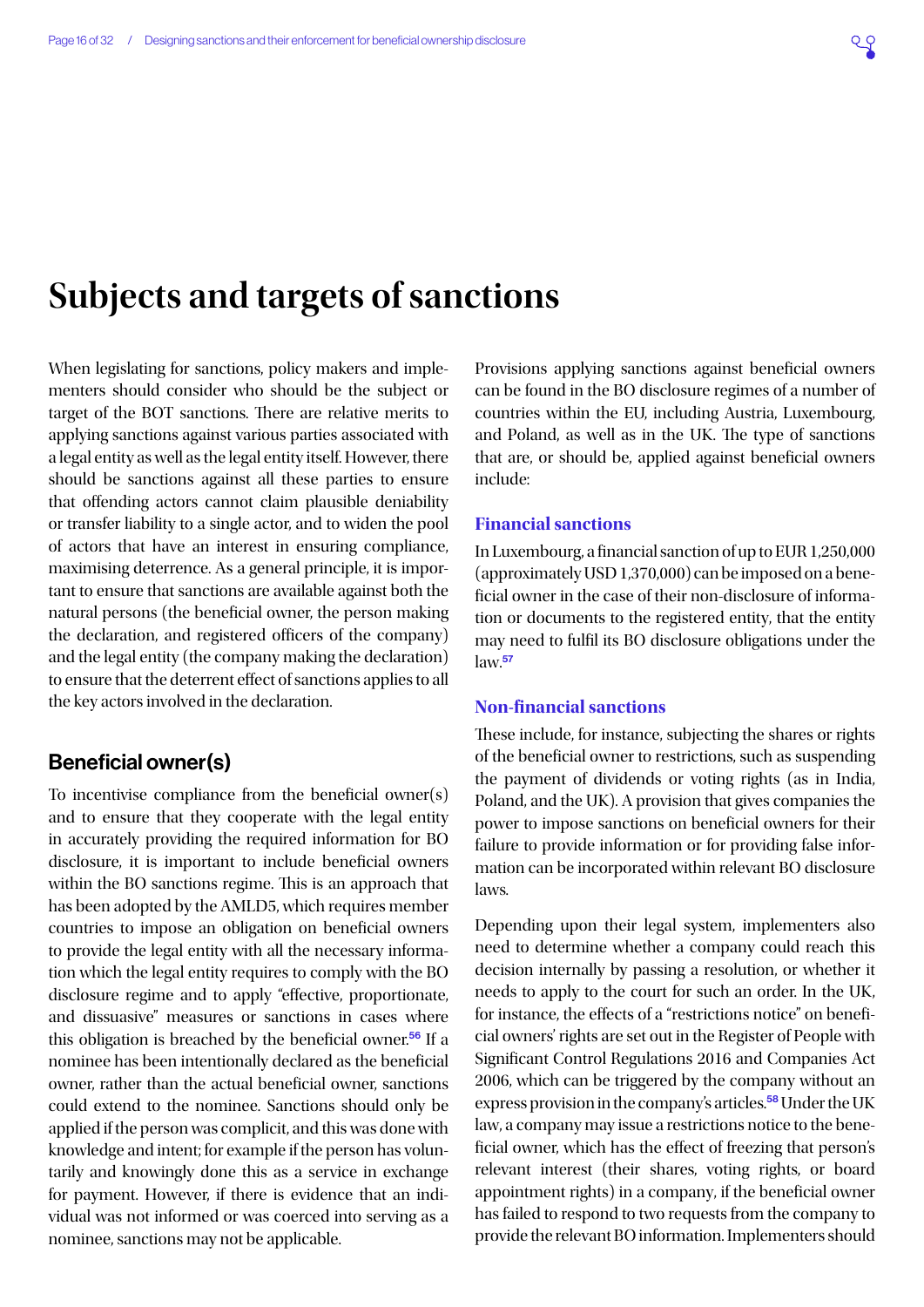<span id="page-16-1"></span>ensure that a company cannot evade liability by simply declaring their BOs to be uncooperative, and the effectiveness of these sanctions will depend on how they combine with other sanctions, including against the legal entity.

It should be noted that non-financial sanctions may be effective against a beneficial owner where they have an ownership stake in the entity in question, and where the company has an incentive to self-regulate. They will have little impact where the company is a shell company set up wholly for unlawful activities, or where the beneficial owner exercises de facto control over the entity that does not involve formal ownership.

Similar provisions can be found in the US banking legislation which are imposed on "institution-affiliated parties", who are administratively removed from their positions by the bank supervisory authorities in cases of serious violations of the banking legislation.<sup>•</sup> Effective enforceability of these sanctions is limited to regulated industries. Another approach, similar to the one taken by Hungary (see [Box 3\)](#page-16-0), could also be useful if the beneficial owner has failed to provide the necessary BO information required to be disclosed on the centralised register. In addition to applying sanctions against the beneficial owners, it is recommended to also declare or flag such a company as "uncertain" or "unreliable" in the BO register for the competent authorities and reporting entities to take note of such a non-disclosure and apply appropriate due diligence checks and measures accordingly. If such information is disclosed to the reporting entities as a part of their CDD process, they should notify it to the register. This creates an incentive for the legal entity to self-regulate and mitigate potential reputational consequences.

#### <span id="page-16-0"></span>Box 3: "Uncertain" and "unreliable" legal entities in Hungary<sup>[59](#page-29-0)</sup>

Under Hungary's Act XLIII of 2021 (also called the Ultimate Beneficial Owners' (UBO) Register Act or the Afad act), which came into force on 22 May 2021, legal entities are assessed on a ten-point reliability index called the TT index. Each legal entity starts with ten points. If an authority, public prosecutor, court, or other reporting entity under the AML/CFT Act detects a material discrepancy between the data it knows and the data uploaded to the central BO register, it may notify the National Tax and Customs Administration of Hungary, which is the responsible authority for maintaining the BO register.

The tax administration will amend the legal entity's TT index based on this notification. Depending on who the notification is submitted by (a competent authority or by another service provider), the legal entity's TT index will be reduced by two or one points. A legal entity with a TT index below eight will be labelled "uncertain", or "unreliable" if it drops below six. Following a change, legal entities will be notified and will have a five-day grace period to amend the data.

The UBO Register Act does not cover monetary sanctions for "uncertain" or "unreliable" legal entities, but it does include other sanctions. These include:

- First, the names of legal entities labelled as "unreliable" will be published on the tax administration's website. Legal entities labelled as "uncertain" will be published after 180 days, unless the legal entities regain their ten-point TT index in the meantime by duly updating their data.
- Second, all reporting entities under the AML/ CFT act (including lawyers, banks, and domiciliary service providers) are banned from facilitating transactions exceeding HUF 4.5 million (approximately USD 13,000) with an "unreliable" client due to their high money laundering risk.

U.S. Federal Deposit Insurance Act, section 8(e). An "institution-affiliated party" includes, among others, a controlling person of a bank, roughly the equivalent of a beneficial owner under the FATF Standards.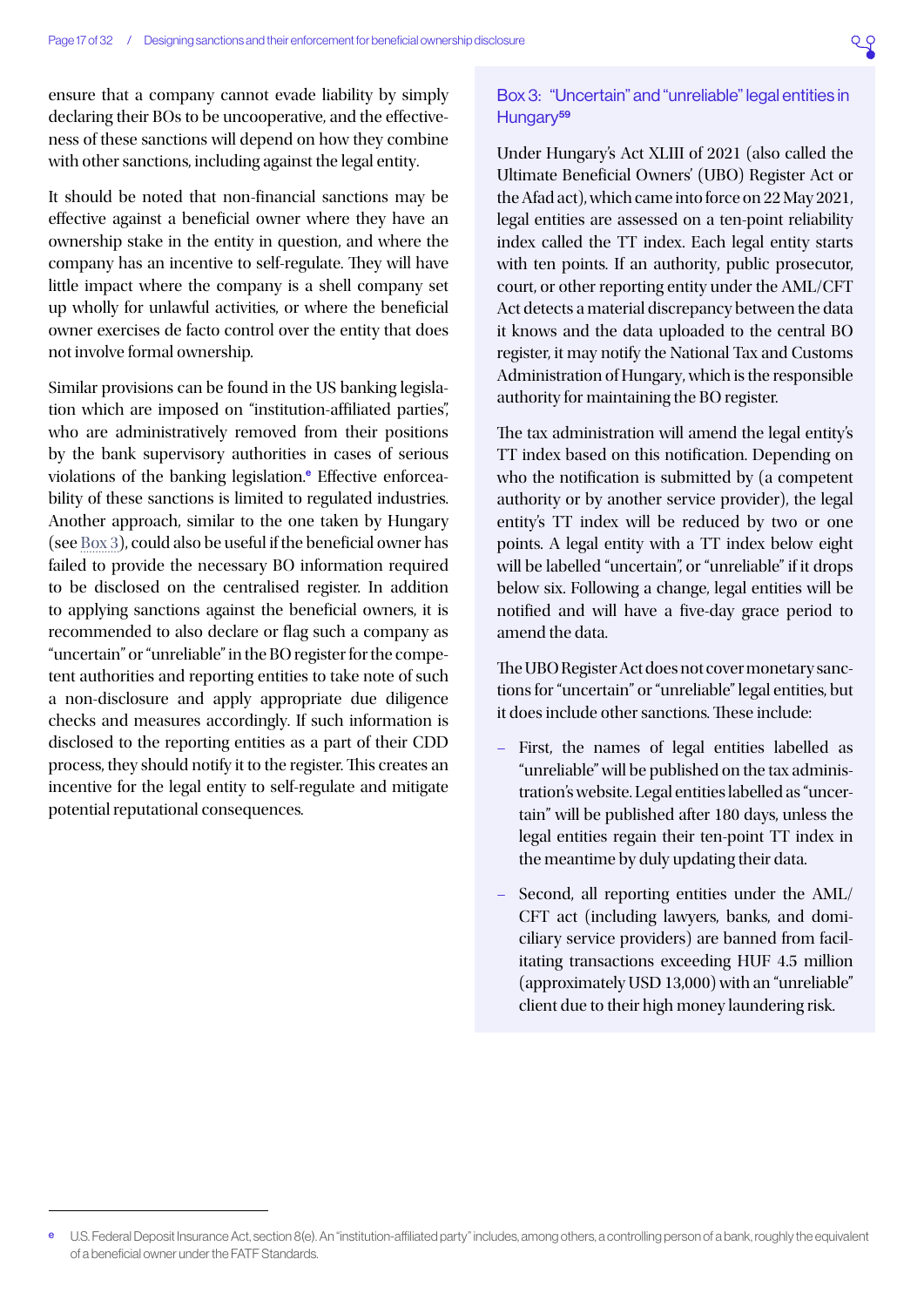#### <span id="page-17-0"></span>**Criminal sanctions**

In the UK, for instance, failure to provide information by a beneficial owner is a criminal offence punishable by two years' imprisonment, a fine, or both. In France, Ordinance 2020-115 also provides that a beneficial owner who fails to provide the legal entity with the required information within the prescribed time limits, or provides inaccurate or incomplete information, shall be liable for criminal sanctions i.e., six months' imprisonment and a fine of EUR 7,500 (approximately USD 8,200). A similar approach has also been proposed by the US, where the breach of BO obligations under the Corporate Transparency Act could result in a fine of USD 10,000 and imprisonment for up to two years.<sup>[60](#page-29-0)</sup>

## Declaring person

A declaring person discloses or declares the necessary BO information to the register. Such a declaring person may be an individual or a DNFBP, depending upon the law. A declaring person can be a beneficial owner themselves, but in many instances, they may also be a company advisor (such as a lawyer, auditor, or consultant) or a notary who is required, in some countries, to certify the accuracy of the BO information submitted to the register.

To ensure BO information is made available and updated in an accurate and timely manner, various international standards require legal entities to authorise<sup>[61](#page-29-0)</sup> one or more natural persons who are residents of the country, or a DNFBP, to provide the required BO information.<sup>[62](#page-29-0)</sup> In compliance with these standards, many jurisdictions require that there is an authorised person who is a resident in the jurisdiction who will be responsible to disclose the necessary BO information to the register. Such an approach is recognised to be particularly useful for ensuring compliance by foreign legal entities with the BO disclosure regime, particularly in terms of enforcement. Nonetheless, to make the disclosures more effective, it is also important that sanctions be applied against these authorised or declaring persons, including the company's representatives, holding them personally liable for noncompliance with the BO disclosure requirements.<sup>[63](#page-29-0)</sup>

However, in the case of the involvement of third parties (such as lawyers, accountants, and notaries) in disclosing the required BO information, a question often arises as to the liability of a third party if it is not aware of having received false or misleading BO information before providing it to the register. Some countries, such as Slovakia, specifically hold third parties liable for information accuracy as a means of verification (see [Box 4\)](#page-18-0). By contrast, in Ukraine, notaries were reportedly against such a system, as they did not want to be held liable and sanctioned for submitting false information that was provided to them by legal entities who they believed would make it difficult for them to establish whether the information was accurate or not.

To avoid such potential situations, it is important that the law incorporates some preconditions on third-party submissions of the BO information to ensure the effectiveness of sanctions. For instance, in the case of DNFBPs, since they are the entities obliged in the majority of jurisdictions under the AML/CFT framework to submit this information, they are required to carry out proper due diligence on their customers, including verifying the information provided to them based on reliable and independent documents. Such preconditions should also be incorporated in the relevant BO disclosure regime to ensure that the declaring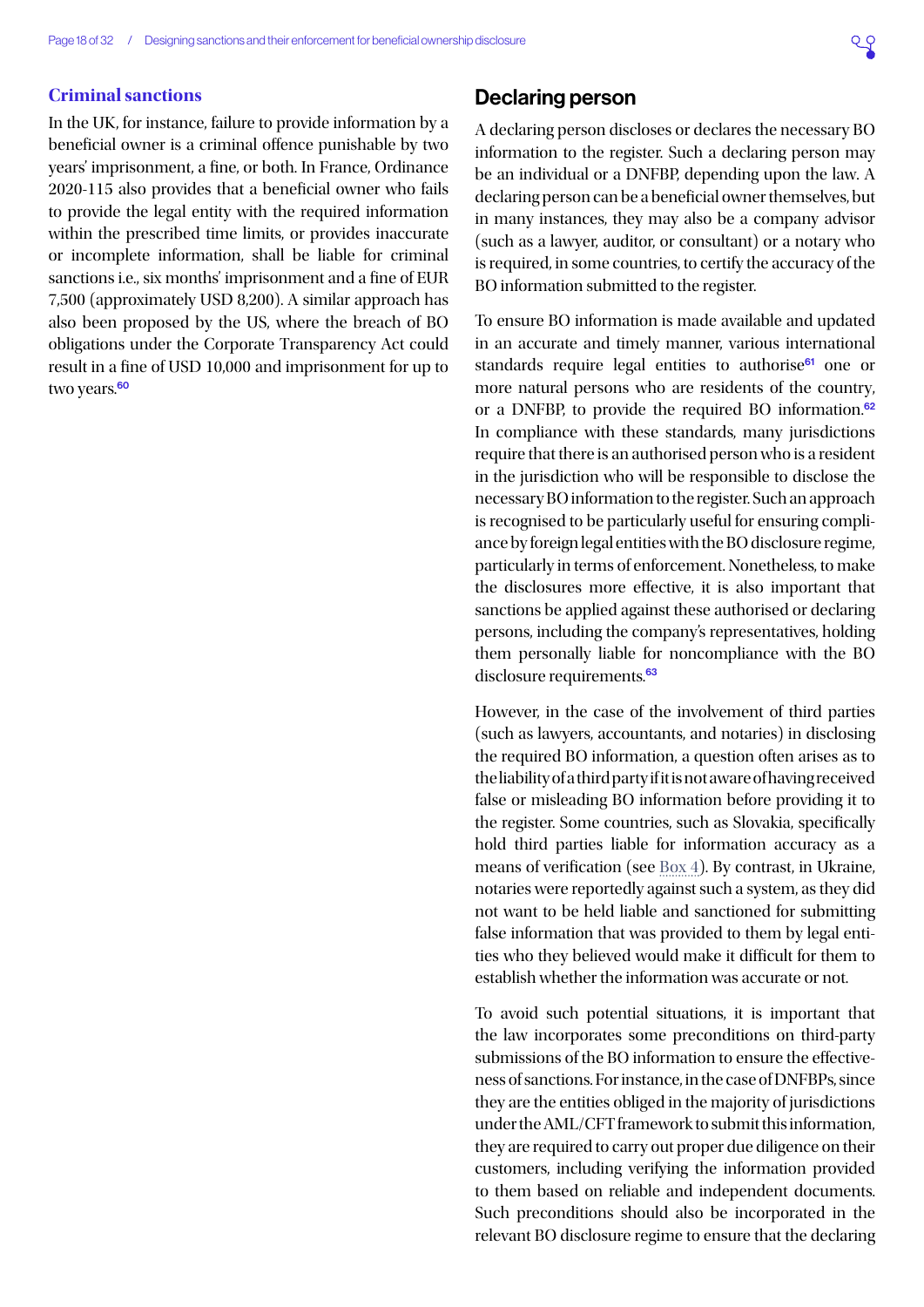<span id="page-18-1"></span>person undertakes all the necessary BO due diligence checks to verify the accuracy of the BO information before submitting it to the register. If a third party has been found to be in breach of these due diligence checks, resulting in the breach of BO disclosure obligations (for example, the submission of inaccurate, false, or misleading information), they should be held liable for sanctions. Sanctions should also be imposed if they knowingly or recklessly facilitate the submission of false or misleading information to the register.

#### <span id="page-18-0"></span>Box 4: Third-party liability in Slovakia<sup>[64](#page-29-0)</sup>

In Slovakia, the BO information on the Register of Public Sector Partners is required to be filed by an authorised person, which may include a lawyer, notary, auditor, or tax advisor. Under Section 5(6) of the Law on the Register of Public Sector Partners, it is the obligation of an authorised person to provide true and complete information in the application for registration of BO data on the register. The law also obliges an authorised person to notify the registrar within 60 days of the date when any changes have occurred to the BO data and to update the BO information and submit a verification document (Section 9). Section 11(1) of the law clearly states that:

*… the public sector partner and the authorised person shall be responsible for the accuracy of the data entered in the register, the identification of the beneficial owners and the verification of the identification of the beneficial owner.*[65](#page-29-0)

Under Section 13 of the Law on the Register of Public Sector Partners, an authorised person shall also be held liable to pay the fine imposed on the legal entity for the provision of false or incomplete BO information in the register unless such an authorised person proves that they have acted with professional care. The authorised person shall also be a party to the proceedings for a financial fine imposed on the legal entity.

#### Box 5: Provisions on third-party obligations and liability in Denmark<sup>[66](#page-29-0)</sup>

In Denmark when a company is established, the business register requires confirmation from third parties such as a lawyer, auditor or bank that the required capital has been fully paid. This means that parties subject to AML/CFT obligations and required to perform CDD checks are most often involved in a company's incorporation.

Individuals or entities that are creating or managing legal persons in the CVR are required to use a special form of ID (NemID), and are required to sign an electronic declaration stating that the information entered into the CVR is correct. NemID is issued by a government agency, and leaves an electronic footprint with digital information about the person registering that the Danish Business Authority (DBA) can use for the purposes of verification. NemID is also used as a secure internet login for other purposes, such as procuring information from public authorities and online banking.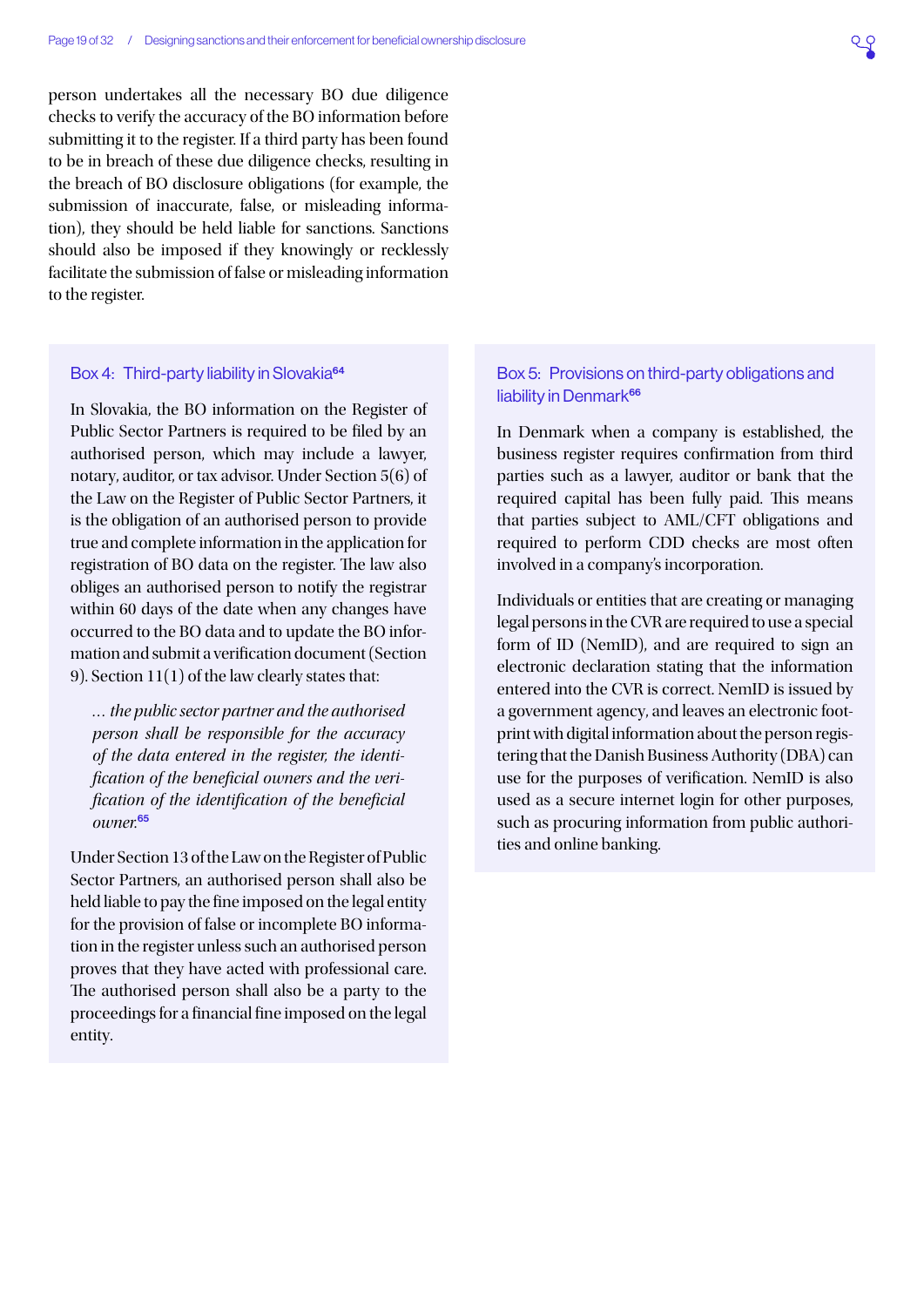### <span id="page-19-0"></span>Company officers

To ensure that the officers of a company take necessary steps to provide adequate, accurate, and up-to-date BO information on the register, it is important that company officers are also covered within the BO sanctions regime. Here, the question might arise as to who qualifies as a company officer. Usually, this includes company directors,<sup>f</sup> executives, and management. In Denmark, for instance, if the company does not register the BO information or provide it to the competent authorities, the company and its management have committed a criminal offence.<sup>[67](#page-29-0)</sup> A similar provision can also be found in France, where the managers of a company can be held liable for criminal penalties (six months' imprisonment and a fine of EUR 7,500, or approximately USD 8,200) or even banned from being involved in the management of companies, for noncompliance with BO disclosure requirements.<sup>[68](#page-29-0)</sup>

In Belgium, if a company fails to comply with the BO reporting requirements, a criminal fine of between EUR 50 and EUR 5,000 (approximately USD 55-USD 5,500, which could be multiplied 8 times) is applicable to directors, and an administrative fine of between EUR 250 and EUR 50,000 (approximately USD 275-USD 60,300) is applicable to those responsible for the infringement: directors, members of statutory board, the executive committee, and persons participating in the effective management.<sup>[69](#page-29-0)</sup> Jurisdictions should consider including sanctions against the company officers as part of a comprehensive sanctions regime.

## Legal entities

In the majority of jurisdictions, liability and sanctions against legal entities for breaches of the BO disclosure regime is a common provision found in the legislation. However, these sanctions are often limited to non-criminal financial and non-financial sanctions.

Imposing corporate criminal liability is not a common feature in the majority of jurisdictions, for applying such a sanction depends largely upon the legal system of the jurisdiction and varies from country to country. In the UK and the US, for instance, corporate criminal liability normally arises in the regulation of corruption and money laundering, whatever the predicate offence. In the UK, it is a criminal offence for a company to disclose false information about their beneficial owners. This is punishable by two years' imprisonment (with the directors also being criminally liable, as mentioned above). Similarly, Section 7 of the UK Bribery Act 2010 also establishes it as an offence for a company to not take adequate measures to prevent bribery.

However, the constitutional appropriateness of imposing corporate criminal liability is an issue of major debate, especially in civil law countries where great emphasis has been placed upon the inability of inanimate actors such as legal entities to have intent, and therefore cannot be held responsible. Nevertheless, some civil law countries, such as Belgium, Denmark, France, and the Netherlands, have also adopted corporate criminal liability, demonstrating to an extent that it is clearly not a constitutional concomitant of the civil code. However, as stated earlier, imposing criminal corporate liability might not work for all countries, depending entirely upon each country's legal system.

In the UK, even a shadow director is required to be treated as an officer of the company.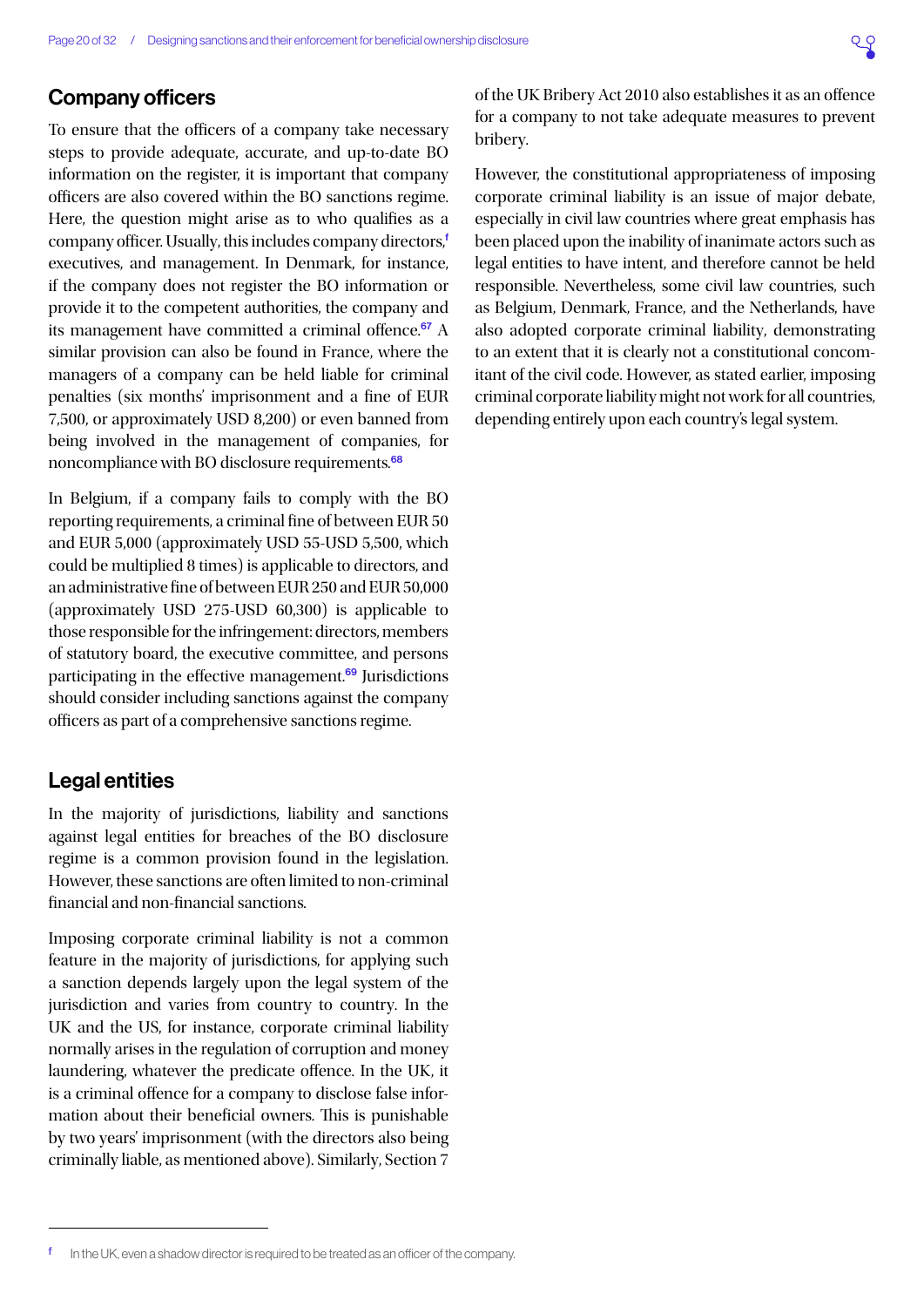## <span id="page-20-1"></span><span id="page-20-0"></span>**Operationalising effective sanctions**

This section highlights some of the key questions and considerations for policy makers and implementers to analyse and answer when operationalising sanctions to ensure that they are effective.

## Grace period for operationalising sanctions and enforcement

The first key consideration for policy makers is to determine the grace period (if any) that should be given to legal entities before operationalising sanctions, as well as the duration of the grace period. In many countries, the trend has been to delay the operationalisation of sanctions and their enforcement for a certain period to ensure that legal entities get familiar with the BO disclosure and registration requirements. In Colombia, this initial grace period was eight months, $70$  and the US is considering giving a one year period.[71](#page-29-0) Kenya extended its initial deadline in order to "enable compliance".<sup>[72](#page-29-0)</sup> These periods can potentially be misused by legal entities knowing that they will not be penalised severely within this period. Therefore, these periods should be set as short as is reasonably possible, in consultation with the private sector; this could be determined using a risk-based approach.

## Levels and types of sanctions

To make sanctions dissuasive, the first consideration for policy makers and implementers is to ensure that the level of financial sanctions imposed on entities or natural persons is not set so low that the entities or natural persons find it affordable to pay the fines instead of disclosing their BO information. This level may vary between countries, and there is only anecdotal evidence of levels being set too low. For example, in Ghana, the fine of USD 350 was found to be too low to promote compliance with BO disclosure requirements, as companies reportedly opted to pay the fine because it was cheaper than compliance.[73](#page-29-0) This also underlines the need for more severe sanctions for persistent noncompliance.

Similarly, the 2019 Committee of Experts on the Evaluation of Anti-Money Laundering Measures and the Financing of Terrorism (MONEYVAL) Mutual Evaluation Report (MER) of Malta noted that the fine on companies, partnerships, and associations ranging from EUR 500-EUR 1000 (approximately USD 550-USD 1,100), together with daily penalties ranging from EUR 5-EUR 10 (approximately USD 5.50-USD 11) for failure to submit their BO information on the register, was too low to be considered dissuasive and proportionate, considering the nature and scale of business undertaken in Malta. In order to address these deficiencies, Malta increased fines tenfold and also introduced non-financial sanctions.[74](#page-30-0) In this instance, countries may consider imposing higher fines; imposing different fines for different sectors based on the sectoral risk; or setting variable fines – for example, as a percentage of turnover or income. However, the latter two approaches do not appear to be current practice yet, which might be due to the challenges in incorporating and imposing such fines in practice. Germany, however, has implemented sanctions "up to double the amount of the economic advantage caused by the infringement"<sup>[75](#page-30-0)</sup>

To make sanctions dissuasive, countries should not limit their BO sanctions regime to financial sanctions only. The BO legislative regime should also incorporate non-financial sanctions and criminal sanctions against both natural persons and legal persons or arrangements. It is also important that countries should review – and potentially revise – their sanctions on a regular basis to ensure that they remain effective, dissuasive, and proportionate.

It is difficult to measure the effectiveness of sanctions, as it is challenging to establish direct causal effects between sanctions and compliance rates due to the presence of many other variables, such as a general compliance culture. Whilst high reporting rates cannot be attributable to sanctions alone, they have been associated with effec-tive sanctions by the FATF.<sup>[76](#page-30-0)</sup> Countries with high reporting rates, such as Austria (93% reporting rate, as of July 2019),[77](#page-30-0) Denmark (96% reporting rate, as of January 2019),<sup>[78](#page-30-0)</sup> and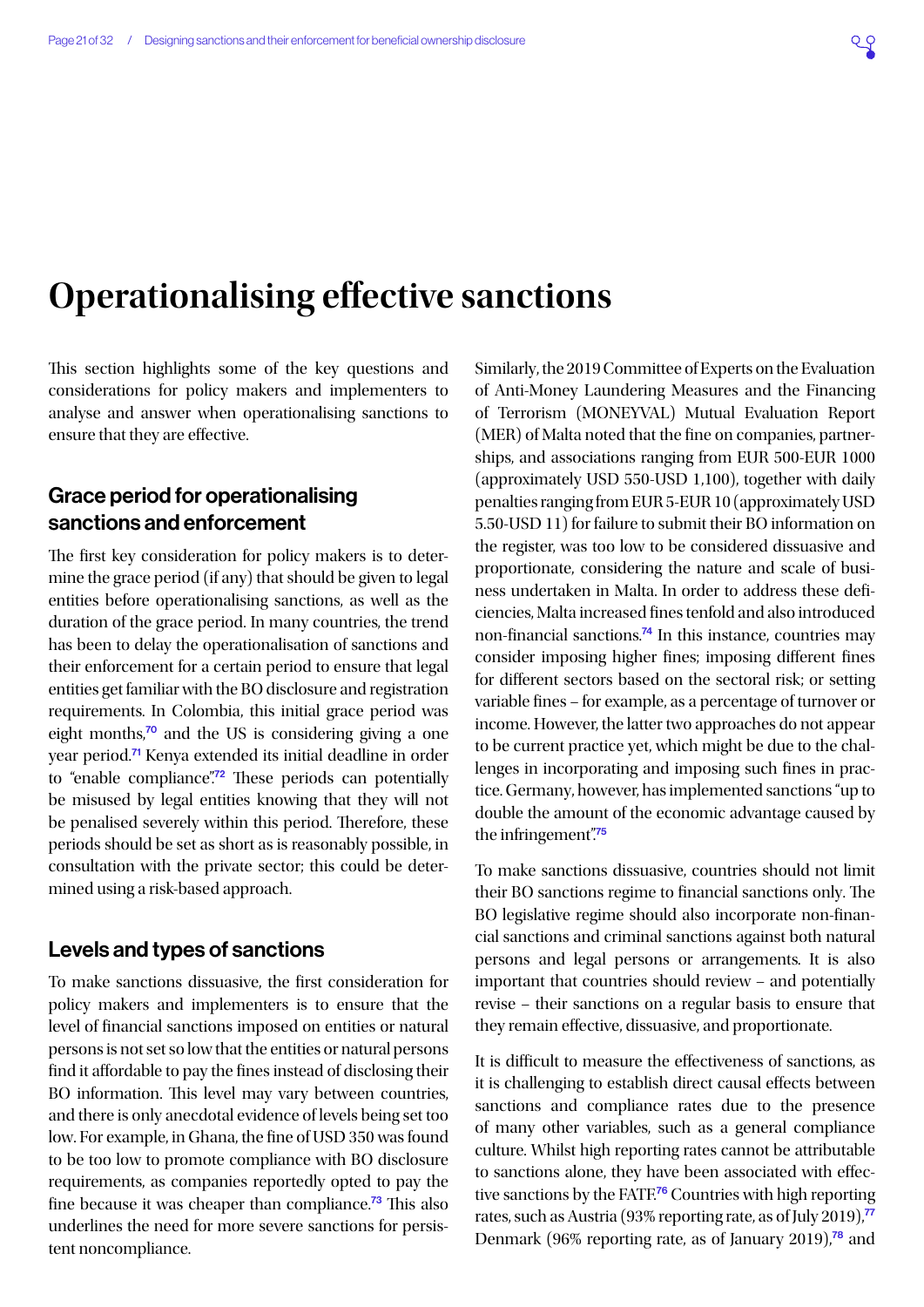<span id="page-21-0"></span>the UK (99% reporting rate, as of March 2019), $\frac{79}{7}$  $\frac{79}{7}$  $\frac{79}{7}$  have all extended their BO sanctions regime beyond financial sanctions.

#### Box 6: Non-financial sanctions in Denmark[80](#page-30-0)

In Denmark, registration of the BO information is a prerequisite for obtaining a Central Business Register (CVR) number for most types of legal persons. If the existing persons do not provide or provide inadequate information to the register, the law incorporates a provision for compulsory winding up of the entity. It is a criminal offence for a company and its management to not provide the BO information to the register. Partnerships and limited partnerships, which are required to register in Denmark, could also be struck off from the CVR for providing inadequate BO information or not registering the beneficial owners.

By November 2018, the Danish Business Authority (DBA) had compulsorily dissolved around 7,500 companies for failing to register the BO information within the prescribed timescale. It has been noted that, as of January 2019, approximately 96% of all entities covered by the BO legislation had registered their BO information. Further, 99.8% of the entities covered by the company laws under the DBA's area of responsibility had registered BO information.

Despite high BO reporting rates evident in a few jurisdictions, it is very difficult to determine any exact factors that have contributed to the effectiveness of these BO disclosure regimes. Austria's 93% reporting rate could be due to various factors, such as low-burden and user-friendly data collection and reporting mechanisms; digital reporting guidance; built-in conditions and error indications; and automated verification procedures. $81$  Nonetheless, the level of penalties imposed in Austria for noncompliance with the BO disclosure requirements certainly appears to be one of the factors that drives up compliance in Austria, in addition to automating certain sanctions (see [Box 9\)](#page-25-2).

#### Box 7: Austria's sanctions regime<sup>[82](#page-30-0)</sup>

Under the Beneficial Owners Register Act (BORA) of Austria, submission of an incorrect or incomplete report or failure to submit a report is sanctioned with a fine up to EUR 200,000 (approximately USD 220,000) for intentional acts or up to EUR 100,000 (approximately USD 110,000) for gross negligence (Art. 15 para. 1 BORA). This includes in particular the following cases:

- inaccurate reporting of beneficial owners;
- unclear information leading to the inability to identify the beneficial owner;
- annual reporting obligation not being fulfilled;
- reporting outside the statutory time period when legal entities are established;
- cases in which certain legal entities are exempt from the reporting obligation but have another natural person as the beneficial owner through control (e.g., through a *Treuhand*, trusteeship agreement or other control relationship) in which case the exemption does not apply and they have failed to report such natural persons to the BO register, as required by the law; and
- cases of not reporting changes of beneficial owners within four weeks of obtaining knowledge of the changes.

In case of a persistent failure to report, coercive penalties are imposed twice under Art. 16 BORA.

Cases where the information reported about beneficial owners to the BO register is correct but – in the course of the voluntary submission of a Compliance Package<sup>9</sup> - documents transmitted were false or falsified, will be punished with a fine of up to EUR 75,000 (approximately USD 82,000).

Cases in which there is a failure to submit copies of an official photo ID with a report or in which the individual details of beneficial owners who have been disclosed are incorrect or missing are punished with a fine up to EUR 25,000 (approximately USD 27,500).

g A Compliance Package is a set of documents required for identification and verification of BO that may be submitted to the register on a voluntary basis by the legal entities as of 10 November 2020 and, therefore, could be inspected and used by obliged parties for the purpose of fulfilling the due diligence obligations. For further details, see: "Compliance Package", Ministry of Finance, Austria, n.d., [https://www.bmf.gv.at/en/topics/financial-sector/beneficial-owners](https://www.bmf.gv.at/en/topics/financial-sector/beneficial-owners-register-act/Compliance-Package.html)[register-act/Compliance-Package.html.](https://www.bmf.gv.at/en/topics/financial-sector/beneficial-owners-register-act/Compliance-Package.html)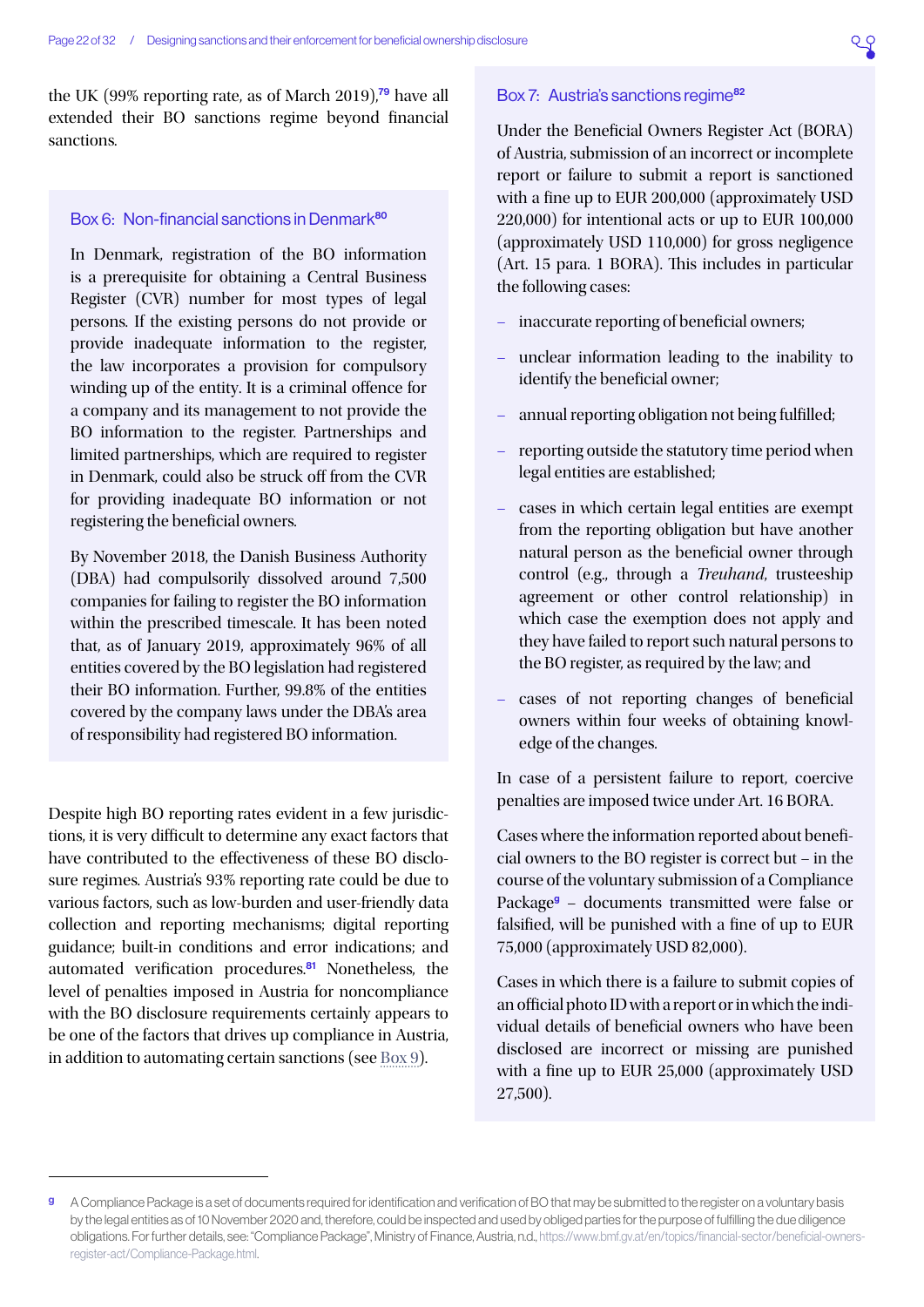<span id="page-22-0"></span>Cases in which it seems that the legal entity intended to provide a correct report but where individual documents were not transmitted or other obligations were not met in the voluntary submission of a Compliance Package, legal entities will be punished with fines up to EUR 10,000 (approximately USD 11,000), if not not already covered by an individual sanction.

## Relevant best practice in non-beneficial ownership sanctions regimes

There is a possibility that a country may have an effective sanctions regime in another area similar to BO disclosures, such as the submission of annual returns or financial statements by entities. Policy makers and implementers should consider how sanctions and enforcement has been approached by comparable regimes, and whether any best practices could be drawn for their BOT regime.

In Hong Kong, for instance, the Companies Ordinance provides for sanctions against companies that fail to comply with information filing, including failure to submit information on registration and to file annual returns. The Company Ordinance provides that if a company fails to comply within the specified time, the company and every responsible person within the company commits an offence, and they are liable to a HKD 50,000 (approximately USD 6,400) fine. In the case of a continuing offence, they are liable to a further fine of HKD 1,000 (approxi-mately USD 130) for each day that the offence continues.<sup>[83](#page-30-0)</sup> The Company Registrar also has the power to strike off the company if they fail to file annual returns for consecutive years, as this is a cause to believe that the company is not in operation or carrying on business.<sup>[84](#page-30-0)</sup> Hong Kong has also issued the Companies (Amendment) Ordinance 2018, introducing a requirement on companies to obtain and maintain their own BO registers. This Ordinance also contains sanctions for certain acts, such as providing false information. Such legislation may provide lessons to help policy makers and implementers develop an effective sanctions regime for a centralised BO register.

## Roles, mandates, and powers of different authorities

There is no uniform approach among jurisdictions as to which authority or agency would be responsible for holding, maintaining, and monitoring the BO register. In some jurisdictions, it is the tax authority (as in Brazil) or the central banks (as in Costa Rica and Uruguay), but most commonly it is the registrar of companies (as in Austria, Denmark, the UK, and Zambia), due to it, in many cases, being the central authority that is already registering companies and therefore most suitable to hold and maintain a BO register. However, the ability of a registrar to verify the information supplied to it is useful only to the extent that it has the legal power to impose sanctions when it is provided with inac-curate, incomplete, or false information.<sup>[85](#page-30-0)</sup> Although most registrars can impose some form of administrative penalty in the event of noncompliance, such sanctions are typically limited to the suspension or revocation of registration.<sup>[86](#page-30-0)</sup> They do not have any investigative or law enforcement functions, although they can refer any suspected noncompliance to the relevant prosecuting authorities.

If the enforcement function is to be carried out by the registrar rather than another relevant agency, this would move the registrar's mandate more toward that of a supervisory authority rather than that of a repository. The policy makers and implementers should therefore ensure that necessary legal and policy reforms are introduced so that the registrar of companies or other responsible authorities are able to sanction any breaches of the BO disclosure regime. This includes determining the types of investigatory and enforcement powers that are necessary and appropriate, and likely to be implementable. This is particularly relevant for the BO registrar, which should be entrusted to a non-law enforcement body, such as a registrar of companies. This should include, for instance, the authority to analyse the data for this purpose; the power to request information and documents from and send warnings to legal entities, related natural persons (such as beneficial owners, declaring persons, and officers of the company), and other competent authorities; and the power to sanction natural persons and legal entities for noncompliance (as in Austria).

In the UK, for instance, Companies House is responsible for maintaining the BO register, but lacks the necessary powers to ensure the adequacy and accuracy of the BO data disclosed on the register, and does not have the legal mandate to impose sanctions for breaches of the BO disclosure requirements. This has led to questions over the reliability of the UK's data. To address this gap, a wider set of reforms has been proposed to enhance the mandate and powers of the registrar.[87](#page-30-0)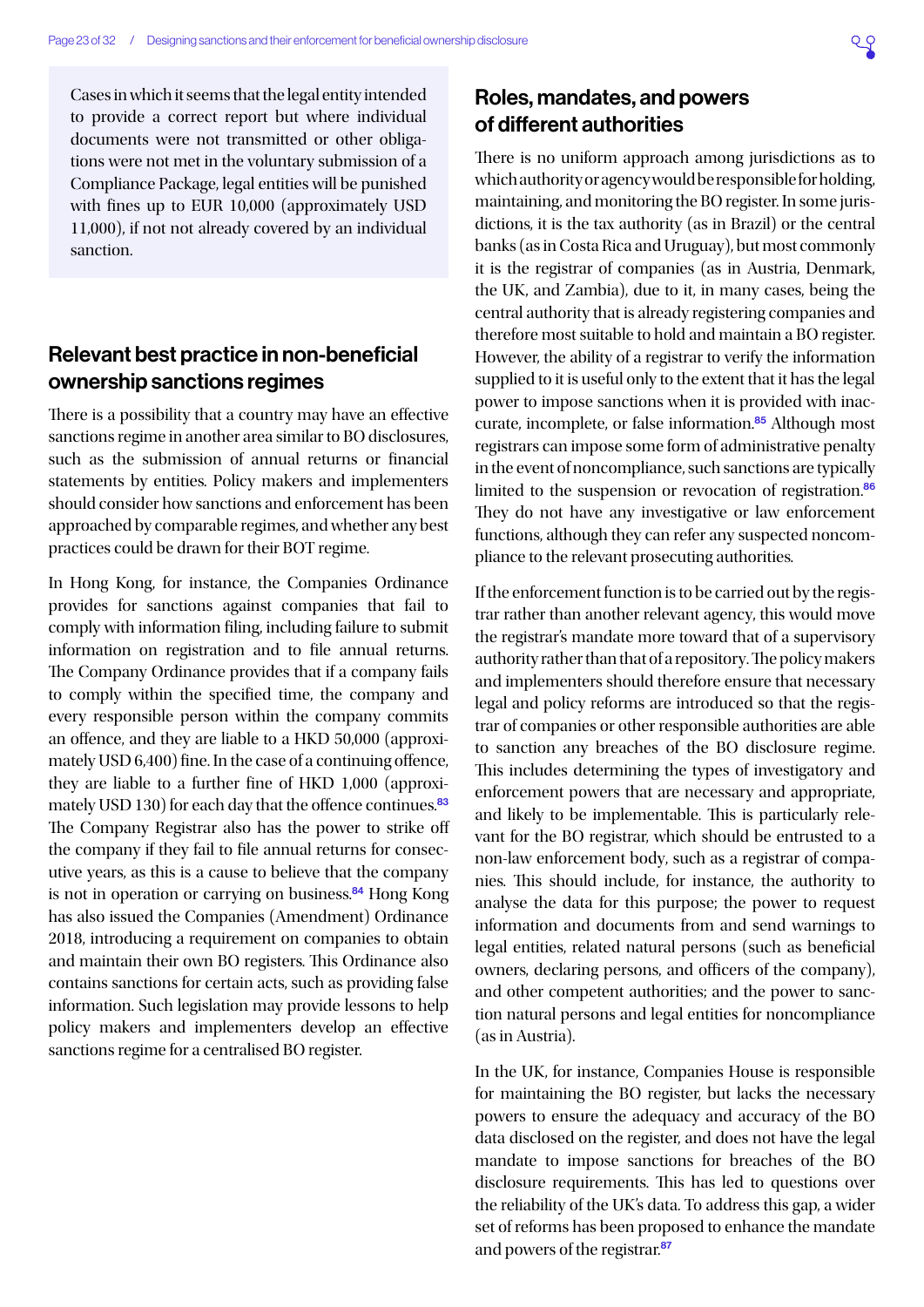<span id="page-23-0"></span>To ensure effective cooperation and coordination between the designated agency and other law enforcement authorities (for example, prosecution to enforce criminal sanctions), proper procedures and processes should also be put in place to ensure the effective exchange of information between the agencies responsible for enforcement. For instance, it should be clear who can issue which types of sanctions and which government bodies can deal with appeals; these should not rely on an overburdened justice system with backlogged courts, as lengthy procedures can present loopholes.

## Effective sanctions for foreign entities

Enforcing sanctions against foreign entities has often been identified as a major challenge by countries, especially if the registered officers of the company are located abroad or if the entity's directors themselves are other entities.<sup>[88](#page-30-0)</sup>

To ensure the effectiveness of the BOT sanctions regime against foreign entities, sanctions must be applicable to the person supplying the information, which means that the registrar or other enforcement authority must have jurisdiction over that person. An effective mechanism, as discussed earlier, is to require the authorised natural person, or a DNFBP, to be both responsible for making BO disclosures for foreign entities and for the information to be correct, and to require them to be resident within the jurisdiction. Sanctions should cover all the relevant parties, including the legal entity itself, for violating any BO disclosure requirements.

## Recording, reporting, and publishing information on sanctions

FATF Recommendation 33 requires countries to "maintain comprehensive statistics on matters relevant to the effec-tiveness and efficiency of their AML/CFT systems".<sup>[89](#page-30-0)</sup> In line with this recommendation, another important consideration for policy makers and implementers is to determine how they should record or store the information on any sanctions that are applied against natural and legal persons under the BO disclosure regime, and how regularly this information should be updated. In addition, implementers should determine when and how this information should be made available to the relevant authorities, and whether this information should be available to the public.

The public availability of information on sanctions and noncompliance with BO requirements may drive up compliance and ensure the completeness, accuracy, and currency of the BO data on the register. However, the approach of naming and shaming is unlikely to be effective

if it is not complemented by tough sanctions and enforce-ment. For example, experiences from the labour market,<sup>[90](#page-30-0)</sup> improving business payment practices in the  $UK<sub>1</sub><sup>91</sup>$  $UK<sub>1</sub><sup>91</sup>$  $UK<sub>1</sub><sup>91</sup>$  and the assessment management sector in Nigeria<sup>[92](#page-30-0)</sup> have each shown that the approach of naming and shaming companies may not work on its own.

Some of the jurisdictions that have adopted this approach of making sanctions information available to the public include Belgium, Germany, and Poland. To incentivise compliance by entities with the BO disclosure regime, implementers should consider making the sanctions and enforcement information (e.g. fines and blacklisting) available to the public within a defined, short period of time from the date when any sanction has been enforced (e.g. 14 days).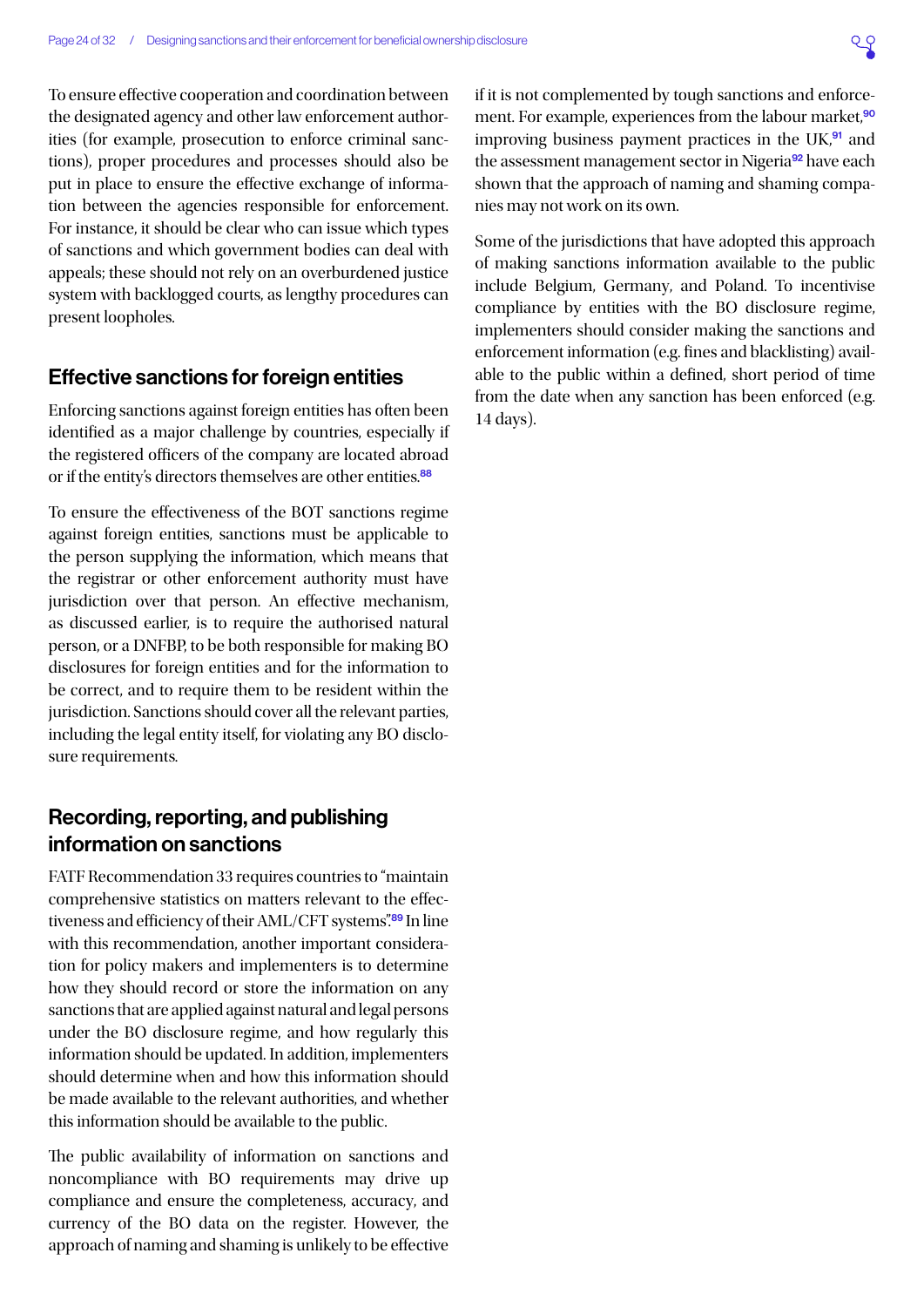### <span id="page-24-0"></span>Box 8: Country examples of the public disclosure of sanctions and enforcement information

In **Germany**, any sanctions imposed on companies for failure to comply with their reporting requirements are required by the law to be published on the Transparenzregister's website.<sup>[93](#page-30-0)</sup>

In **Belgium**, the treasury has identified the publication of a blacklist of noncompliant legal entities or legal arrangements as one of the mechanisms that could be implemented on a medium or long-term basis, although it does not appear to be put into practice yet.<sup>[94](#page-30-0)</sup>

In **Poland**, the law provides that public records maintained by the Commercial Registry Office will indicate any entity that has failed to comply with the obligation of filing the BO information with the centralised BO register.<sup>[95](#page-30-0)</sup>

In the **UK**, Companies House publishes: information on late filing penalties imposed and appeals received; prosecutions by the department under the Companies Act 2006; and disqualification of directors for persistent breaches of companies' legislation, as part of their management information statistics.<sup>[96](#page-30-0)</sup> The information is published as statistics, however, and companies are not named.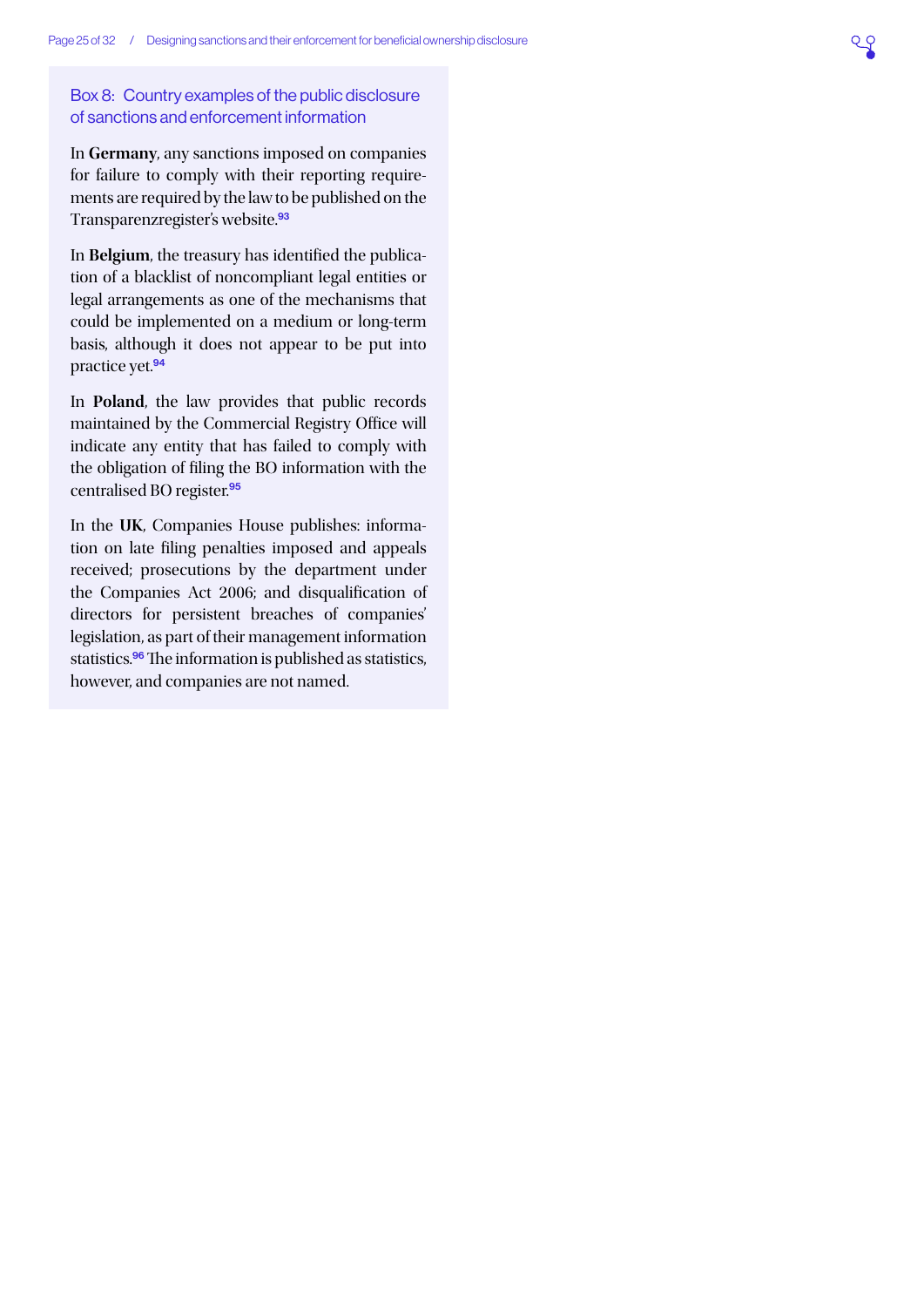## <span id="page-25-1"></span><span id="page-25-0"></span>**Operationalising enforcement**

This briefing has outlined numerous reasons why enforcement of sanctions for BO-related offences can be challenging for implementers. A sanctions regime is credible only to the extent that it is actually used. The imposition of sanctions on those who have breached the BO disclosure requirements needs to be routine. Countries need to ensure that sanctions are robustly enforced.

Therefore, it is key that implementers and policy makers consider implementing sanctions in a way that they can be effectively enforced.

### Automating sanctions

Policy makers and implementers should consider automating sanctions where possible. Systems could be developed to identify violations and enforce automated penalties. For instance in Austria and Belgium, legal entities are required to confirm on an annual basis, within a certain timeframe, that their reported BO data is up to date, accurate, and adequate. If this reporting requirement is not fulfilled by the legal entities within the prescribed timeframe, coercive penalties are automatically issued. The FATF has recognised that the automated sanctions system that was adopted by Austria has contributed to achieving an overall reporting rate of more than 93% in the country, as of July  $2019.97$  $2019.97$ 

#### <span id="page-25-2"></span>Box 9: Austria's automated sanctions system<sup>[98](#page-30-0)</sup>

In Austria, automated coercive penalties are used to ensure ongoing compliance with the obligation to report BO information. Authorities automatically send a reminder letter if a report is not filed within a deadline of 28 days for newly established entities, or within the initial reporting period, threatening the legal entity with a EUR 1,000 (approximately USD 1,100) coercive penalty. The penalty is imposed if the legal entity fails to report within the deadline given in the reminder, and a higher penalty of EUR 4,000 (approximately USD 4,400) is threatened. If the legal entity continues to fail to report, the coercive penalty of EUR 4,000 is imposed and the case is forwarded to a responsible fiscal penal authority.

Similarly, in some jurisdictions that automatically crosscheck BO information with other government-held data sources for verification, if checks reveal that any data points of a BO declaration have not been updated on the BO register within the prescribed timescale, this can result in automated sanctions. Automated sanctions can reduce resources required for enforcement. However, if automated sanctioning systems are not carefully designed, they can be a resource burden elsewhere (for example, for the judiciary) if increased sanctions lead to a substantial increase in appeals.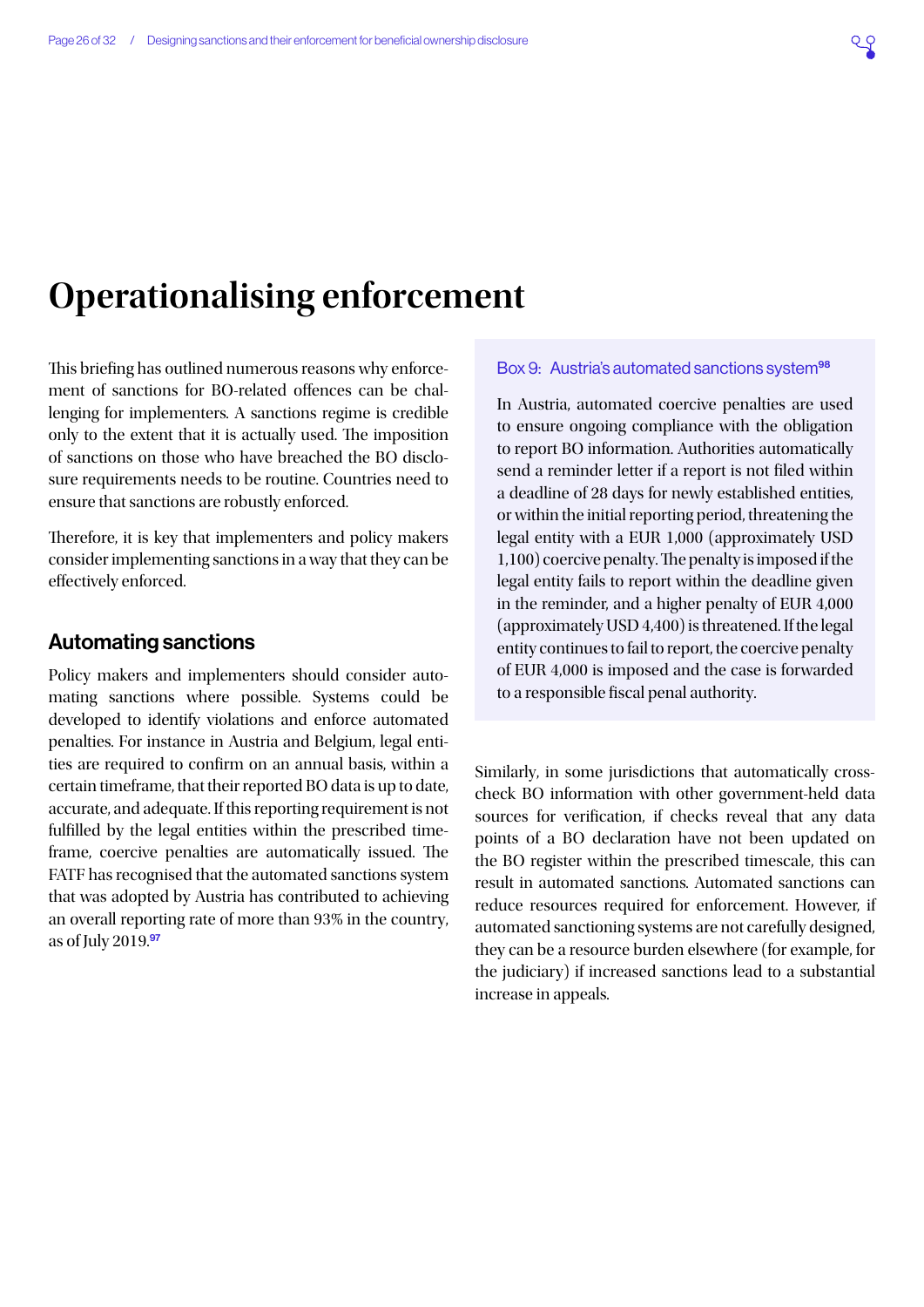## <span id="page-26-0"></span>Robust verification checks

Verification of BO data is a precondition to enforcing sanctions for the submission of false information, as it will help identify violations. Depending upon the jurisdiction, different verification mechanisms may be put in place.<sup>[99](#page-30-0)</sup> For example, cross-checking with other available government registers and databases, such as asset declaration registers for politically exposed persons or tax registers, which could be useful in verifying the submitted information. There might also be other verification mechanisms incorporated within the legislative framework, such as a discrepancy reporting requirement for obliged entities.

Whenever a discrepancy between the BO information in the register and BO information another party holds is identified or reported, especially if the data is inaccurate, false, or misleading, the relevant sanctions and enforcement regime should incorporate proper procedures. This should be done whether the discrepancy was reported by automated systems, reporting entities, competent authorities, or civil society. Proper procedures should be followed by the relevant authority before they enforce any sanctions. This may include, for instance, requesting the legal entity, declaring person, or beneficial owner (if applicable) to provide further information or supporting documents on the identified discrepancy, and collecting further information from other competent authorities (such as tax authorities). If these do not lead to a satisfactory resolution, the procedure to enforce sanctions should be followed.

## Sufficient capacity, resources, and legal mandate for investigations

Effective enforcement requires the capacity to impose sanctions in the event of noncompliance by the entities, but also noncompliance by the shareholders or beneficial owners who would not disclose requested information to the entity. A known track record of effective enforcement is likely to increase the overall deterrent effect in a jurisdiction.<sup>[100](#page-30-0)</sup>

In this regard, implementers should ensure that:

- 1. the designated authorities for investigating and enforcing any breaches of the BO disclosure regime have clear legal mandates;<sup>[101](#page-30-0)</sup> and
- 2. such authorities and agencies have sufficient capacity and resources (both human and technical) to carry out their functions effectively.

Lack of sufficient capacity and resources is often cited as one of the major hindrances in enforcing BO disclosure requirements. In Belgium, for instance, it has been reported that due to the limited availability of resources and the extent of the work involved, the designated authority cannot conduct systematic *ex ante* controls of the informa-tion registered by legal persons and legal arrangements.<sup>[102](#page-30-0)</sup> Similar resource constraints have also been cited by the UK.[103](#page-30-0)

## Burden of proof

Another important consideration for policy makers and implementers is to determine on whom the onus lies for proving that the natural or legal person has breached the requirements of the BO disclosure regime or not. It can be placed on the investigators, the enforcement authority, or the natural or legal person. Again, this may vary depending upon the legal system of each country. For administrative or civil fines and sanctions, placing the burden of proof on the natural or legal persons may greatly enhance the quality and accuracy of the BO data submitted on the register. This is the practice adopted in Slovakia. If a natural or legal person has submitted complete, accurate, and up-to-date data on the register, it will be less burdensome for them to prove the accuracy of the submitted information than imposing such an obligation on the investigators, for whom it might become more resource-intensive and time-consuming, especially in countries with limited verification mechanisms. This approach may also be effective for other declarations that are difficult to verify, such as from non-resident legal entities and non-resident beneficial owners.

#### Box 10: Reversal of burden of proof in Slovakia<sup>[104](#page-30-0)</sup>

In Slovakia, there is a proceeding that requires the company to verify the data they submitted on the Register of Public Sector Partners, which is maintained by the Registration Court, on the submission of a query by anyone that the Registration Court finds to be reasonable. This creates a reverse burden of proof that is based on two principles:

- 1. it is reasonable to require people who register data to prove it is correct, for they have the best access to the data; and
- 2. it is fair for the burden to be on owners because they benefit most from the ownership.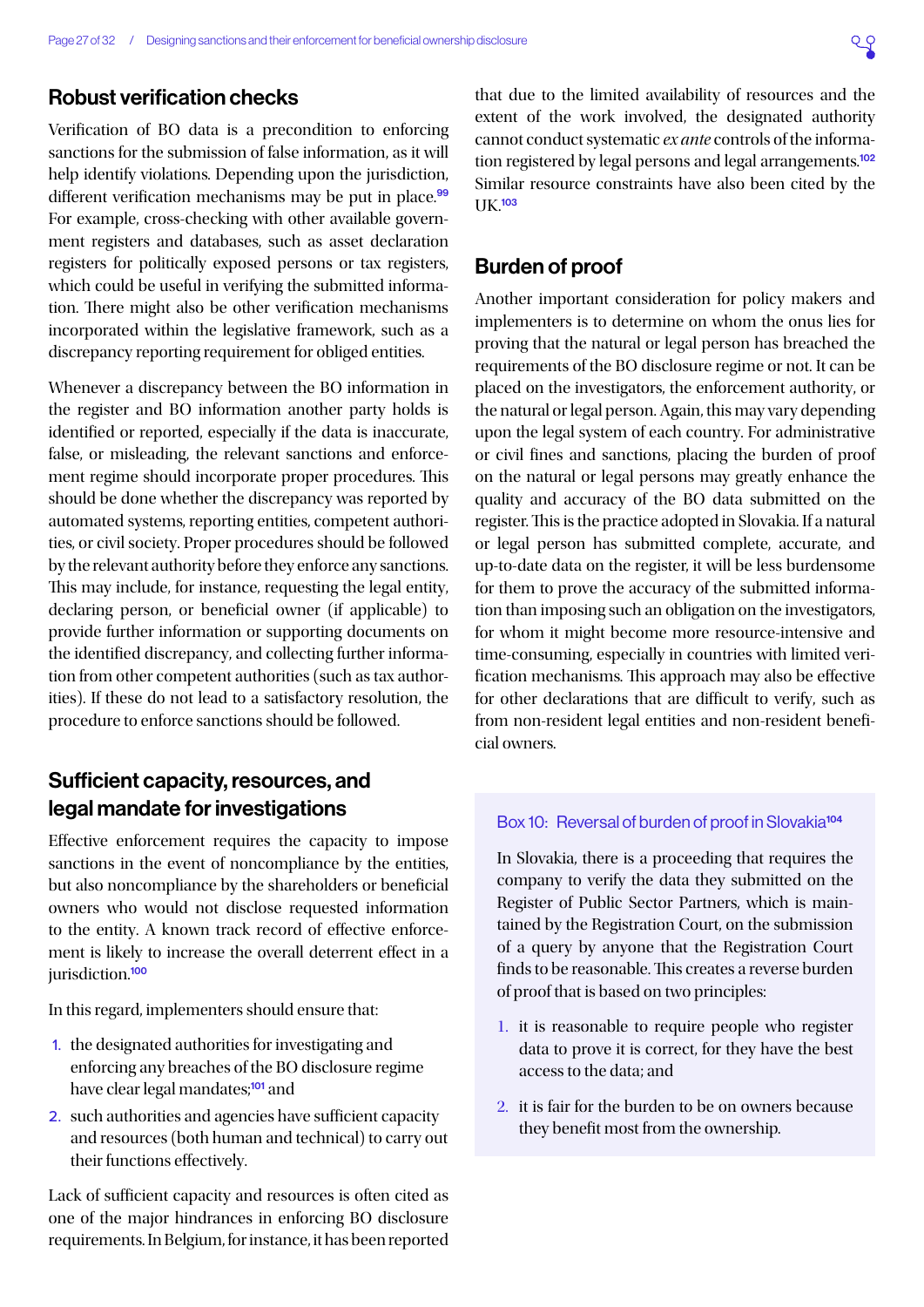## <span id="page-27-0"></span>**Conclusion**

To ensure the effectiveness of a BO disclosure regime that contains adequate, accurate, and up-to-date BO information, it is critical for countries to adopt and enforce effective, proportionate, and dissuasive sanctions. This policy briefing, along with the OO Principles, provides a framework for thinking about how best to develop and enforce a BO sanctions regime.

To summarise, this policy briefing outlines key considerations for implementers and policy makers to establish an effective, dissuasive, and proportionate sanctions and enforcement regime to drive up compliance with BO disclosure requirements, and ensure adequate, accurate, and up-to-date information. Sanctions regimes should have a combination of administrative, financial, non-financial, and criminal sanctions against both natural persons and legal entities and arrangements. Only having monetary fines, or setting these too low, can lead to sanctions being regarded as a cost of doing business. Various types of non-financial sanctions have been discussed in this briefing, which may be more effective than monetary penalties. To avoid creating liability loopholes, sanctions should cover all the key persons of the company – the declaring person, the beneficial owner(s), and the officers of the company – as well as the company itself. This ensures a deterrent effect applies to all the key actors involved in disclosure. This also means that if a country has imposed BO-related obligations on third parties (such as notaries or lawyers), it must be ensured that these third parties are also subject to sanctions for noncompliance or other breaches of their obligations. In some instances, such as for non-resident BOs and companies, implementers should consider requiring declarations be made – and verified to be correct – by resident third parties, so that key actors in disclosures fall within their jurisdictions. Sanctions should be in place for all forms of noncompliance, including non-submission of BO information, late-submission, incomplete submission, and false submission, as well as persistent noncompliance. Implementers may also wish to consider adding sanctions for other BO-related offences, such as the misuse of BO data.

To effectively operationalise sanctions and their enforcement, it should be clearly determined which authority is responsible for enforcing sanctions. The designated authority should have sufficient resources, legal mandate, and powers to enforce sanctions, including carrying out investigative or law enforcement functions. There should also be proper procedures and processes ensuring the effective exchange of information between the agencies responsible for enforcement, for instance, the designated authority and prosecution. To further increase the potential deterrent effect of sanctions, information on sanctions imposed could be published. Sanctions should be automated where possible, and robust verification checks and processes are required in order to detect noncompliance (e.g. submission of false information). Reversing the burden of proof for administrative or civil fines and sanctions can be a powerful enforcement tool.

Finally, it is difficult to measure the effectiveness of sanctions, as it is challenging to establish direct causal effects between sanctions and compliance rates in the presence of many other variables, such as a general compliance culture. If policymakers tasked with implementing sanctions regimes collect, monitor, and publish statistics on issued sanctions and prosecutions and their outcomes, as well as compliance rates, this will enable others to develop a better understanding about the causal relationship between sanctions and compliance, and what makes sanctions effective, dissuasive, and proportionate.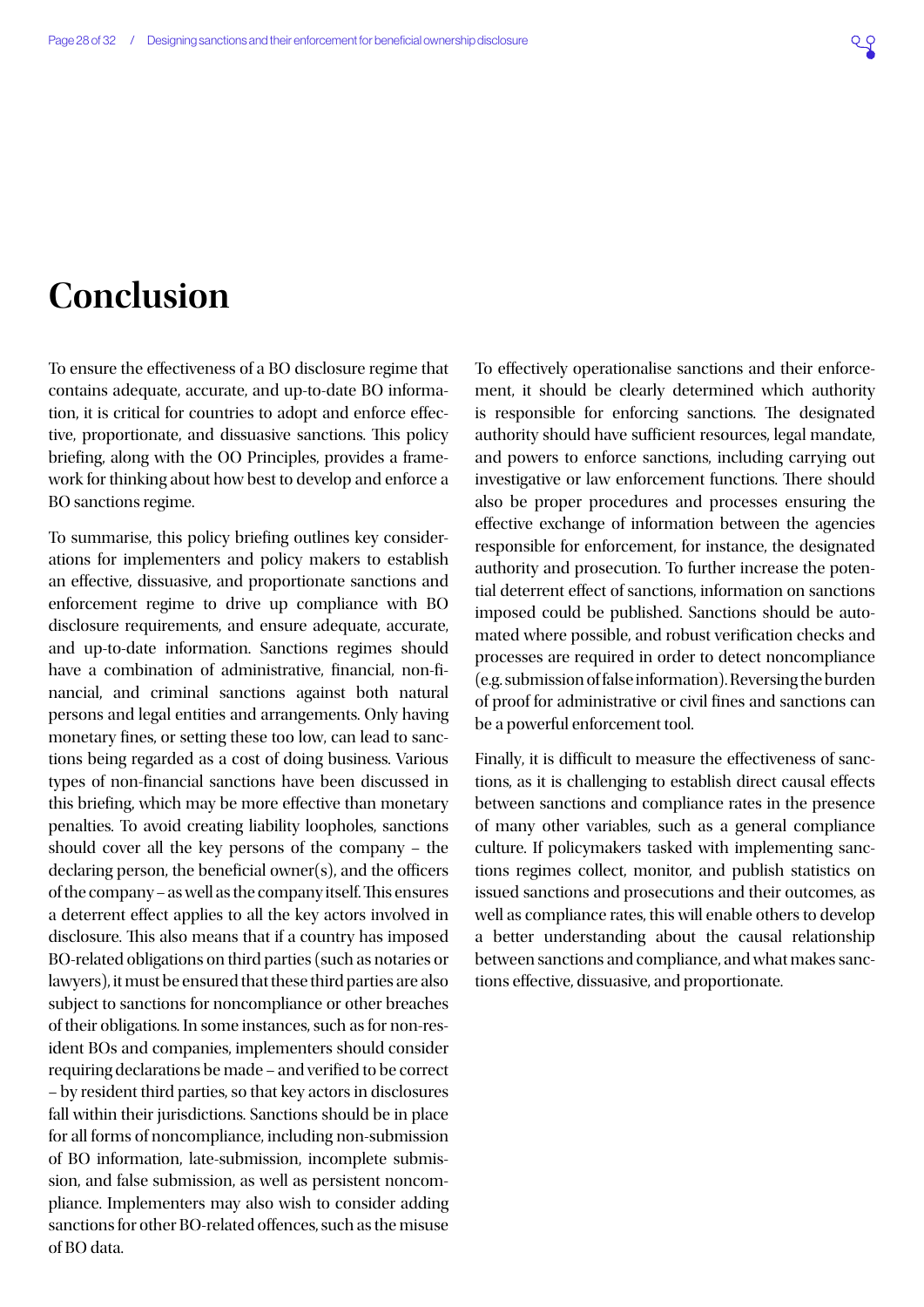## <span id="page-28-0"></span>**Endnotes**

- [1](#page-1-0) See Recommendation 24 and 25 in: *International Standards on Combating Money Laundering and the Financing of Terrorism & Proliferation*, (Paris: FATF, updated March 2022), 22, [https://www.](https://www.fatf-gafi.org/media/fatf/documents/recommendations/pdfs/FATF%20Recommendations%202012.pdf) [fatf-gafi.org/media/fatf/documents/recommendations/pdfs/FATF%20](https://www.fatf-gafi.org/media/fatf/documents/recommendations/pdfs/FATF%20Recommendations%202012.pdf) [Recommendations%202012.pdf;](https://www.fatf-gafi.org/media/fatf/documents/recommendations/pdfs/FATF%20Recommendations%202012.pdf) Directive (EU) 2018/843 of the European Parliament and of the Council of 30 May 2018 amending Directive (EU) 2015/849 on the prevention of the use of the financial system for the purposes of money laundering or terrorist financing (AMLD5), Articles 30 and 31, [https://eur-lex.europa.eu/legal-content/EN/TXT/HTML/?uri=CELEX:3](https://eur-lex.europa.eu/legal-content/EN/TXT/HTML/?uri=CELEX:32018L0843&from=EN) [2018L0843&from=EN.](https://eur-lex.europa.eu/legal-content/EN/TXT/HTML/?uri=CELEX:32018L0843&from=EN)
- [2](#page-1-0) *Methodology for Assessing Technical Compliance with the FATF Recommendations and the Effectiveness of AML/CFT Systems* (Paris: FATF, updated October 2021), 111, [https://www.fatf-gafi.org/media/fatf/](https://www.fatf-gafi.org/media/fatf/documents/methodology/FATF%20Methodology%2022%20Feb%202013.pdf) [documents/methodology/FATF%20Methodology%2022%20Feb%202013.](https://www.fatf-gafi.org/media/fatf/documents/methodology/FATF%20Methodology%2022%20Feb%202013.pdf) [pdf.](https://www.fatf-gafi.org/media/fatf/documents/methodology/FATF%20Methodology%2022%20Feb%202013.pdf)
- [3](#page-1-0) *Best Practices on Beneficial Ownership for Legal Persons* (Paris: FATF, October 2019), 15, [https://www.fatf-gafi.org/media/fatf/documents/Best-](https://www.fatf-gafi.org/media/fatf/documents/Best-Practices-Beneficial-Ownership-Legal-Persons.pdf)[Practices-Beneficial-Ownership-Legal-Persons.pdf](https://www.fatf-gafi.org/media/fatf/documents/Best-Practices-Beneficial-Ownership-Legal-Persons.pdf).
- [4](#page-1-0) Ibid, 66.
- [5](#page-2-0) "Open Ownership Principles", Open Ownership, updated July 2021, [https://www.openownership.org/en/principles/.](https://www.openownership.org/en/principles/)
- [6](#page-2-0) "Open Ownership Principles Sanctions and enforcement", Open Ownership, updated July 2021, [https://www.openownership.org/en/](https://www.openownership.org/en/principles/sanctions-and-enforcement/) [principles/sanctions-and-enforcement/.](https://www.openownership.org/en/principles/sanctions-and-enforcement/)
- [7](#page-5-0) Please see "Open Ownership Principles Robust definition", Open Ownership, updated July 2021, [https://www.openownership.org/en/](https://www.openownership.org/en/principles/robust-definition/) [principles/robust-definition/.](https://www.openownership.org/en/principles/robust-definition/)
- [8](#page-5-0) Please see "Open Ownership Principles Comprehensive coverage", Open Ownership, updated July 2021, [https://www.openownership.org/en/](https://www.openownership.org/en/principles/comprehensive-coverage/) [principles/comprehensive-coverage/](https://www.openownership.org/en/principles/comprehensive-coverage/).
- [9](#page-5-0) Please see "Open Ownership Principles Sufficient detail", Open Ownership, updated July 2021, [https://www.openownership.org/en/](https://www.openownership.org/en/principles/sufficient-detail/) [principles/sufficient-detail/](https://www.openownership.org/en/principles/sufficient-detail/).
- [10](#page-5-0) Please see "Open Ownership Principles Up to date and auditable", Open Ownership, updated July 2021, [https://www.openownership.org/en/](https://www.openownership.org/en/principles/up-to-date-and-auditable/) [principles/up-to-date-and-auditable/](https://www.openownership.org/en/principles/up-to-date-and-auditable/).
- [11](#page-5-0) Please see "Open Ownership Principles Verification", Open Ownership, updated July 2021, [https://www.openownership.org/en/principles/](https://www.openownership.org/en/principles/verification/) [verification/.](https://www.openownership.org/en/principles/verification/)
- [12](#page-7-0) "Peraturan Menteri Hukum Dan Hak Asasi Manusia, Republik Indonesia, Nomor 21 Tahun 2019", Berita Negara Republik Indonesia, 2019, [https://](https://peraturan.go.id/common/dokumen/bn/2019/BN%201112-2019.pdf) [peraturan.go.id/common/dokumen/bn/2019/BN%201112-2019.pdf.](https://peraturan.go.id/common/dokumen/bn/2019/BN%201112-2019.pdf)
- [13](#page-7-0) "Corruption Prevention Action: Utilization of Beneficial Ownership Data for Criminal Case Handling, Licensing, and Public Procurement", Komisi Pemberantasan Korupsi, Presentation, 30 November 2021.
- [14](#page-7-0) CT Corporation Staff, "Ukraine issues new quidance on beneficial ownership reporting", Wolters Kluwer, 3 August 2021, [https://www.wolterskluwer.com/en/expert-insights/](https://www.wolterskluwer.com/en/expert-insights/ukraine-issues-new-guidance-on-beneficial-ownership-reporting) [ukraine-issues-new-guidance-on-beneficial-ownership-reporting.](https://www.wolterskluwer.com/en/expert-insights/ukraine-issues-new-guidance-on-beneficial-ownership-reporting)
- [15](#page-7-0) *International Standards on Combating Money Laundering and the Financing of Terrorism & Proliferation*, FATF, 94.
- [16](#page-8-1) Tymon Kiepe, "Verification of Beneficial Ownership Data", Open Ownership, May 2020, 10, [https://www.openownership.org/uploads/](https://www.openownership.org/uploads/oo-briefing-verification-briefing-2020-05.pdf) [oo-briefing-verification-briefing-2020-05.pdf](https://www.openownership.org/uploads/oo-briefing-verification-briefing-2020-05.pdf).
- [17](#page-8-1) G. A. Gegenheimer, *Recommendation Report to the Philippines to Improve the Framework and Process on Obtaining Accurate and Up-todate Beneficial Ownership Information* (Philippines: ADB TA-9433 REG Enhancing Tax Transparency of ADB Developing Member Countries, April 2021), unpublished, 64.
- [18](#page-8-1) "UK's 'first ever' successful prosecution for false company information", Companies House, 23 March 2018, [https://www.gov.uk/government/news/](https://www.gov.uk/government/news/uks-first-ever-successful-prosecution-for-false-company-information) [uks-first-ever-successful-prosecution-for-false-company-information](https://www.gov.uk/government/news/uks-first-ever-successful-prosecution-for-false-company-information).
- [19](#page-8-1) Peter Stubley, "Companies House lambasted for trumpeting conviction of fraud whistleblower Kevin Brewer", *The Independent*, 17 April 2018, [https://](https://www.independent.co.uk/news/uk/home-news/companies-house-fraud-whistleblower-prosecuting-kevin-brewer-vince-cable-a8307246.html) [www.independent.co.uk/news/uk/home-news/companies-house-fraud](https://www.independent.co.uk/news/uk/home-news/companies-house-fraud-whistleblower-prosecuting-kevin-brewer-vince-cable-a8307246.html)[whistleblower-prosecuting-kevin-brewer-vince-cable-a8307246.html](https://www.independent.co.uk/news/uk/home-news/companies-house-fraud-whistleblower-prosecuting-kevin-brewer-vince-cable-a8307246.html).
- [20](#page-8-1) *Best Practices on Beneficial Ownership for Legal Persons*, FATF, 65.
- [21](#page-9-0) See, for instance: "Open Ownership Principles Public access", Open Ownership, updated July 2021, [https://www.openownership.org/principles/](https://www.openownership.org/principles/public-access/) [public-access/](https://www.openownership.org/principles/public-access/).
- [22](#page-9-0) "The UBO Register: Update 2019", PricewaterhouseCoopers (PWC), December 2019, [https://www.pwc.nl/nl/assets/documents/the-ubo-register](https://www.pwc.nl/nl/assets/documents/the-ubo-register-update-december-2019.pdf)[update-december-2019.pdf](https://www.pwc.nl/nl/assets/documents/the-ubo-register-update-december-2019.pdf).
- [23](#page-9-0) James A. Kopfensteiner and William E. Quick, "Corporate Transparency Act: Your Beneficial Entity Ownership Disclosure Is Now Required", *The National Law Review*, 17 March 2021, [https://www.natlawreview.com/article/](https://www.natlawreview.com/article/corporate-transparency-act-your-beneficial-entity-ownership-disclosure-now-required) [corporate-transparency-act-your-beneficial-entity-ownership-disclosure-now](https://www.natlawreview.com/article/corporate-transparency-act-your-beneficial-entity-ownership-disclosure-now-required)[required](https://www.natlawreview.com/article/corporate-transparency-act-your-beneficial-entity-ownership-disclosure-now-required).
- [24](#page-9-0) *Standard for Automatic Exchange of Financial Account Information in Tax Matters: Second Edition* (OECD Publishing: Paris, 21 July 2014), 82, [https://www.oecd.org/ctp/exchange-of-tax-information/standard-for](https://www.oecd.org/ctp/exchange-of-tax-information/standard-for-automatic-exchange-of-financial-account-information-for-tax-matters-9789264216525-en.htm)[automatic-exchange-of-financial-account-information-for-tax-matters-](https://www.oecd.org/ctp/exchange-of-tax-information/standard-for-automatic-exchange-of-financial-account-information-for-tax-matters-9789264216525-en.htm)[9789264216525-en.htm](https://www.oecd.org/ctp/exchange-of-tax-information/standard-for-automatic-exchange-of-financial-account-information-for-tax-matters-9789264216525-en.htm).
- [25](#page-11-1) "Legal approaches to beneficial ownership transparency in EITI countries", EITI, June 2019, 15, [https://eiti.org/documents/](https://eiti.org/documents/legal-approaches-beneficial-ownership-transparency-eiti-countries) [legal-approaches-beneficial-ownership-transparency-eiti-countries](https://eiti.org/documents/legal-approaches-beneficial-ownership-transparency-eiti-countries).
- [26](#page-11-1) "Legal approaches to beneficial ownership transparency", EITI.
- $27$  Ibid.
- [28](#page-11-1) Ibid.
- [29](#page-11-1) Article 13.2(a) and (b), Law No. 112/2020, [https://qbz.gov.al/eli/](https://qbz.gov.al/eli/fz/2020/149/4a837817-b94a-4218-a611-893fc37cec4e) [fz/2020/149/4a837817-b94a-4218-a611-893fc37cec4e](https://qbz.gov.al/eli/fz/2020/149/4a837817-b94a-4218-a611-893fc37cec4e).
- [30](#page-11-1) Article 99.1.34b, Law on the Prevention of Money Laundering and Terrorist Financing, 2019, [https://www.legislationline.org/download/id/6035/](https://www.legislationline.org/download/id/6035/file/Montenegro_law_on_the_prevention_of_money_laundering_2014_en.pdf) [file/Montenegro\\_law\\_on\\_the\\_prevention\\_of\\_money\\_laundering\\_2014\\_en.pdf](https://www.legislationline.org/download/id/6035/file/Montenegro_law_on_the_prevention_of_money_laundering_2014_en.pdf).
- [31](#page-11-1) "Legal approaches to beneficial ownership transparency in EITI countries", EITI, 15.
- [32](#page-11-1) "The UBO Register: Update 2019", PWC.
- [33](#page-11-1) "Legal approaches to beneficial ownership transparency in EITI countries", EITI, 15.
- [34](#page-11-1) "The UBO Register: Update 2019", PWC.
- [35](#page-11-1) Ibid.
- [36](#page-11-1) Ibid.
- [37](#page-11-1) Moran Harari, Andres Knobel, Markus Meinzer, and Miroslav Palanský, *Ownership registration of different types of legal structures from an international comparative perspective: State of Play of Beneficial Ownership – Update 2020*, Tax Justice Network, 1 June 2020, 14, [https://](https://www.taxjustice.net/wp-content/uploads/2020/06/State-of-play-of-beneficial-ownership-Update-2020-Tax-Justice-Network.pdf) [www.taxjustice.net/wp-content/uploads/2020/06/State-of-play-of-beneficial](https://www.taxjustice.net/wp-content/uploads/2020/06/State-of-play-of-beneficial-ownership-Update-2020-Tax-Justice-Network.pdf)[ownership-Update-2020-Tax-Justice-Network.pdf.](https://www.taxjustice.net/wp-content/uploads/2020/06/State-of-play-of-beneficial-ownership-Update-2020-Tax-Justice-Network.pdf)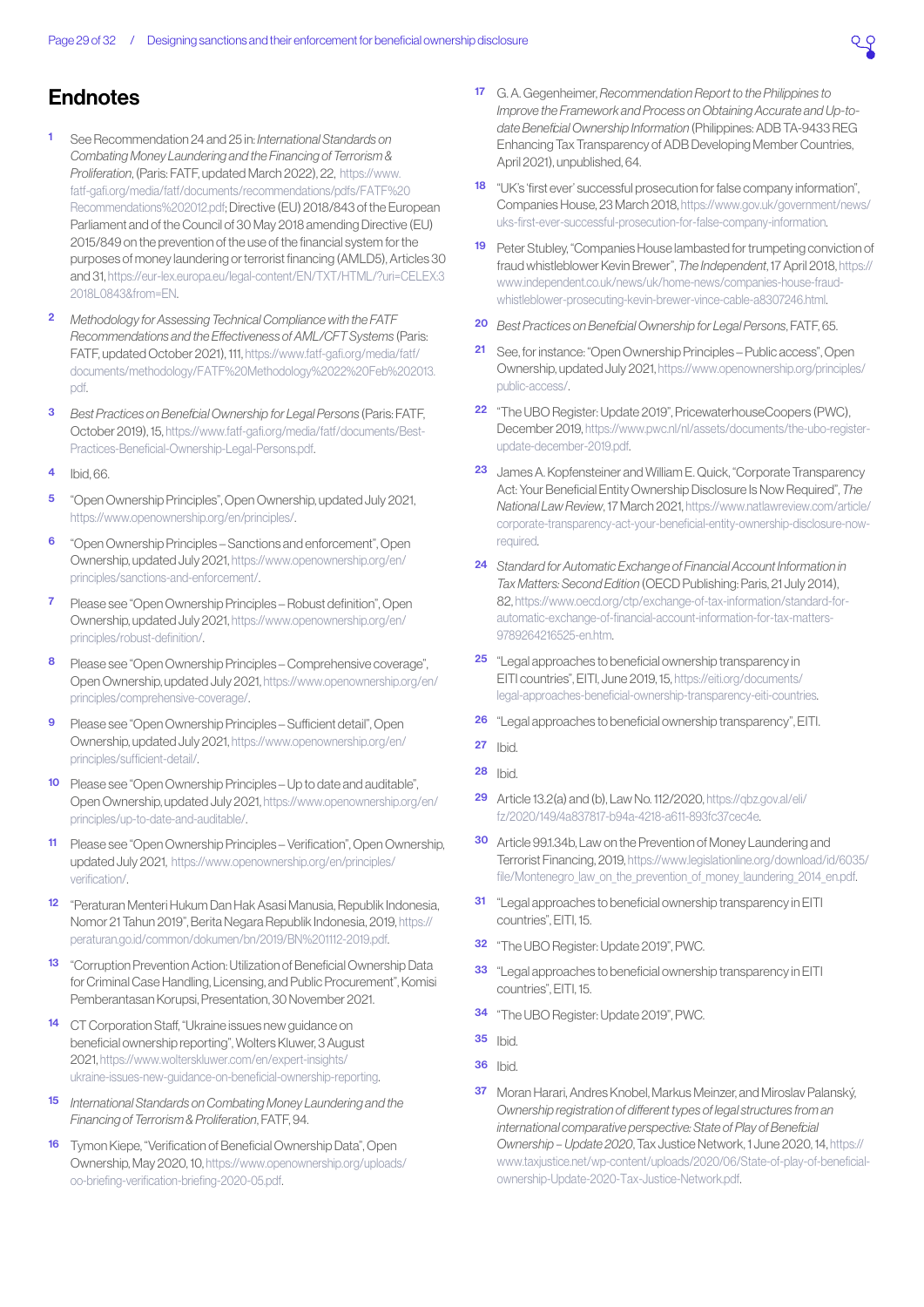- <span id="page-29-0"></span>[38](#page-11-1) Andres Knobel, *Beneficial ownership verification: ensuring the truthfulness and accuracy of registered ownership information*, Tax Justice Network, 22 January 2019, 34, [https://taxjustice.net/wp-content/uploads/2020/11/](https://taxjustice.net/wp-content/uploads/2020/11/Beneficial-ownership-verification_Tax-Justice-Network_Jan-2019.pdf) [Beneficial-ownership-verification\\_Tax-Justice-Network\\_Jan-2019.pdf](https://taxjustice.net/wp-content/uploads/2020/11/Beneficial-ownership-verification_Tax-Justice-Network_Jan-2019.pdf).
- **[39](#page-12-1)** Ihid
- [40](#page-12-1) Maria Eugenia Marano, Juan Argibay, and Adrián Falco, *Beneficial Ownership Registration: A transversal demand* (San Martín: Fundación SES, December 2020), 131, [http://www.conferenciabf.org/wp-content/](http://www.conferenciabf.org/wp-content/uploads/2021/03/Beneficial-Ownership-Registration-web-2-1.pdf) [uploads/2021/03/Beneficial-Ownership-Registration-web-2-1.pdf](http://www.conferenciabf.org/wp-content/uploads/2021/03/Beneficial-Ownership-Registration-web-2-1.pdf).
- [41](#page-12-1) "Legal approaches to beneficial ownership transparency in EITI countries", EITI, 15.
- [42](#page-12-1) Harari et al., *Ownership Registration of Different Types of Legal Structures from an International Comparative Perspective: State of Play of Beneficial Ownership – Update 2020*, 15.
- [43](#page-12-1) Tymon Kiepe, Victor Ponsford, and Louise Russell-Prywata, "Early Impacts of Public Registers of Beneficial Ownership: Slovakia", Open Ownership, September 2020, 3, [https://openownershiporgprod-1b54.kxcdn.](https://openownershiporgprod-1b54.kxcdn.com/media/documents/oo-impact-story-slovakia-2020-09.pdf) [com/media/documents/oo-impact-story-slovakia-2020-09.pdf.](https://openownershiporgprod-1b54.kxcdn.com/media/documents/oo-impact-story-slovakia-2020-09.pdf)
- [44](#page-12-1) *Best Practices on Beneficial Ownership for Legal Persons*, FATF, 67.
- [45](#page-13-0) Latvia's report to MONEYVAL assessors, unpublished, 2020.
- [46](#page-13-0) Sébastien Guillaume and Alexandre Taymans, "Looking Back, and the Road Ahead: A Prospective Analysis of the Belgian UBO Register", Belgium Treasury, February 2021, 16, [https://finances.belgium.be/sites/](https://finances.belgium.be/sites/default/files/thesaurie/20210208_LookingBackAndTheRoadAhead_Final.pdf) [default/files/thesaurie/20210208\\_LookingBackAndTheRoadAhead\\_Final.pdf](https://finances.belgium.be/sites/default/files/thesaurie/20210208_LookingBackAndTheRoadAhead_Final.pdf).
- [47](#page-13-0) "Corruption Prevention Action: Utilization of Beneficial Ownership Data for Criminal Case Handling, Licensing, and Public Procurement", Komisi Pemberantasan Korupsi.
- [48](#page-13-0) Citizen TV Kenya (@citizentvkenya), "Joyce Koech Registrar of companies: Only 33% of companies have disclosed their true beneficial owners. Companies have to transition to the e-platform to submit their beneficial ownership information #MondayReport @TrevorOmbija", Twitter, 31 January 2022, 7:37 p.m., [https://twitter.com/citizentvkenya/](https://twitter.com/citizentvkenya/status/1488235107462823937) [status/1488235107462823937.](https://twitter.com/citizentvkenya/status/1488235107462823937)
- [49](#page-13-0) Citizen TV Kenya, "MONDAY REPORT | GoK looking to establish true owners of Companies to avoid graft", YouTube, 31 January 2022, [https://](https://www.youtube.com/watch?v=nHuftmDCIdY) [www.youtube.com/watch?v=nHuftmDCIdY.](https://www.youtube.com/watch?v=nHuftmDCIdY)
- [50](#page-13-0) Knobel, *Beneficial ownership verification: ensuring the truthfulness and accuracy of registered ownership information*, 34.
- [51](#page-13-0) *Best Practices on Beneficial Ownership for Legal Persons*, FATF, 43.
- [52](#page-13-0) *UBO disclosure requirements within the EU*, KPMG International, April 2019, 52, [https://assets.kpmg/content/dam/kpmg/xx/pdf/2018/07/](https://assets.kpmg/content/dam/kpmg/xx/pdf/2018/07/gls-transparency-register-web.pdf) [gls-transparency-register-web.pdf.](https://assets.kpmg/content/dam/kpmg/xx/pdf/2018/07/gls-transparency-register-web.pdf)
- [53](#page-13-0) "Transforming Public Procurement Government response to consultation", UK Cabinet Office, 6 December 2021, [https://www.gov.uk/government/consultations/](https://www.gov.uk/government/consultations/green-paper-transforming-public-procurement/outcome/transforming-public-procurement-government-response-to-consultation) [green-paper-transforming-public-procurement/outcome/](https://www.gov.uk/government/consultations/green-paper-transforming-public-procurement/outcome/transforming-public-procurement-government-response-to-consultation) [transforming-public-procurement-government-response-to-consultation](https://www.gov.uk/government/consultations/green-paper-transforming-public-procurement/outcome/transforming-public-procurement-government-response-to-consultation).
- [54](#page-14-1) See: Harari et al., *Ownership registration of different types of legal structures from an international comparative perspective: State of Play of Beneficial Ownership – Update 2020*, 14; Knobel, *Beneficial ownership verification: ensuring the truthfulness and accuracy of registered ownership information*, 34.
- [55](#page-14-1) Betty Santangelo, Joseph P. Vitale, Melissa G.R. Goldstein, and Kyle B. Hendrix, "FinCEN Commences Rulemaking Process for Implementation of Corporate Transparency Act Requiring Disclosure of Beneficial Ownership Information", Schulte Roth & Zabel, 26 April 2021, [https://](https://www.srz.com/images/content/1/7/v2/178971/042621-SRZ-Alert-FinCEN-Commences-Process-For-Corporate-Transpar.pdf) [www.srz.com/images/content/1/7/v2/178971/042621-SRZ-Alert-FinCEN-](https://www.srz.com/images/content/1/7/v2/178971/042621-SRZ-Alert-FinCEN-Commences-Process-For-Corporate-Transpar.pdf)[Commences-Process-For-Corporate-Transpar.pdf.](https://www.srz.com/images/content/1/7/v2/178971/042621-SRZ-Alert-FinCEN-Commences-Process-For-Corporate-Transpar.pdf)
- [57](#page-15-0) *UBO disclosure requirements within the EU*, KPMG International, 34.
- [58](#page-15-0) "Regulation 19 Content of a restrictions notice", The Register of People with Significant Control Regulations 2016, [https://www.legislation.gov.uk/](https://www.legislation.gov.uk/uksi/2016/339/regulation/19/made) [uksi/2016/339/regulation/19/made.](https://www.legislation.gov.uk/uksi/2016/339/regulation/19/made) See also: "Schedule 1B – Enforcement of Disclosure Requirements", Companies Act 2006, [https://www.legislation.](https://www.legislation.gov.uk/ukpga/2006/46/schedule/1B) [gov.uk/ukpga/2006/46/schedule/1B.](https://www.legislation.gov.uk/ukpga/2006/46/schedule/1B)
- [59](#page-16-1) 2021. évi XLIII. törvény a pénzügyi és egyéb szolgáltatók azonosítási feladatához kapcsolódó adatszolgáltatási háttér megteremtéséről és működtetéséről (Afad.), 22 May 2021, [https://](https://njt.hu/jogszabaly/2021-43-00-00.0) [njt.hu/jogszabaly/2021-43-00-00.0;](https://njt.hu/jogszabaly/2021-43-00-00.0) for more information, see: Gábor Gelencsér and Judit Sós, "Summary regarding the introduction of the ultimate beneficial owners registry", Kinstellar, July 2021, [https://](https://www.kinstellar.com/locations/news-deals-insights/detail/11/1492/summary-regarding-the-introduction-of-the-ultimate-beneficial-owners-registry) [www.kinstellar.com/locations/news-deals-insights/detail/11/1492/](https://www.kinstellar.com/locations/news-deals-insights/detail/11/1492/summary-regarding-the-introduction-of-the-ultimate-beneficial-owners-registry) [summary-regarding-the-introduction-of-the-ultimate-beneficial-owners-registry.](https://www.kinstellar.com/locations/news-deals-insights/detail/11/1492/summary-regarding-the-introduction-of-the-ultimate-beneficial-owners-registry)
- [60](#page-17-0) "Corporate Transparency Act 2019", part of the William M. (Mac) Thornberry National Defense Authorization Act for Fiscal Year 2021, *Id*. § 6403(c)(3)(A), [https://www.congress.gov/116/plaws/publ283/PLAW-](https://www.congress.gov/116/plaws/publ283/PLAW-116publ283.pdf)[116publ283.pdf](https://www.congress.gov/116/plaws/publ283/PLAW-116publ283.pdf).
- [61](#page-17-0) On this, see: *Transparency and Beneficial Ownership* (Paris: FATF, October 2019), 27, [https://www.fatf-gafi.org/media/fatf/documents/reports/](https://www.fatf-gafi.org/media/fatf/documents/reports/Guidance-transparency-beneficial-ownership.pdf) [Guidance-transparency-beneficial-ownership.pdf,](https://www.fatf-gafi.org/media/fatf/documents/reports/Guidance-transparency-beneficial-ownership.pdf) which states that "[b]oard members of senior management may not require specific authorisation by the company, as this might already fall within the scope of their authority."
- [62](#page-17-0) *International Standards on Combating Money Laundering and the Financing of Terrorism & Proliferation: The FATF Recommendations*, FATF,  $Q_3$
- [63](#page-17-0) *Best Practices on Beneficial Ownership for Legal Persons*, FATF, 23. See also: *The EITI Standard 2019*, EITI, 15 October 2019, [https://eiti.org/](https://eiti.org/sites/default/files/attachments/eiti_standard_2019_en_a4_web.pdf) [sites/default/files/attachments/eiti\\_standard\\_2019\\_en\\_a4\\_web.pdf.](https://eiti.org/sites/default/files/attachments/eiti_standard_2019_en_a4_web.pdf) (The EITI Standard Requirement 2.5 suggests that companies attest to the BO declaration form through sign-off by a member of the senior management team or senior legal counsel, although residency in the country of BO disclosure has not been stated).
- [64](#page-18-1) Act. No. 315/2016 Coll. on Register of Public Sector Partners and on Amendment and Supplement on Certain Acts as amended 25 Oct 2016, <https://www.slov-lex.sk/pravne-predpisy/SK/ZZ/2016/315/20191101>.
- [65](#page-18-1) Ibid, Section 11(1).
- [66](#page-18-1) *Best Practices on Beneficial Ownership for Legal Persons*, FATF, 32.
- [67](#page-19-0) Ibid, 67.
- [68](#page-19-0) *UBO disclosure requirements within the EU*, KPMG International, 19.
- [69](#page-19-0) Ibid, 7.
- [70](#page-20-0) EY Global, "Colombia modifies regulations on ultimate beneficial owners", 4 April 2022, [https://www.ey.com/en\\_gl/tax-alerts/](https://www.ey.com/en_gl/tax-alerts/colombia-modifies-regulations-on-ultimate-beneficial-owners) [colombia-modifies-regulations-on-ultimate-beneficial-owners](https://www.ey.com/en_gl/tax-alerts/colombia-modifies-regulations-on-ultimate-beneficial-owners)
- [71](#page-20-0) FinCEN, "Beneficial Ownership Information Reporting Requirements", Proposed rule, 86 FR 69920, 8 December 2021, [https://www.federalregister.gov/documents/2021/12/08/2021-26548/](https://www.federalregister.gov/documents/2021/12/08/2021-26548/beneficial-ownership-information-reporting-requirements) [beneficial-ownership-information-reporting-requirements](https://www.federalregister.gov/documents/2021/12/08/2021-26548/beneficial-ownership-information-reporting-requirements).
- [72](#page-20-0) Business Registration Service, "PUBLIC NOTICE BENEFICIAL OWNERSHIP E-REGISTER PROGRESS UPDATE - 30TH JULY 2021 ", 30 July 2021, [https://brs.go.ke/assets/downloads/BENEFICIAL\\_](https://brs.go.ke/assets/downloads/BENEFICIAL_OWNERSHIP_E_REGISTER_PROGRESS_UPDATE%20_30TH_JULY_2021_V3_FINAL.pdf) [OWNERSHIP\\_E\\_REGISTER\\_PROGRESS\\_UPDATE%20\\_30TH\\_JULY\\_2021\\_](https://brs.go.ke/assets/downloads/BENEFICIAL_OWNERSHIP_E_REGISTER_PROGRESS_UPDATE%20_30TH_JULY_2021_V3_FINAL.pdf) [V3\\_FINAL.pdf](https://brs.go.ke/assets/downloads/BENEFICIAL_OWNERSHIP_E_REGISTER_PROGRESS_UPDATE%20_30TH_JULY_2021_V3_FINAL.pdf).
- [73](#page-20-0) Kiepe, "Verification of Beneficial Ownership Data", 10.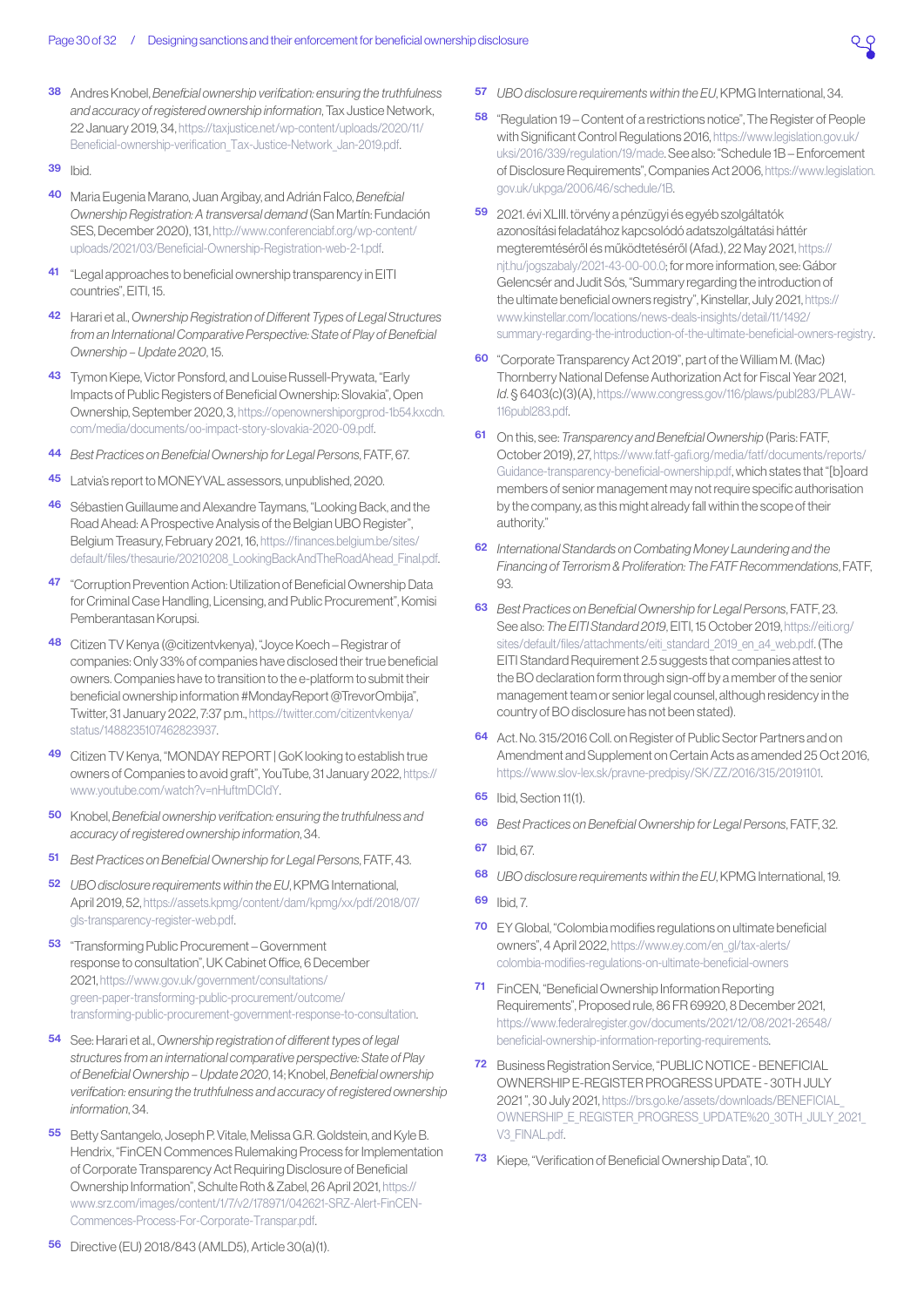- <span id="page-30-0"></span>[74](#page-20-0) *Anti-Money Laundering and Counter-Terrorist Financing Measures: Malta – Fifth Round Mutual Evaluation Report*, (Strasbourg: MONEYVAL Secratariat, July 2019), 185, [https://www.fatf-gafi.org/media/fatf/documents/](https://www.fatf-gafi.org/media/fatf/documents/reports/mer-fsrb/Moneyval-Mutual-Evaluation-Report-Malta-2019.pdf) [reports/mer-fsrb/Moneyval-Mutual-Evaluation-Report-Malta-2019.pdf;](https://www.fatf-gafi.org/media/fatf/documents/reports/mer-fsrb/Moneyval-Mutual-Evaluation-Report-Malta-2019.pdf) *Anti-Money Laundering and Counter-Terrorist Financing Measures: Malta – 1st Enhanced Follow-Up Report* (Strasbourg: MONEYVAL Secratariat, April 2021), 9,<https://rm.coe.int/moneyval-2021-7-fur-malta/1680a29c70>.
- [75](#page-20-0) Abschnitt 7, §56.3.1, Geldwäschegesetz, [https://www.gesetze-im-internet.](https://www.gesetze-im-internet.de/gwg_2017/) [de/gwg\\_2017/.](https://www.gesetze-im-internet.de/gwg_2017/)
- [76](#page-20-0) *Best Practices on Beneficial Ownership for Legal Persons*, FATF, 66.
- [77](#page-20-0) Ibid.
- [78](#page-20-0) Ibid, 67.
- [79](#page-21-0) *Joint Committee on the Draft Registration of Overseas Entities Bill: Collated Written Evidence Volume*, House of Lords and House of Commons, 22 March 2019, [https://www.parliament.uk/globalassets/documents/](https://www.parliament.uk/globalassets/documents/joint-committees/draft-registration-overseas-entities/ROEB-written-evidence-volume.pdf) [joint-committees/draft-registration-overseas-entities/ROEB-written-evidence](https://www.parliament.uk/globalassets/documents/joint-committees/draft-registration-overseas-entities/ROEB-written-evidence-volume.pdf)[volume.pdf](https://www.parliament.uk/globalassets/documents/joint-committees/draft-registration-overseas-entities/ROEB-written-evidence-volume.pdf).
- [80](#page-21-0) *Best Practices on Beneficial Ownership for Legal Persons*, FATF, 67.
- [81](#page-21-0) Ibid, 65.
- [82](#page-21-0) Ibid 65-66
- [83](#page-22-0) Ibid, 68.
- [84](#page-22-0) Ibid.
- [85](#page-22-0) Emile van der Does de Willebois, Emily M. Halter, Robert A. Harrison, Ji Won Park, and J.C. Sharman, *The Puppet Masters: How the Corrupt Use Legal Structures to Hide Stolen Assets and What to Do About It* (Washington DC: The World Bank, 2011), 75, [https://star.worldbank.org/](https://star.worldbank.org/sites/star/files/puppetmastersv1.pdf) [sites/star/files/puppetmastersv1.pdf](https://star.worldbank.org/sites/star/files/puppetmastersv1.pdf).
- [86](#page-22-0) Ibid, 73.
- [87](#page-22-0) See: "Corporate Transparency and Register Reform: Powers of the Registrar", Department for Business, Energy and Industrial Strategy, December 2020, [https://assets.publishing.service.gov.uk/government/](https://assets.publishing.service.gov.uk/government/uploads/system/uploads/attachment_data/file/942167/Registrar_s_Powers_Consultation.pdf) uploads/system/uploads/attachment\_data/file/942167/Registrar\_s\_Powers Consultation ndf
- [88](#page-23-0) Knobel, *Beneficial ownership verification: ensuring the truthfulness and accuracy of registered ownership information*, 17.
- [89](#page-23-0) *International Standards on Combating Money Laundering and the Financing of Terrorism & Proliferation: The FATF Recommendations*, FATF, 25.
- [90](#page-23-0) See: "Government publicly 'naming and shaming' firms breaking labour marker rules has some effect, but must be higher profile and complemented by tougher enforcement and larger fines", Resolution Foundation, 9 November 2021, [https://www.resolutionfoundation.org/](https://www.resolutionfoundation.org/press-releases/government-publicly-naming-and-shaming-firms-breaking-labour-market-rules-has-some-effect-but-must-be-higher-profile-and-complemented-by-tougher-enforcement-and-larger-fines/) [press-releases/government-publicly-naming-and-shaming-firms-breaking](https://www.resolutionfoundation.org/press-releases/government-publicly-naming-and-shaming-firms-breaking-labour-market-rules-has-some-effect-but-must-be-higher-profile-and-complemented-by-tougher-enforcement-and-larger-fines/)[labour-market-rules-has-some-effect-but-must-be-higher-profile-and](https://www.resolutionfoundation.org/press-releases/government-publicly-naming-and-shaming-firms-breaking-labour-market-rules-has-some-effect-but-must-be-higher-profile-and-complemented-by-tougher-enforcement-and-larger-fines/)[complemented-by-tougher-enforcement-and-larger-fines/.](https://www.resolutionfoundation.org/press-releases/government-publicly-naming-and-shaming-firms-breaking-labour-market-rules-has-some-effect-but-must-be-higher-profile-and-complemented-by-tougher-enforcement-and-larger-fines/)
- [91](#page-23-0) See: "Does Naming and Shaming Customers who pay late actually work?", Hilton-Baird Collection Services, 28 January 2020, [https://www.hiltonbairdcollections.co.uk/](https://www.hiltonbairdcollections.co.uk/does-naming-and-shaming-customers-who-pay-late-actually-work/) [does-naming-and-shaming-customers-who-pay-late-actually-work/.](https://www.hiltonbairdcollections.co.uk/does-naming-and-shaming-customers-who-pay-late-actually-work/)
- [92](#page-23-0) See: "AMCON: As Media War against Delinquent Debtors Gathers Steam", THISDAY, 12 December 2021, [https://www.thisdaylive.com/index.](https://www.thisdaylive.com/index.php/2021/12/12/amcon-as-media-war-against-delinquent-debtors-gathers-steam/) [php/2021/12/12/amcon-as-media-war-against-delinquent-debtors-gathers](https://www.thisdaylive.com/index.php/2021/12/12/amcon-as-media-war-against-delinquent-debtors-gathers-steam/)[steam/;](https://www.thisdaylive.com/index.php/2021/12/12/amcon-as-media-war-against-delinquent-debtors-gathers-steam/) "Another Attempt at Naming and Shaming", InvestAdvocate, 5 January 2022, [https://investadvocate.com.ng/2022/01/05/](https://investadvocate.com.ng/2022/01/05/another-attempt-at-naming-and-shaming/) [another-attempt-at-naming-and-shaming/.](https://investadvocate.com.ng/2022/01/05/another-attempt-at-naming-and-shaming/)
- Abschnitt 7, §56, Geldwäschegesetz, [https://www.gesetze-im-internet.](https://www.gesetze-im-internet.de/gwg_2017/) [de/gwg\\_2017/;](https://www.gesetze-im-internet.de/gwg_2017/) *UBO disclosure requirements within the EU*, KPMG International, 7.
- [94](#page-24-0) *Best Practices on Beneficial Ownership for Legal Persons*, FATF, 66.
- [95](#page-24-0) *UBO disclosure requirements within the EU*, KPMG International, 34.
- [96](#page-24-0) "Statistics at Companies House", Companies House, n.d., [https://www.gov.](https://www.gov.uk/government/organisations/companies-house/about/statistics) [uk/government/organisations/companies-house/about/statistics.](https://www.gov.uk/government/organisations/companies-house/about/statistics)
- [97](#page-25-0) *Best Practices on Beneficial Ownership for Legal Persons*, FATF, 66.

- [99](#page-26-0) See: Kiepe, "Verification of Beneficial Ownership Data".
- [100](#page-26-0) *A Beneficial Ownership Implementation Toolkit* (Paris: OECD and the Inter-American Development Bank, March 2019), 37, [https://www.oecd.org/tax/](https://www.oecd.org/tax/transparency/beneficial-ownership-toolkit.pdf) [transparency/beneficial-ownership-toolkit.pdf.](https://www.oecd.org/tax/transparency/beneficial-ownership-toolkit.pdf)
- [101](#page-26-0) See: "Corporate Transparency and Register Reform: Powers of the Registrar", Department for Business, Energy and Industrial Strategy.
- [102](#page-26-0) *Best Practices on Beneficial Ownership for Legal Persons*, FATF, 46.
- [103](#page-26-0) See: "Draft Registration of Overseas Entities Bill: Report of Session 2017-2019", House of Lords, House of Commons, and Joint Committee on the Draft Registration of Overseas Entities Bill, 20 May 2019, 40-42, [https://www.parliament.uk/globalassets/documents/joint-committees/draft](https://www.parliament.uk/globalassets/documents/joint-committees/draft-registration-overseas-entities/Report.pdf)[registration-overseas-entities/Report.pdf;](https://www.parliament.uk/globalassets/documents/joint-committees/draft-registration-overseas-entities/Report.pdf) "Review of the Implementation of the PSC Register: BEIS Research Paper Number 2019/005" Department for Business, Energy and Industrial Strategy, March 2019, 35, [https://](https://assets.publishing.service.gov.uk/government/uploads/system/uploads/attachment_data/file/822823/review-implementation-psc-register.pdf) [assets.publishing.service.gov.uk/government/uploads/system/uploads/](https://assets.publishing.service.gov.uk/government/uploads/system/uploads/attachment_data/file/822823/review-implementation-psc-register.pdf) [attachment\\_data/file/822823/review-implementation-psc-register.pdf](https://assets.publishing.service.gov.uk/government/uploads/system/uploads/attachment_data/file/822823/review-implementation-psc-register.pdf).
- [104](#page-26-0) Kiepe, Ponsford, and Russell-Prywata, "Early Impacts of Public Registers of Beneficial Ownership: Slovakia", 3.

**[<sup>98</sup>](#page-25-0)** Ihid